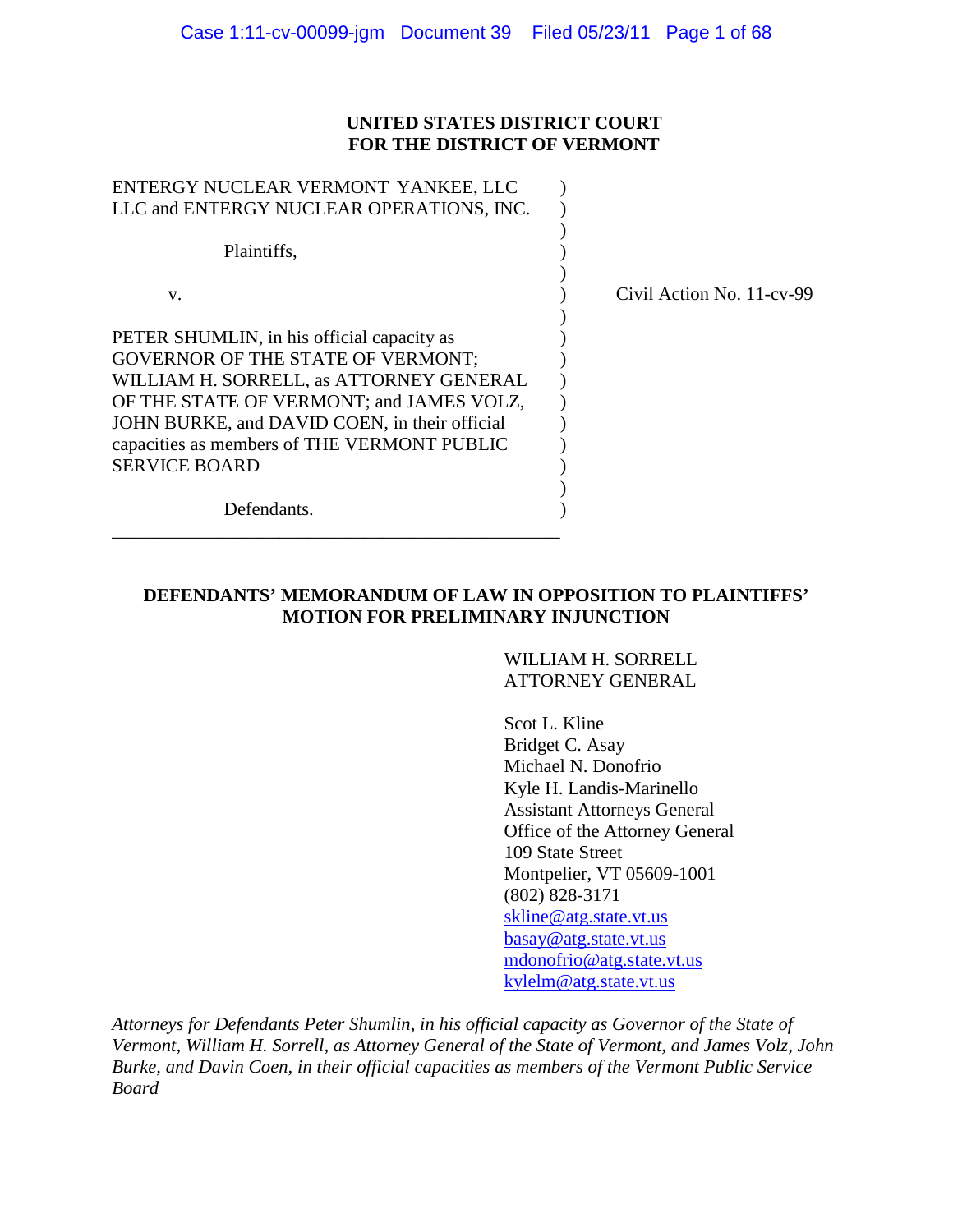# TABLE OF CONTENTS

| I. | ENVY cannot show a likelihood of success on the merits because the challenged statutes<br>fall squarely within recognized areas of state authority and because ENVY's previous |  |
|----|--------------------------------------------------------------------------------------------------------------------------------------------------------------------------------|--|
|    | A. The challenged statutes fall within recognized areas of state authority and are not                                                                                         |  |
|    | 1. As recognized by Congress, the Supreme Court, and the NRC, states retain<br>authority to regulate nuclear power plants for non-safety-related reasons  5                    |  |
|    |                                                                                                                                                                                |  |
|    |                                                                                                                                                                                |  |
|    | c.                                                                                                                                                                             |  |
|    | 2. Vermont's challenged statutes and regulations fall within retained state authority                                                                                          |  |
|    | a.                                                                                                                                                                             |  |
|    |                                                                                                                                                                                |  |
|    |                                                                                                                                                                                |  |
|    |                                                                                                                                                                                |  |
|    | B. ENVY's Federal Power Act and Dormant Commerce Clause claims lack merit 25                                                                                                   |  |
|    | 1. Vermont has not conditioned approval of a CPG on ENVY giving below-market                                                                                                   |  |
|    | 2.                                                                                                                                                                             |  |
|    | 3. Even if ENVY's claims were plausible—and they are not—they do not support                                                                                                   |  |
|    | C. ENVY's previous conduct, including its agreement to the 2002 MOU and its delay in                                                                                           |  |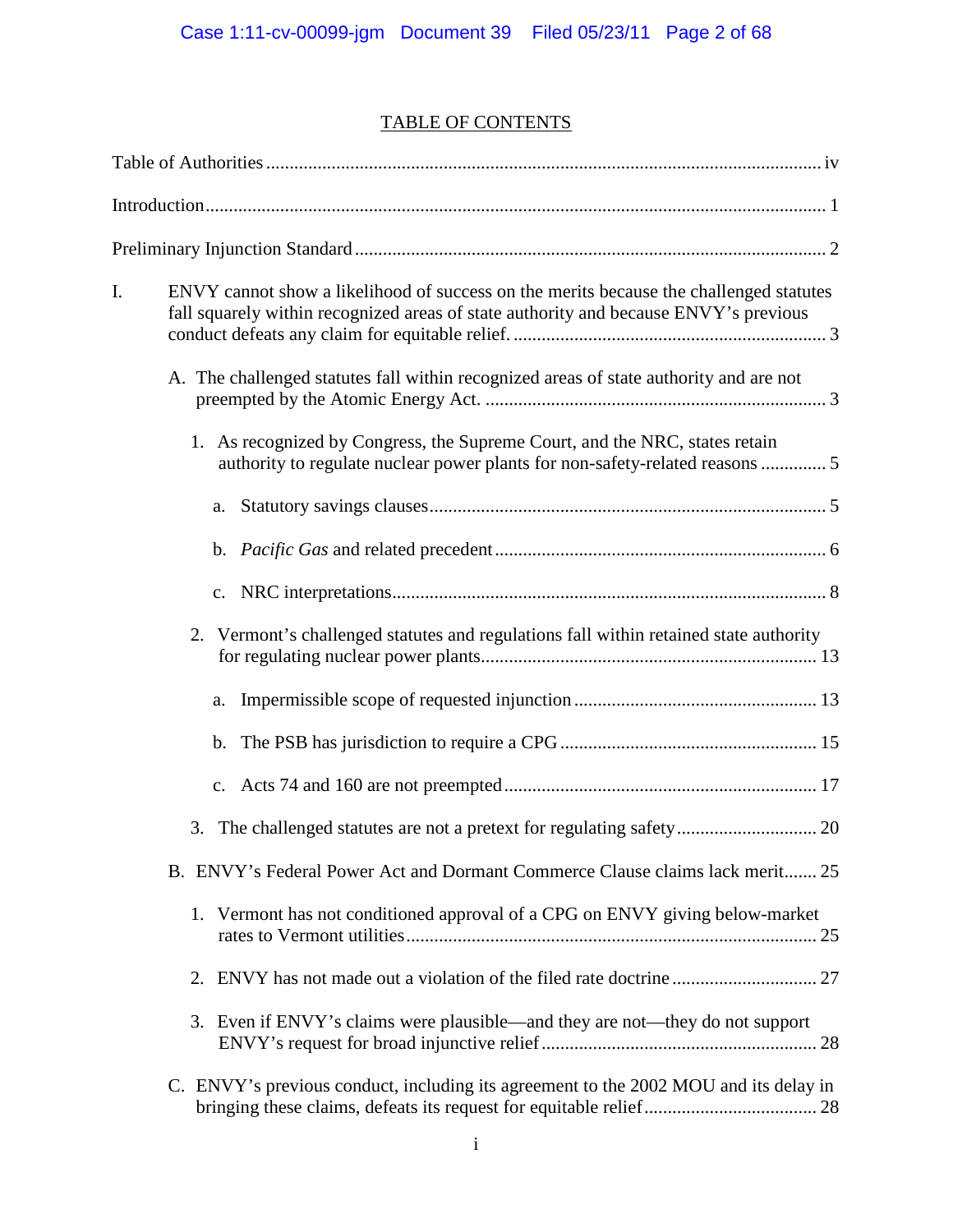|    | a.             | Judicial estoppel is applicable, and even necessary, to prevent injustice from                                                                                |  |
|----|----------------|---------------------------------------------------------------------------------------------------------------------------------------------------------------|--|
|    |                | b. Equitable estoppel bars ENVY from making its current preemption claims<br>given its previous positions and representations to the State 40                 |  |
|    |                |                                                                                                                                                               |  |
|    |                | II. ENVY will not suffer reparable harm if preliminary relief is denied 44                                                                                    |  |
|    |                | A. A preliminary ruling will not decide if VY may operate after March 21, 2012, and                                                                           |  |
|    |                |                                                                                                                                                               |  |
|    |                |                                                                                                                                                               |  |
|    |                | 1. ENVY's staffing levels are above company internal budgeted levels and attrition is<br>in line with expectations for an industry with an aging workforce 46 |  |
|    | a.             |                                                                                                                                                               |  |
|    |                |                                                                                                                                                               |  |
| 2. |                | The fact that ENVY must decide in July whether to refuel is not                                                                                               |  |
|    |                | a. Refueling is a business decision based on a risk known and agreed to by                                                                                    |  |
|    |                |                                                                                                                                                               |  |
|    | $\mathbf{c}$ . | ENVY is not entitled to a preliminary injunction merely to inform its business                                                                                |  |
|    |                | 3. ENVY's claims about monetary losses from a temporary shutdown fail to show                                                                                 |  |
|    | a.             | Alleged harm from closing the plant on March 21, 2012 is not relevant in this                                                                                 |  |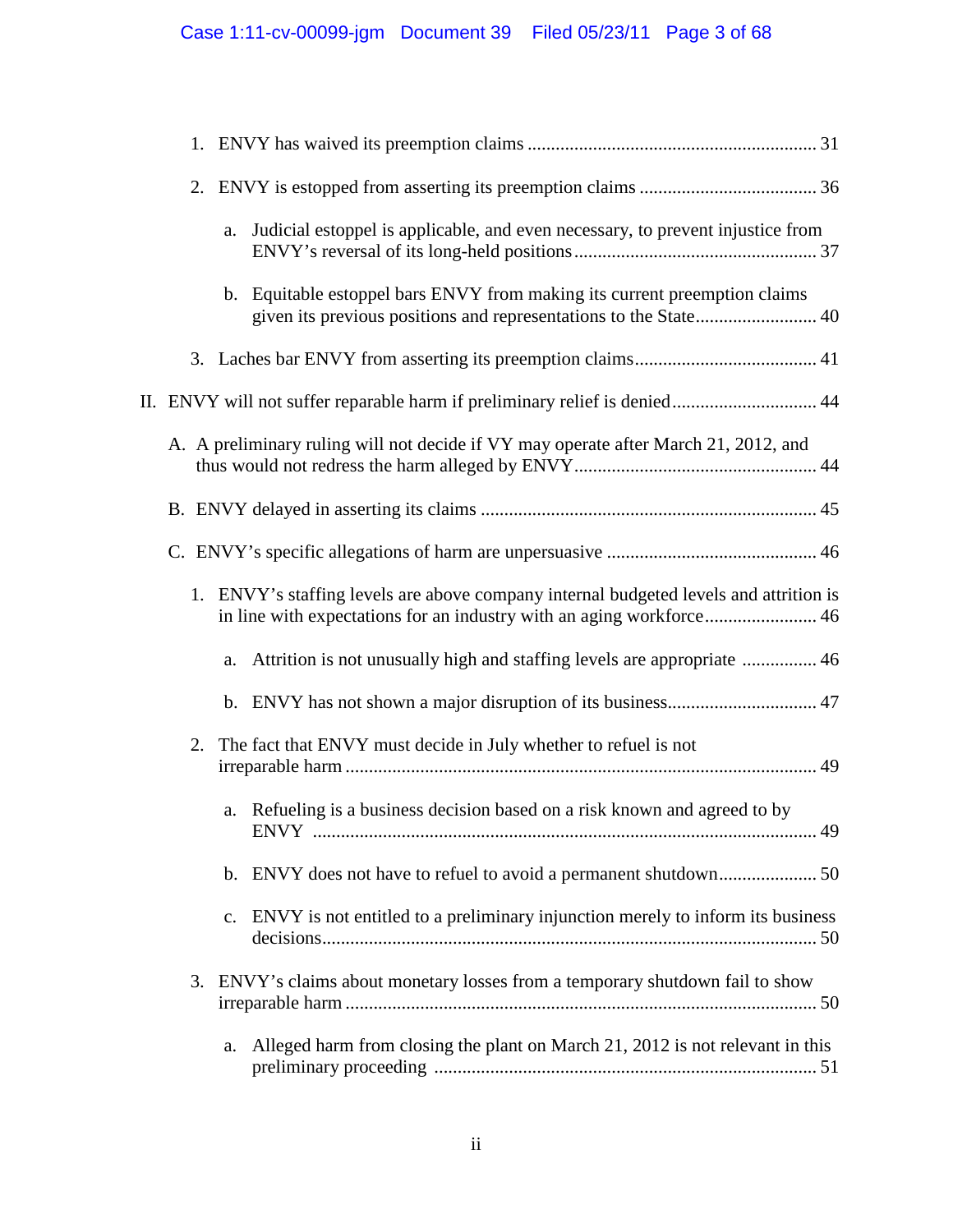# Case 1:11-cv-00099-jgm Document 39 Filed 05/23/11 Page 4 of 68

| b. NRC requires a certificate of permanent cessation of operations only when the |  |
|----------------------------------------------------------------------------------|--|
| 4. ENVY's claims concerning electricity sale contracts are too speculative to    |  |
|                                                                                  |  |
|                                                                                  |  |
|                                                                                  |  |
|                                                                                  |  |
|                                                                                  |  |
|                                                                                  |  |
|                                                                                  |  |
| 5. ENVY's remaining public interest concerns would arise, if at all, only after  |  |
|                                                                                  |  |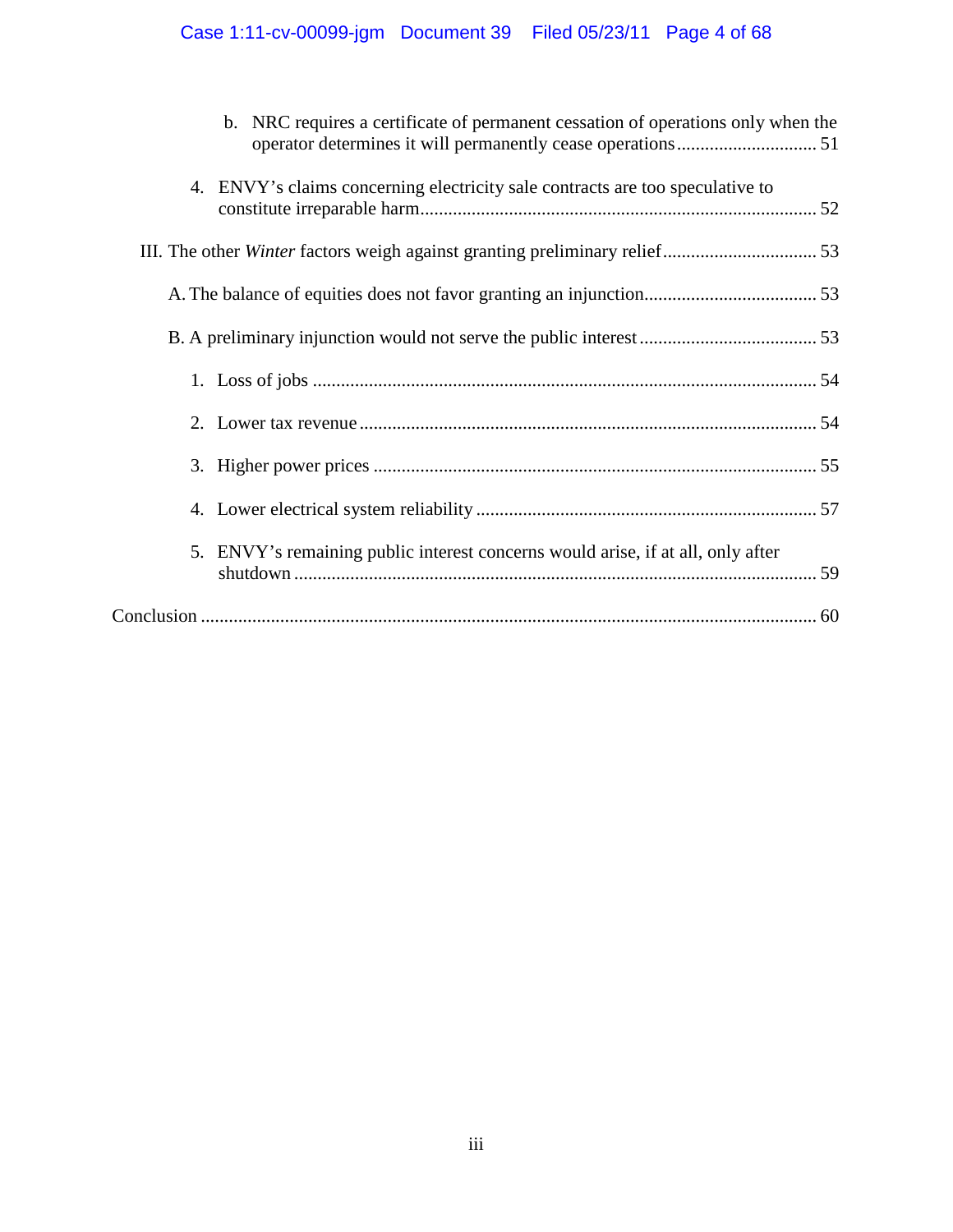# TABLE OF AUTHORITIES

# **Cases**

| Allens Creek/Corbetts Glen Pres. Grp., Inc. v. West, 2 Fed. App'x 162 (2d Cir. 2001)  42      |
|-----------------------------------------------------------------------------------------------|
|                                                                                               |
|                                                                                               |
|                                                                                               |
|                                                                                               |
|                                                                                               |
|                                                                                               |
| Citigroup Global Markets, Inc. v. VCG Special Opportunities Master Fund Ltd., 598 F.3d 30 (2d |
|                                                                                               |
| City of N.Y. v. Mickalis Pawn Shop, LLC, __ F.3d __, Nos. 08-4804-cv & 09-1345-cv, 2011       |
| County of Suffolk v. Long Island Lighting Co., 728 F.2d 52 (2d Cir. 1984) 19                  |
|                                                                                               |
| DeBuono v. NYSA-ILA Med. and Clinical Servs. Fund, 520 U.S. 806 (1997)  4                     |
|                                                                                               |
|                                                                                               |
|                                                                                               |
|                                                                                               |
|                                                                                               |
| Forest City Daly Hous., Inc. v. Town of N. Hempstead, 175 F.3d 144 (2d Cir. 1999)             |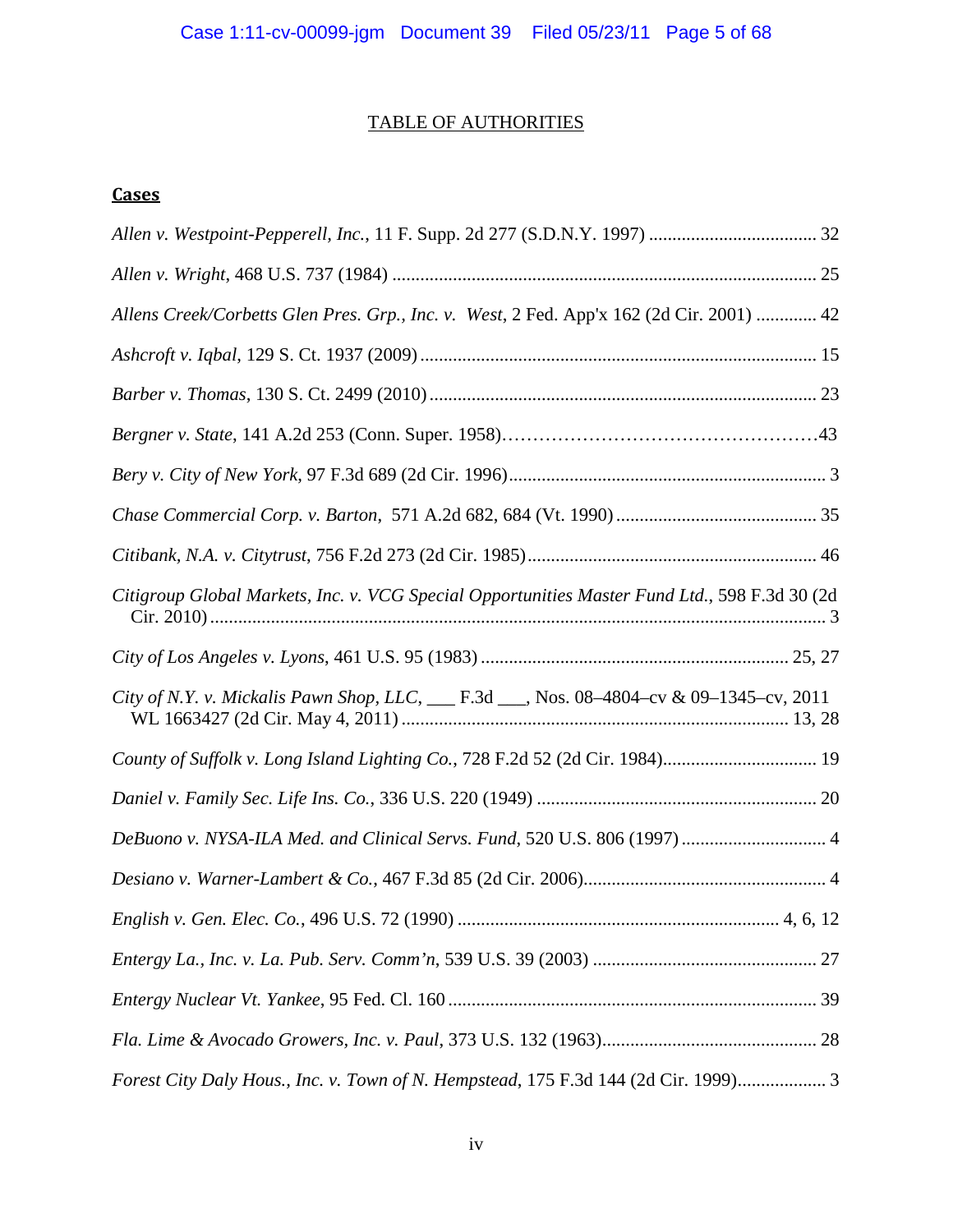| Graham County Soil and Water Conservation Dist. v. United States ex rel. Wilson, 130 S. Ct.      |
|--------------------------------------------------------------------------------------------------|
|                                                                                                  |
|                                                                                                  |
| Huron Portland Cement Co. v. City of Detroit, Mich., 362 U.S. 440 (1960) 13                      |
|                                                                                                  |
|                                                                                                  |
|                                                                                                  |
| In re Proposed Sale of Vt. Yankee Nuclear Power Station, 2003 VT 53, 829 A.2d 1284 (2003)        |
|                                                                                                  |
|                                                                                                  |
| Kerr-McGee Chem. Corp. v. City of West Chicago, 914 F.2d 820 (7th Cir. 1990) 16, 21, 24          |
| Kirwin v. N.Y. State Office of Mental Health, 665 F. Supp. 1034 (E.D.N.Y. 1987)  36              |
|                                                                                                  |
| Kosakow v. New Rochelle Radiology Assocs., P.C., 274 F.3d 706 (2d Cir. 2001) 40                  |
|                                                                                                  |
| Lafayette Beverage Distrib., Inc. v. Anheuser-Busch, Inc., 545 F. Supp. 1137 (N.D. Ind. 1982) 47 |
|                                                                                                  |
|                                                                                                  |
| Me. Yankee Atomic Power Co. v. Bonsey, 107 F. Supp. 2d 47 (D. Me. 2000) 16, 21                   |
|                                                                                                  |
| Middle South Energy, Inc. v. Ark. Pub. Service Comm'n, 772 F.2d 404 (8th Cir. 1985) 42           |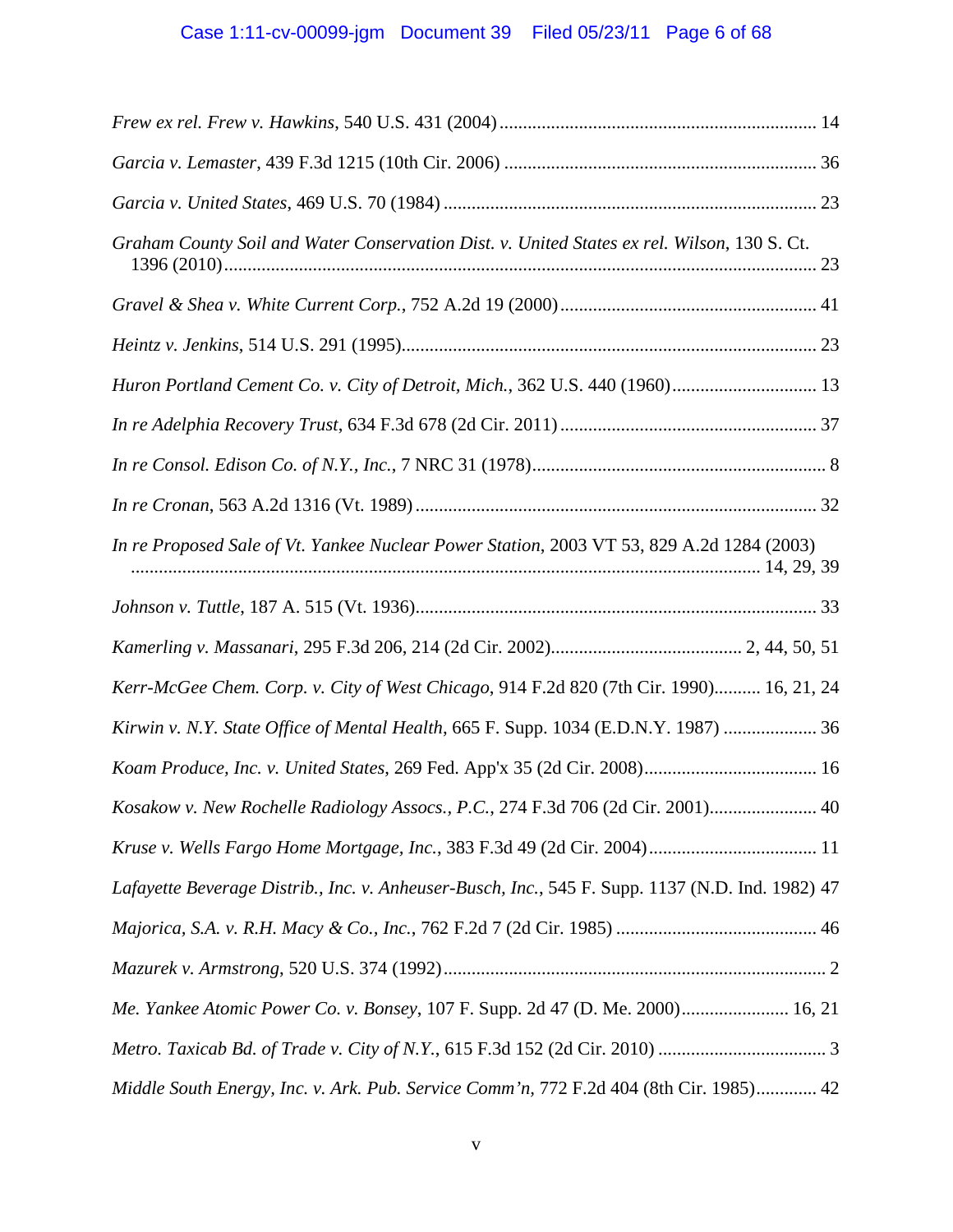| N.Y. Marine & Gen. Ins. Co. v. Lafarge N. Am. Inc., 599 F.3d 102 (2d Cir. 2010) 33      |
|-----------------------------------------------------------------------------------------|
|                                                                                         |
| New Era Pubs. Intern., ApS v. Henry Holt & Co., 873 F.2d 576 (2d Cir. 1989) 28          |
|                                                                                         |
|                                                                                         |
| Ocean Trans. Line, Inc. v. Am. Phil. Fiber Indus., Inc., 743 F.2d 85 (2d Cir. 1984) 34  |
| Pacific Gas & Elec. Co. v. State Energy Res. Conservation & Dev. Comm'n, 461 U.S. 190   |
|                                                                                         |
| Patriot Cinemas, Inc. v. Gen. Cinemas Corp., 834 F.2d 208 (1st Cir. 1987) 39            |
|                                                                                         |
|                                                                                         |
|                                                                                         |
|                                                                                         |
|                                                                                         |
| Republic of Ecuador v. Chevron Corp., __ F.3d __, 2011 WL 905118 (2d Cir. 2011)  37     |
|                                                                                         |
|                                                                                         |
|                                                                                         |
|                                                                                         |
| Skull Valley Band of Goshute Indians v. Nielson, 376 F.3d 1223 (10th Cir. 2004)  19, 42 |
|                                                                                         |
|                                                                                         |
|                                                                                         |
|                                                                                         |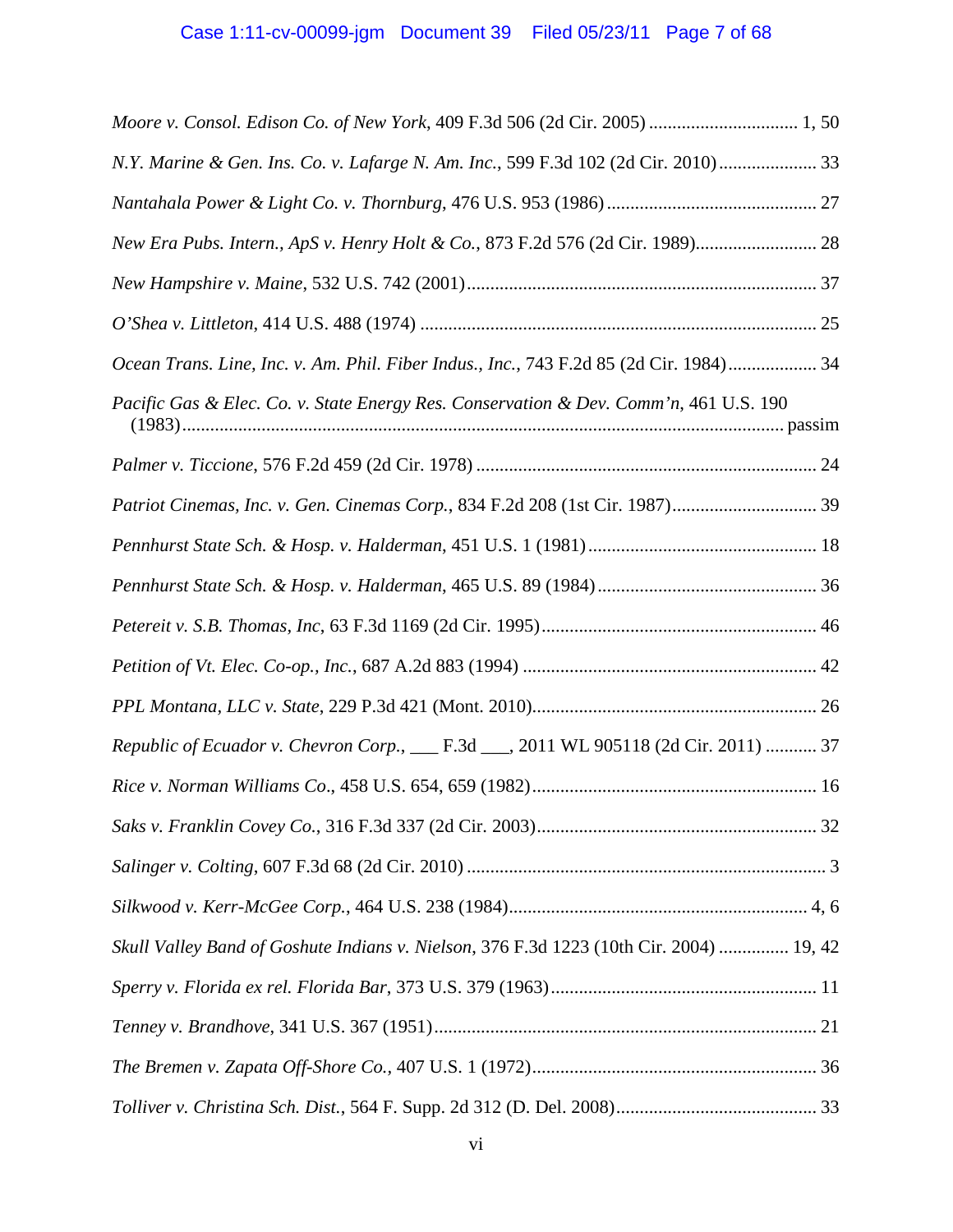# Case 1:11-cv-00099-jgm Document 39 Filed 05/23/11 Page 8 of 68

| Vt. Yankee Nuclear Power Corp. v. Natural Res. Def. Council, Inc., 435 U.S. 519 (1977) 6 |  |
|------------------------------------------------------------------------------------------|--|
| Winter v. Natural Res. Def. Council, Inc., 555 U.S. 7, 129 S. Ct. 365 (2008)  2, 53, 54  |  |
|                                                                                          |  |
|                                                                                          |  |
|                                                                                          |  |

# **Statutes**

| <b>Rules</b> |  |
|--------------|--|
|              |  |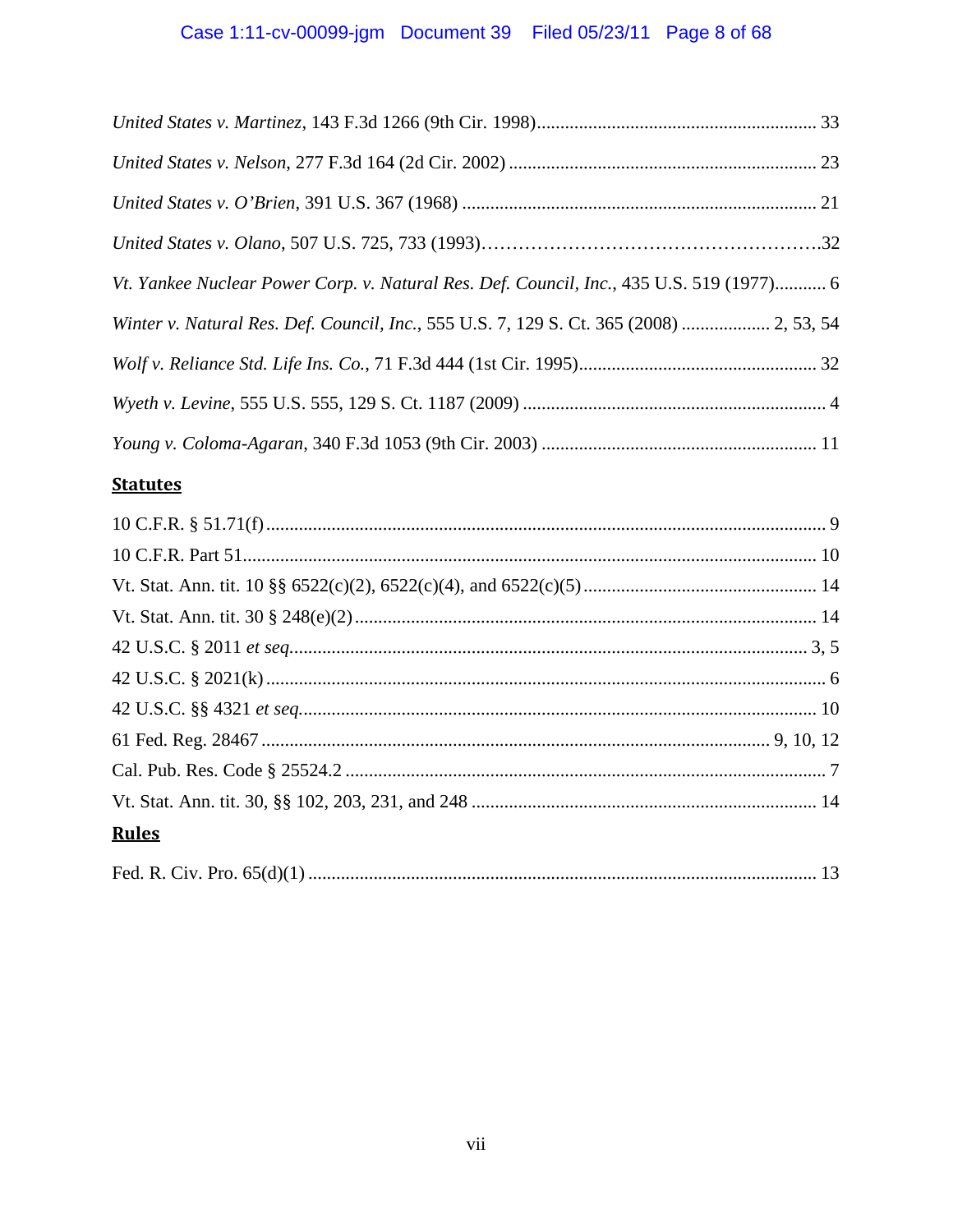#### **INTRODUCTION**

ENVY bought Vermont Yankee in 2002 knowing the plant was scheduled to close in 2012. ENVY agreed then that State approval of the sale, including the necessary certificate of public good, would "authorize operation . . . only until March 21, 2012, and thereafter will authorize ENVY and ENO only to decommission" the plant. Ngau Ex. 3 at ¶ 12. Since 2005, ENVY has known that it needed approval from both the Vermont Public Service Board and the Vermont Legislature to operate after March 21, 2012. Yet now, as March 2012 approaches, ENVY claims an urgent need for this Court to enjoin all State authority over whether the plant will continue to operate beyond March 21, 2012—authority ENVY has agreed to all along.

In the Vermont Public Service Board (PSB or Board) proceedings related to the sale, and in subsequent proceedings addressing ENVY's need for additional dry-cask storage and a new certificate of public good (CPG), ENVY has consistently recognized and agreed to State regulatory authority—and specifically acknowledged that it needed State approval to keep operating after March 21, 2012. The Legislature's role in that decision also comes as no surprise; ENVY sought legislative approval for the dry-cask storage that it needed to operate until 2012, and the statute that approved additional storage, Act 74, required further legislative approval for storage of spent fuel generated after March 21, 2012. ENVY made binding commitments during these State proceedings to not assert the preemption claims that are pressed in this suit. The Court should not grant equitable relief that would allow ENVY to avoid, at this late date, its agreements with the State of Vermont.

Indeed, under these circumstances, ENVY cannot make the "clear showing" necessary to justify the "extraordinary and drastic remedy" of a preliminary injunction. *Moore v. Consol. Edison Co. of New York*, 409 F.3d 506, 510 (2d Cir. 2005) (quoting *Mazurek v. Armstrong*, 520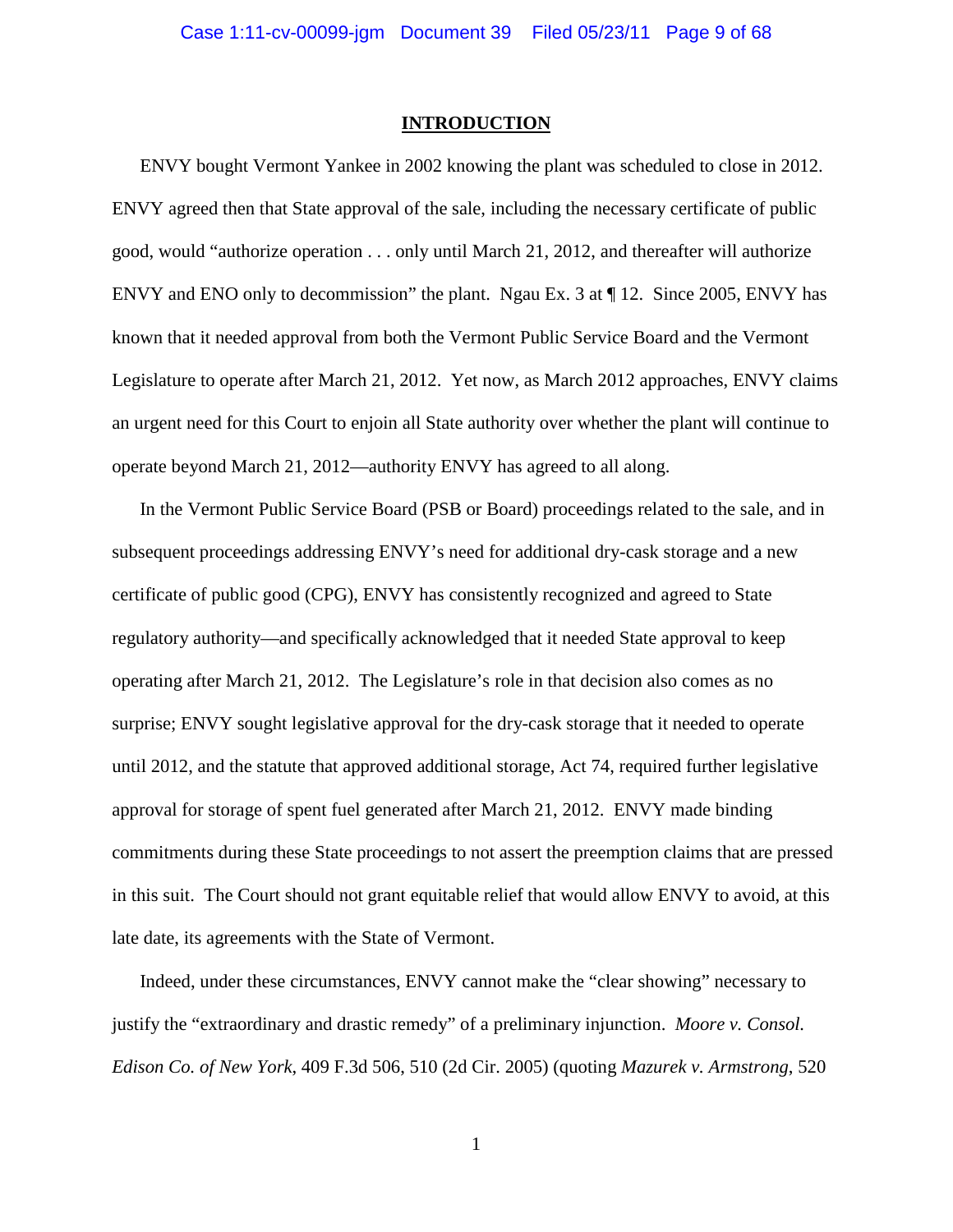#### Case 1:11-cv-00099-jgm Document 39 Filed 05/23/11 Page 10 of 68

U.S. 968, 972 (1992)). First, ENVY cannot show that it is likely to succeed on the merits of its preemption claims. ENVY in fact waived these claims years ago, and that, coupled with ENVY's past recognition of State authority, is sufficient to defeat ENVY's claim for equitable relief. Further, ENVY's preemption claims are contrary to the Atomic Energy Act, U.S. Supreme Court precedent, and NRC regulations, all of which confirm that states have authority to regulate nuclear power plants for non-safety-related reasons. Vermont has acted within its proper authority in requiring Vermont Yankee (VY) to have a valid CPG—a certificate that State law requires *all* power plants to have if they wish to generate electricity in Vermont.

Second, ENVY cannot show that its alleged irreparable harms—even if they exist—are "actual and imminent." *Kamerling v. Massanari*, 295 F.3d 206, 214 (2d Cir. 2002). VY's CPG expires on March 21, 2012. There is nothing for the Court to enjoin before that date—indeed, ENVY has not identified any state action that it seeks to enjoin *now*. The alleged harms that ENVY describes are based solely on ENVY's uncertainty regarding the continued operation of VY beyond March 2012. That uncertainty cannot be redressed by an interim, preliminary decision that will be superseded by the Court's final ruling on the merits. For these reasons, ENVY is not entitled to a preliminary injunction.

#### **PRELIMINARY INJUNCTION STANDARD**

The Supreme Court has held that a party seeking a preliminary injunction must show each of the following: "[1] that he is likely to succeed on the merits, [2] that he is likely to suffer irreparable harm in the absence of preliminary relief, [3] that the balance of equities tips in his favor, and [4] that an injunction is in the public interest." *Winter v. Natural Res. Def. Council, Inc.*, 555 U.S. 7, 129 S. Ct. 365, 374 (2008). The less rigorous "fair ground for litigation" standard is not available here, despite ENVY's claims to the contrary (ECF Doc. 4-1 (Mem.) at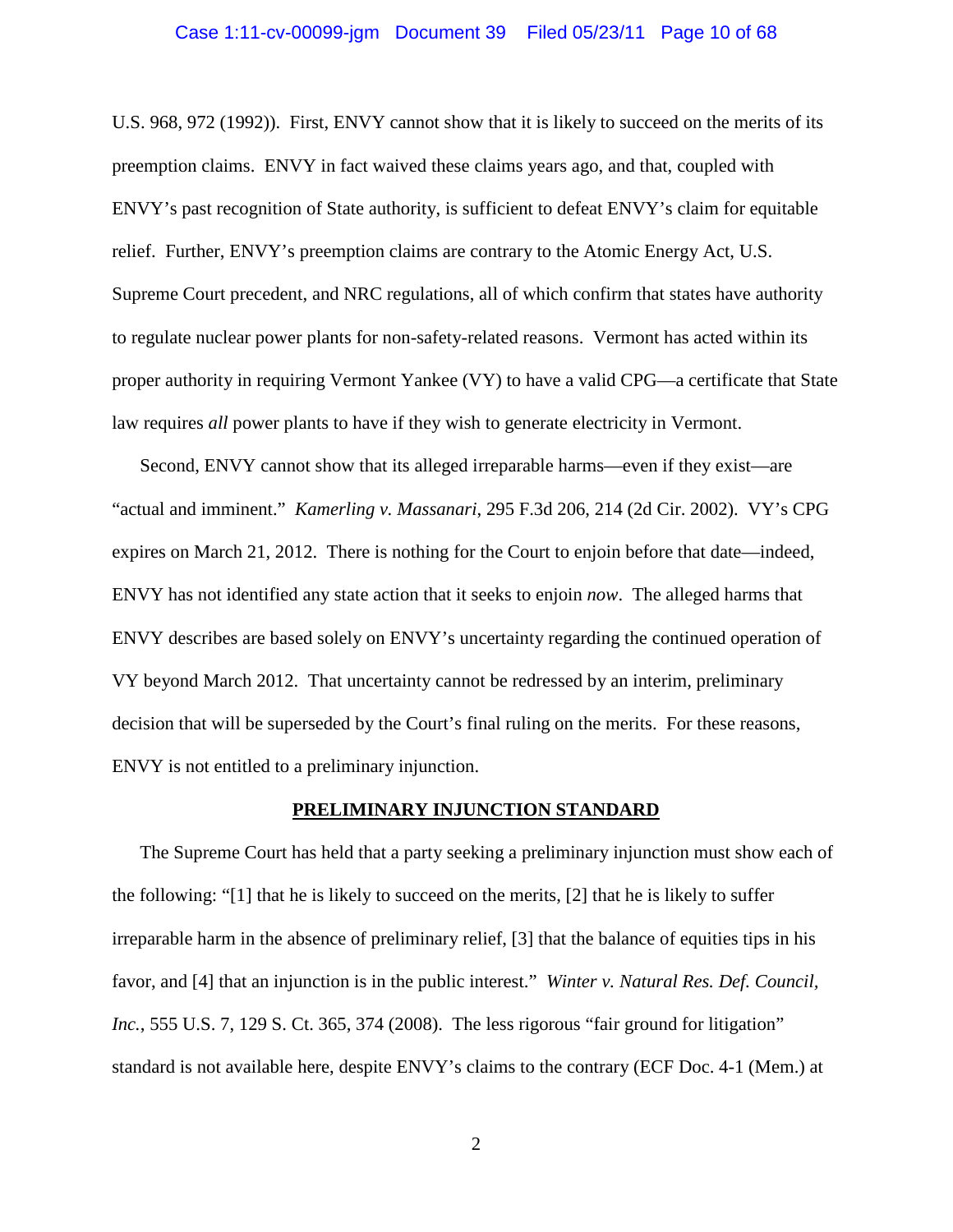# Case 1:11-cv-00099-jgm Document 39 Filed 05/23/11 Page 11 of 68

13), because ENVY seeks to stay "government action taken in the public interest pursuant to a statutory or regulatory scheme." *Forest City Daly Hous., Inc. v. Town of N. Hempstead*, 175 F.3d 144, 149 (2d Cir. 1999). The Second Circuit has long held that parties seeking to enjoin state laws must "meet[] the more rigorous likelihood-of-success standard." *Metro. Taxicab Bd. of Trade v. City of N.Y.*, 615 F.3d 152, 156 (2d Cir. 2010); *accord, e.g.*, *Bery v. City of New York*, 97 F.3d 689, 694 (2d Cir. 1996). The Second Circuit has applied the more rigorous standard in preemption cases, and there is no basis for ENVY's effort to avoid it. *See, e.g.*, *Metro. Taxicab*, 615 F.3d at 156. [1](#page-10-0) The standard set forth in *Winter* governs here.

# **I. ENVY cannot show a likelihood of success on the merits because the challenged statutes fall squarely within recognized areas of state authority and because ENVY's previous conduct defeats any claim for equitable relief.**

ENVY cannot show a likelihood of success on any of its claims for relief. First, the Atomic

Energy Act, 42 U.S.C. § 2011 *et seq.*, does not preempt all state regulatory authority over VY,

but rather leaves substantial areas of state authority in place. Second, Vermont has not required

ENVY to give below-market rates to Vermont utilities or violated the filed rate doctrine in any

way, so ENVY has no claim under the Federal Power Act or the Dormant Commerce Clause.

Third, ENVY's past actions, including its agreements with the State and its delay in bringing

these claims, defeat ENVY's efforts to obtain injunctive relief from this Court.

# **A. The challenged statutes fall within recognized areas of state authority and are not preempted by the Atomic Energy Act.**

Nearly three decades ago, the Supreme Court held that nuclear power plants are subject to

<span id="page-10-0"></span><sup>&</sup>lt;sup>1</sup> The Court thus need not address whether the alternate "fair ground for litigation" standard survives *Winter. See Citigroup Global Markets, Inc. v. VCG Special Opportunities Master Fund Ltd.*, 598 F.3d 30, 34-38 (2d Cir. 2010) (holding that "fair ground for litigation" standard may be applied in appropriate cases, despite *Winter*). *But see Salinger v. Colting*, 607 F.3d 68, 77-80 & 77 n.7 (2d Cir. 2010) (applying *Winter* standard and noting "no reason" that same test should not apply "with equal force to an injunction in *any* type of case").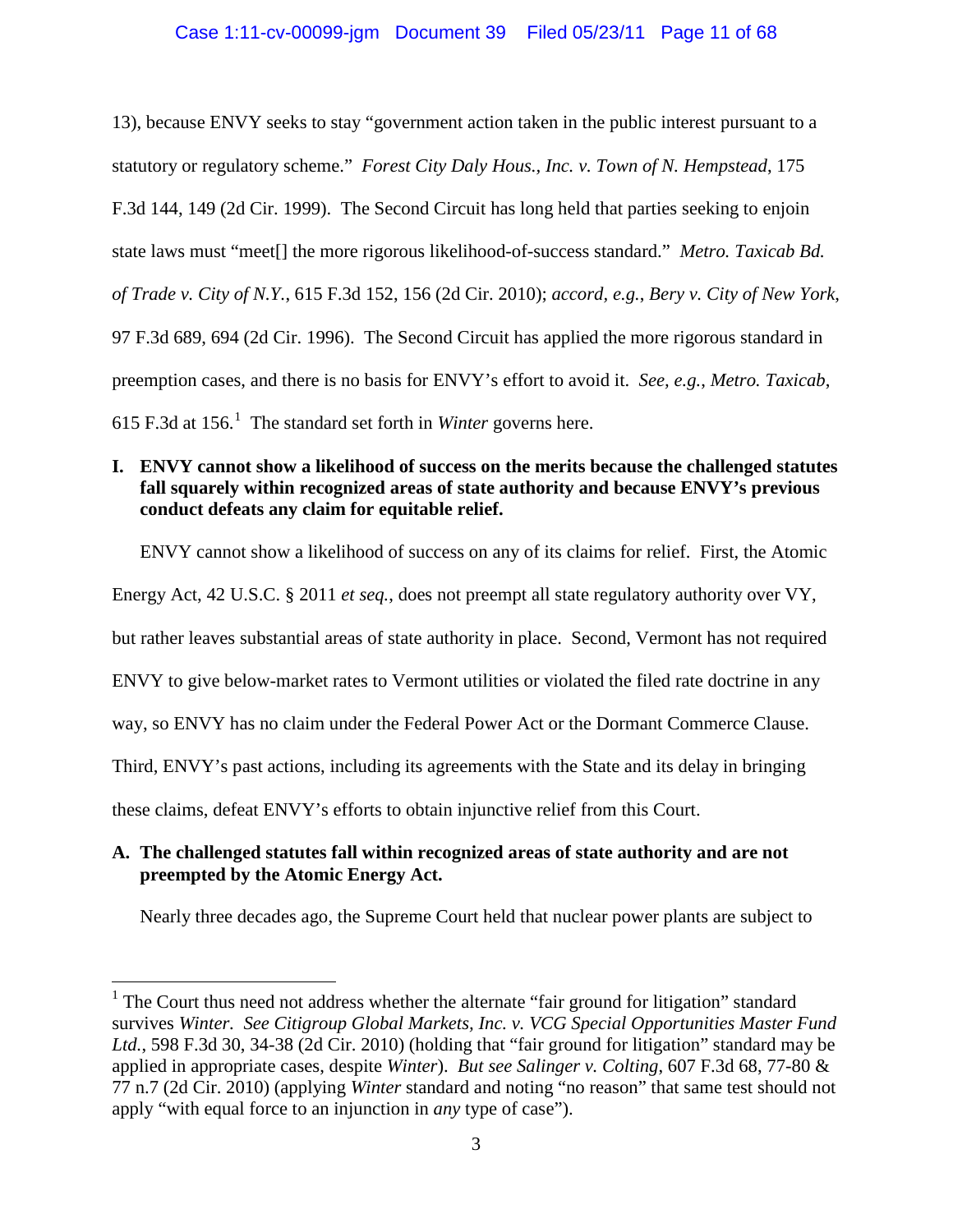#### Case 1:11-cv-00099-jgm Document 39 Filed 05/23/11 Page 12 of 68

"dual regulation," and that states therefore have a role in the licensing and regulation of those facilities. *Pacific Gas & Elec. Co. v. State Energy Res. Conservation & Dev. Comm'n*, 461 U.S. 190, 211 (1983). In particular, although the federal government has exclusive control over "the radiological safety aspects" of nuclear energy generation, "States retain their traditional responsibility in the field of regulating electrical utilities for determining questions of need, reliability, cost and other related state concerns." *Id.* at 205. ENVY now asks this Court to strip Vermont and all other states of those powers. This Court should not do so.

Preemption analysis begins with a "presumption against federal preemption of state law," *Desiano v. Warner-Lambert & Co.*, 467 F.3d 85, 93 (2d Cir. 2006)—a presumption that applies to "all pre-emption cases." *Wyeth v. Levine*, 555 U.S. 555, 129 S. Ct. 1187, 1194 (2009). The Supreme Court has already held that the presumption against preemption applies to state regulation of nuclear power plants. *See Pacific Gas*, 461 U.S. at 206. To meet its "considerable burden" of proving preemption, *DeBuono v. NYSA-ILA Med. & Clinical Servs. Fund*, 520 U.S. 806, 814 (1997), ENVY must show that it "was the clear and manifest purpose of Congress" to preempt the challenged state laws. *Wyeth*, 129 S. Ct. at 1194-95. ENVY's effort to shift the burden to Vermont, Mem. 21, is mistaken, because it is ENVY's "burden to show that Congress intended to preclude" the state laws in question. *Silkwood v. Kerr-McGee Corp.*, 464 U.S. 238, 255 (1984); *see also English v. Gen. Elec. Co.*, 496 U.S. 72, 86 (1990) (state law "does not lie within the pre-empted field of nuclear safety" unless the party challenging state law provides "evidence of a 'clear and manifest' intent on the part of Congress to pre-empt").

Applying these principles, the Court should reject ENVY's sweeping and unsupported view of federal preemption. As shown below, (1) states retain substantial authority to regulate nuclear power plants; (2) the challenged Vermont laws are a proper exercise of that retained authority;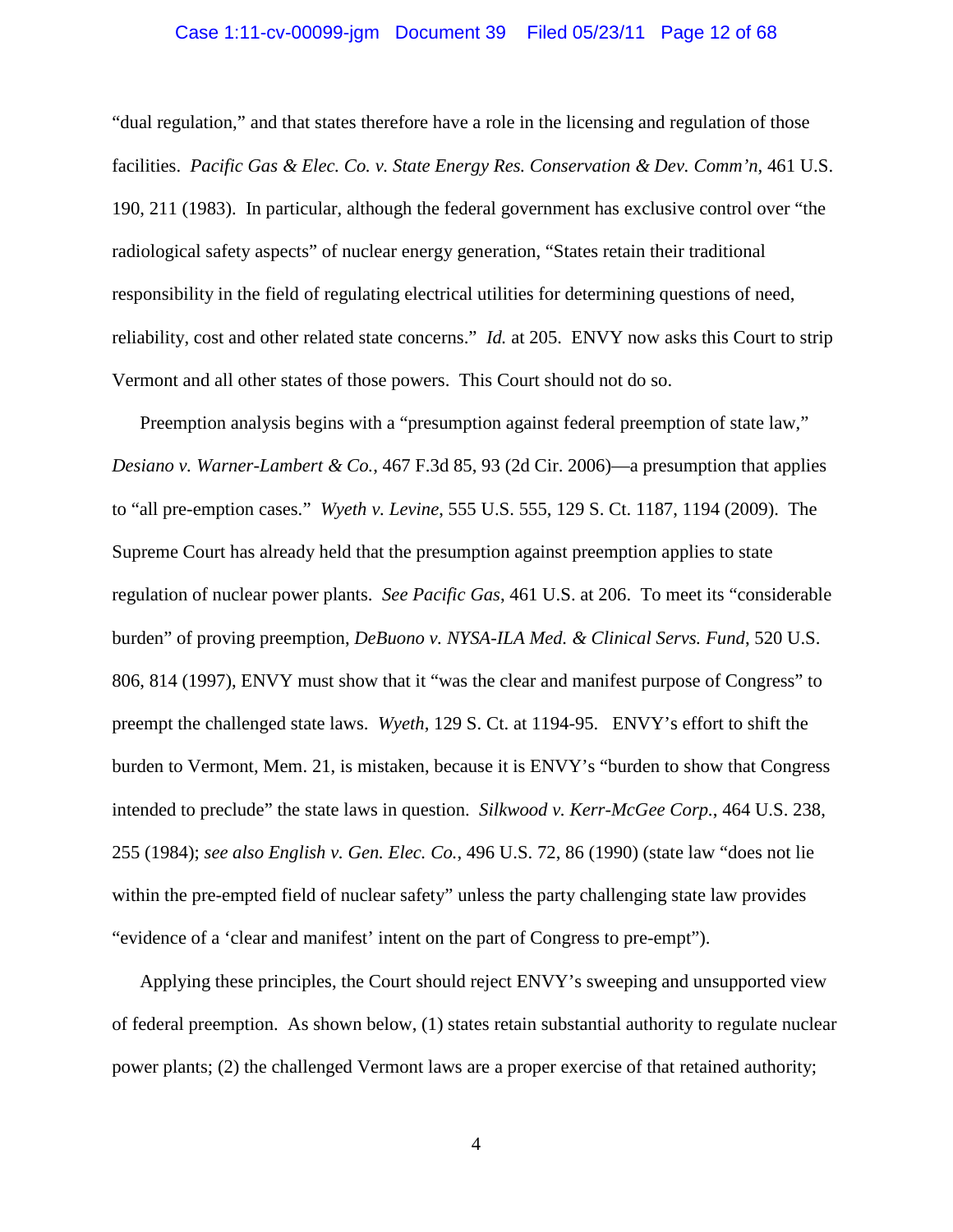and (3) ENVY cannot show that Vermont's regulation of VY is a pretext for regulating radiological safety.

# **1. As recognized by Congress, the Supreme Court, and the NRC, states retain authority to regulate nuclear power plants for non-safety-related reasons.**

ENVY's sweeping assertion of federal preemption is contrary to the plain language of

savings clauses in the Atomic Energy Act; to the Supreme Court's rulings in *Pacific Gas* and

other cases; and to the NRC's express recognition of state regulatory authority.

**a. Statutory savings clauses.** Although ENVY neither cites nor even mentions them, the

Atomic Energy Act includes two savings clauses that preserve state regulatory authority. As

these two provisions show, Congress did not intend the Act to supplant the states' traditional role

as utility regulators. Section 271 of the Act provides that:

Nothing in this chapter shall be construed to affect the authority or regulations of any Federal, State or local agency with respect to the generation, sale, or transmission of electric power produced through the use of nuclear facilities licensed by the Commission: *Provided,* That this section shall not be deemed to confer upon any Federal, State or local agency any authority to regulate, control, or restrict any activities of the Commission.

42 U.S.C. § 2018. And Section 274(k) states that:

Nothing in this section shall be construed to affect the authority of any State or local agency to regulate activities for purposes other than protection against radiation hazards.

42 U.S.C. § 2021(k).

The Supreme Court construed these clauses in *Pacific Gas* and concluded that Congress did

not intend to occupy the entire field of regulation of nuclear power plants: "Congress, by

permitting regulation 'for purposes other than protection against radiation hazards' underscored

the distinction drawn in [the Atomic Energy Act of] 1954 between the spheres of activity left

respectively to the federal government and the states." 461 U.S. at 210 (citing 42 U.S.C.

 $§ 2021(k)$ .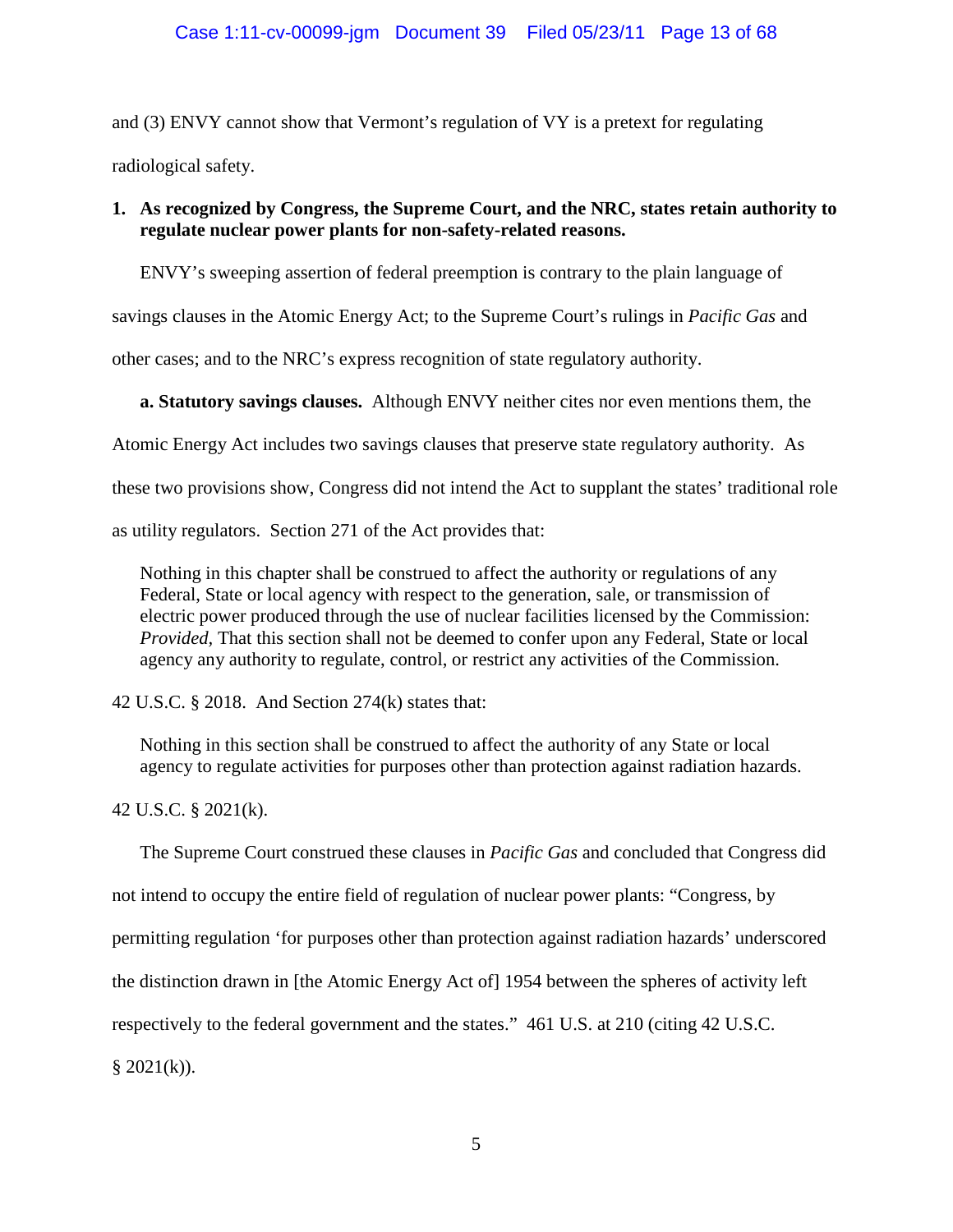#### Case 1:11-cv-00099-jgm Document 39 Filed 05/23/11 Page 14 of 68

ENVY's position that the NRC has "exclusive authority" over "the licensing and operation of an existing nuclear power plant," Mem. 2, cannot be reconciled with these statutory savings clauses. The licensing of VY—that is, whether the plant may continue to operate—involves non-preempted issues such as economics, land use, policy questions regarding a state's energy future, and whether a corporation running a nuclear power plant has established itself as a trustworthy business partner. States have authority over these matters so long as they are "regulat[ing] activities for purposes other than protection against radiation hazards." 42 U.S.C. § 2021(k); *accord Pacific Gas*, 461 U.S. at 210.

**b.** *Pacific Gas* **and related precedent.** Consistent with these statutory provisions, the Supreme Court has taken a restrained view of the Atomic Energy Act's scope. "[A]s we view the issue, Congress, in passing the 1954 Act and in subsequently amending it, intended that the federal government should regulate the radiological safety aspects involved in the construction and operation of a nuclear plant, but that the States retain their traditional responsibility in the field of regulating electrical utilities for determining questions of need, reliability, cost and other state concerns." *Pacific Gas*, 461 U.S. at 205; *see also id*. (states not required to construct or permit nuclear power plants); *Vt. Yankee Nuclear Power Corp. v. Natural Res. Def. Council*, 435 U.S. 519, 550 (1977) (state utility commissions determine "need for power"). Indeed, the Supreme Court has never held a state law preempted by the Act—even in cases where regulation indisputably touched on radiological safety matters. *See Pacific Gas*, 461 U.S. at 222-23 (upholding state-imposed moratorium on construction of nuclear facilities until state determines spent fuel can be disposed of in cost-effective manner); *Silkwood*, 464 U.S. at 258 (allowing state tort suit for punitive damages for exposure to radiation from nuclear facility); *English*, 496 U.S. at 88-89 (allowing state tort claim for intentional infliction of emotional distress based on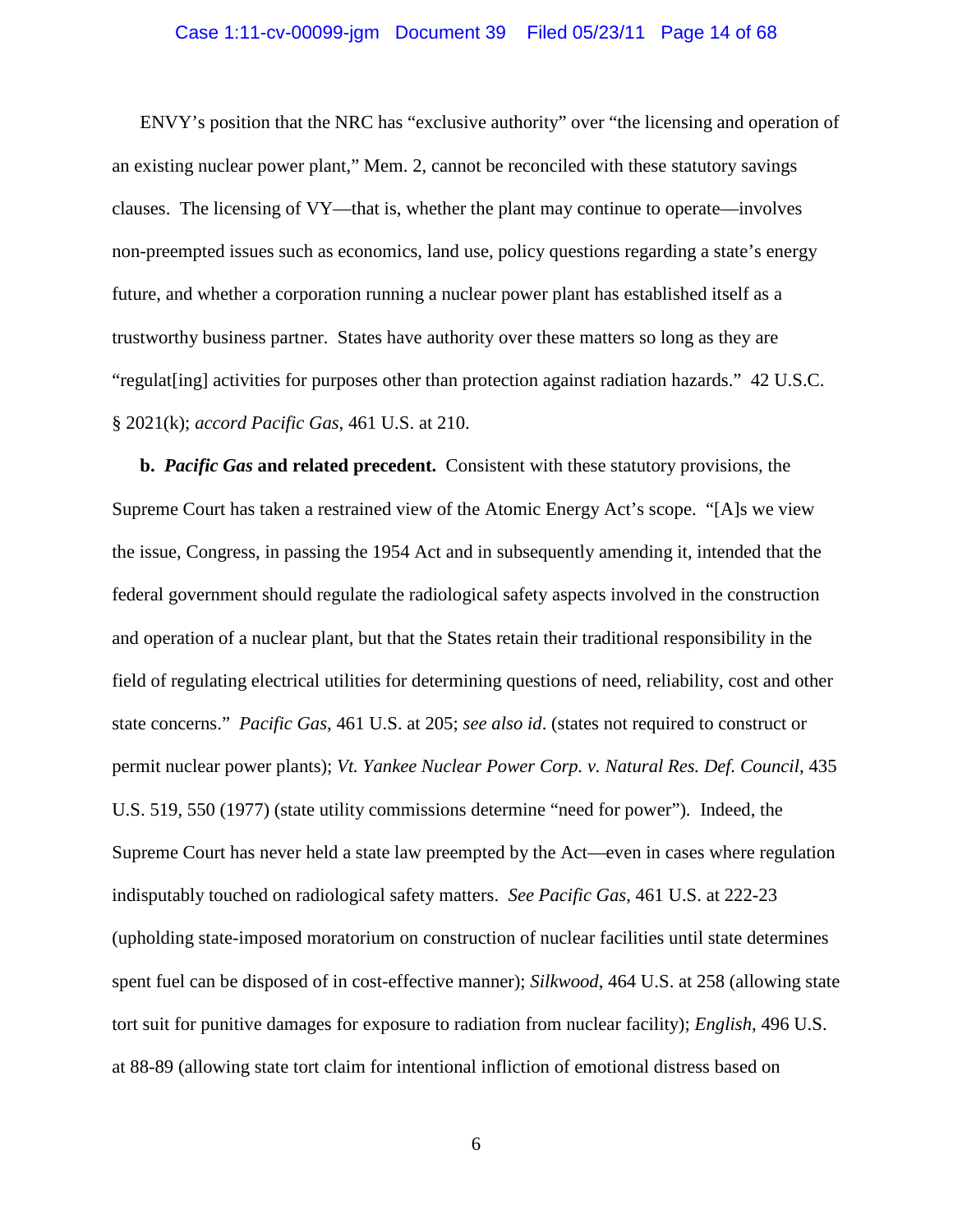#### Case 1:11-cv-00099-jgm Document 39 Filed 05/23/11 Page 15 of 68

retaliation by nuclear-facility owner against employee who reported radiological safety concerns). $<sup>2</sup>$  $<sup>2</sup>$  $<sup>2</sup>$ </sup>

*Pacific Gas* is the key precedent in this area, and there the Court upheld state legislation similar to Vermont's statutes. The California law upheld in *Pacific Gas* "condition[ed] the construction of nuclear power plants on findings by the State Energy Resources Conservation and Development Commission that adequate storage facilities and means of disposal are available for nuclear waste." *Pacific Gas,* 461 U.S. at 194-95. Because nuclear wastes "will remain radioactive for thousands of years," a plan for "permanent disposal" was necessary. *Id.* at 196. The Court recognized in *Pacific Gas* that this issue of waste disposal raised both safety and economic concerns. *Id.* As a safety matter, leaks of nuclear waste threaten the environment and endanger human health. From a cost perspective, the lack of sufficient interim storage of nuclear waste in the short-term may lead to shutdowns, causing reliability issues. Similarly, the absence of a long-term "solution to the waste disposal problem may entail significant expenditures, affecting the economic attractiveness of the nuclear option." *Id.* at 197 n.6.

The California law imposed a moratorium on the certification of new nuclear plants until the California Energy Commission "'finds that there has been developed and that the United States through its authorized agency has approved and there exists a demonstrated technology or means for the disposal of high-level nuclear waste.'" *Id.* at 198 (quoting Cal. Pub. Res. Code § 25524.2). The Commission's finding then must be reported to the state legislature, which may nullify the finding. *Id.* at 198 n.8.

The Supreme Court concluded that this moratorium was not preempted by federal law. The

<span id="page-14-0"></span> $\frac{1}{2}$  The only other time the Supreme Court has been presented with a preemption claim under the Atomic Energy Act was in *Goodyear Atomic Corp. v. Miller*, 486 U.S. 174 (1988). In *Goodyear*, the Court also upheld state law, though it did so without reaching the preemption issue. *Id.* at 182.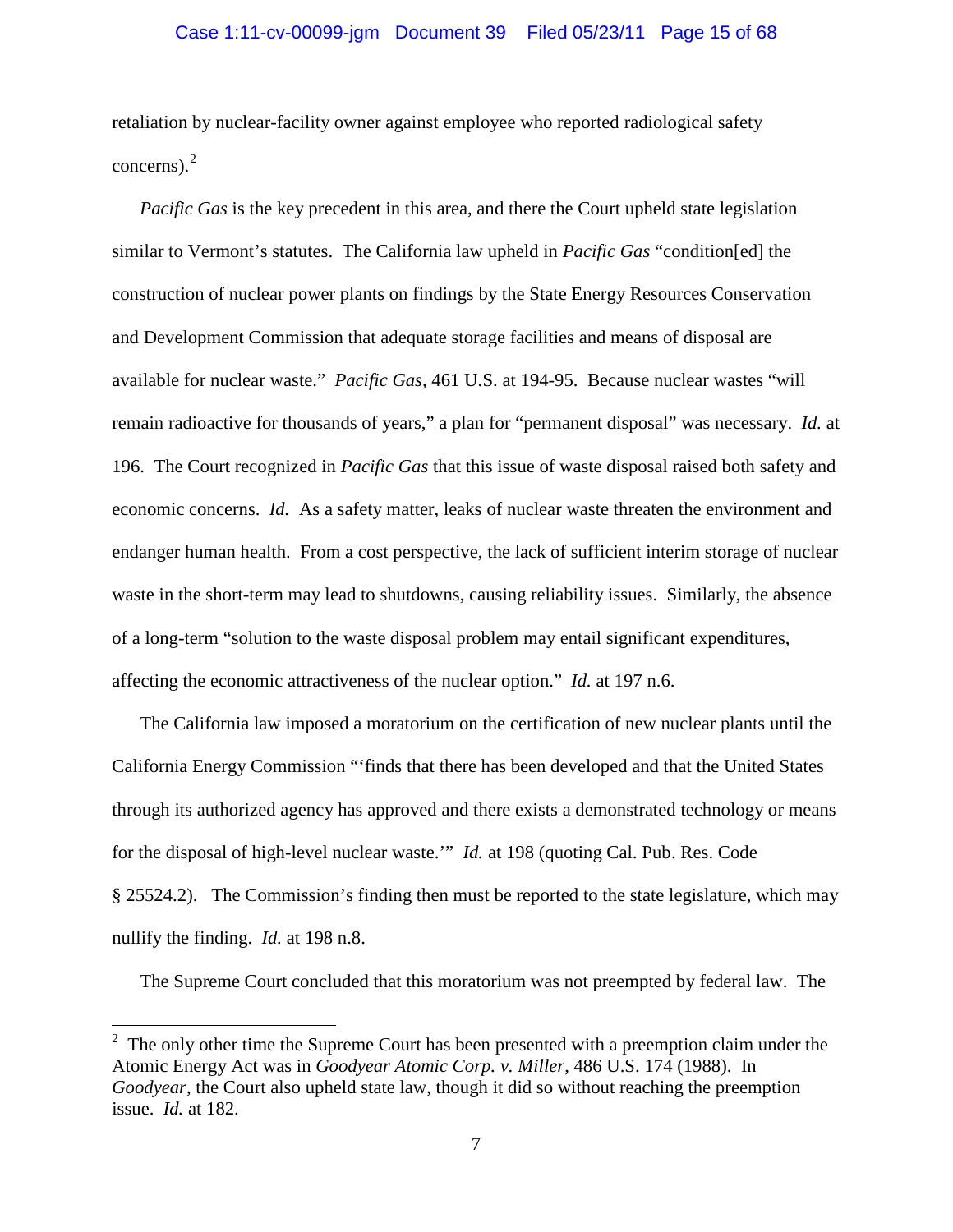#### Case 1:11-cv-00099-jgm Document 39 Filed 05/23/11 Page 16 of 68

Court reasoned that *only* radiological safety regulations are preempted by federal law, and the moratorium was not a radiological safety regulation. The Court emphasized that "States retain their traditional responsibility in the field of regulating electrical utilities for determining questions of need, reliability, cost and other related state concerns." *Id.* at 205; *see also id.* at 212 ("[S]tates exercise their traditional authority over the need for additional generating capacity, the type of generating facilities to be licensed, land use, ratemaking, and the like."). The Court also cited with approval an NRC ruling holding that "'States retain the right, even in the face of the issuance of an NRC construction permit, to preclude construction on such bases as a lack of need for additional generating capacity or the environmental unacceptability of the proposed facility or site.'" *Id.* at 207 n.18 (quoting *In re Consol. Edison Co. of N.Y., Inc.*, 7 NRC 31, 34 (1978)).

ENVY's broad preemption argument cannot be reconciled with either the holding or the reasoning of *Pacific Gas. Pacific Gas* recognized that states have authority to regulate nuclear plants with respect to reliability, cost, land use, ratemaking, environmental concerns, the type of generating facilities to be licensed, and the lack of need for additional generating capacity. *Id.* at 205, 207 n.18, 212. And the Court did not limit the states' authority to these specific areas, but instead carefully used non-exclusive language to describe the potential bases for state regulatory authority. *See, e.g., id.* at 205, 212. *Pacific Gas* thus confirms that states retain substantial authority to regulate matters other than radiological safety.

**c. NRC interpretations.** The NRC itself has repeatedly rejected ENVY's claim that the granting of an NRC license displaces state authority to regulate nuclear power plants. ENVY's renewed operating license from the NRC does not mean that ENVY has a federally guaranteed right to keep operating regardless of state law. The NRC's own regulations acknowledge that a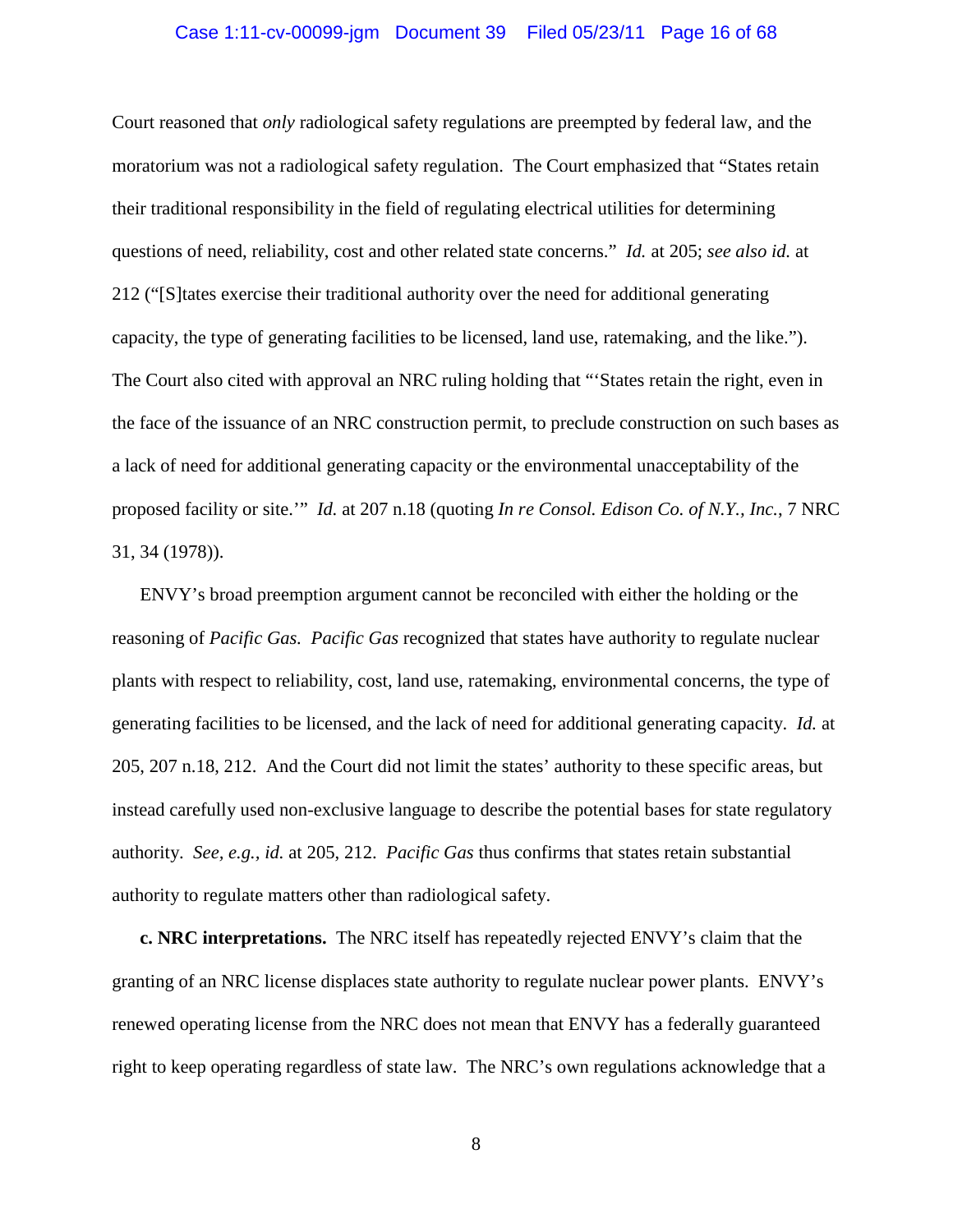state ultimately determines whether to allow a relicensed nuclear plant to operate.

In fact, when the NRC adopted its regulations governing license renewal, it said that license

renewal alone does *not* allow operation without state approval:

After the NRC makes its decision based on the safety and environmental considerations, *the final decision on whether or not to continue operating the nuclear plant will be made by the utility, State, and Federal (non-NRC) decisionmakers*. This final decision will be based on economics, energy reliability goals, and other objectives over which the other entities may have jurisdiction.

61 Fed. Reg. 28467, 28473 (June 5, 1996) (Statement of Considerations for Environmental

Review for Renewal of Nuclear Power Plant Operating Licenses) (emphasis added); *see also*

10 C.F.R. § 51.71(f) n.4 ("The [NRC's] consideration of reasonable alternatives . . . in no

way preempts, displaces, or affects the authority of States . . . to address these issues.").

More recently, the NRC issued a "Final FAQs for License Renewal," which recognizes

state regulatory authority over the continued operations of nuclear power plants:

1.2.10. **Who makes the decision to actually continue operating the nuclear power facility during the license renewal period once the license renewal is granted?** It is possible that a license renewal application could satisfy the NRC's safety and environmental reviews *and still not operate*. This is *because the NRC does not have a role in the energy-planning decisions of state regulators* and licensee officials. From the perspective of the applicant and the state regulatory authority, the purpose of renewing a license is to *maintain the availability* of the nuclear facility to meet energy requirements beyond the current term of the facility's license. Thus, *whether the facility will continue*  to operate is based on factors such as the need for power or other matters within the *state's jurisdiction* or the financial interests of the owners.

Kolber Decl. (May 23, 2011) Ex. 1 (NRC, Final Report (March 2006)), at 1-7 (emphasis

added); *accord id.* at 1.2.9 (NRC license "one of a number of conditions," and it is up to the

"state" and others to decide if operations continue).

As shown by these statements, the NRC has recognized state authority over continued

operation of nuclear power plants that receive extended (renewed) federal licenses. The

NRC has articulated this position repeatedly over the history of the license renewal process.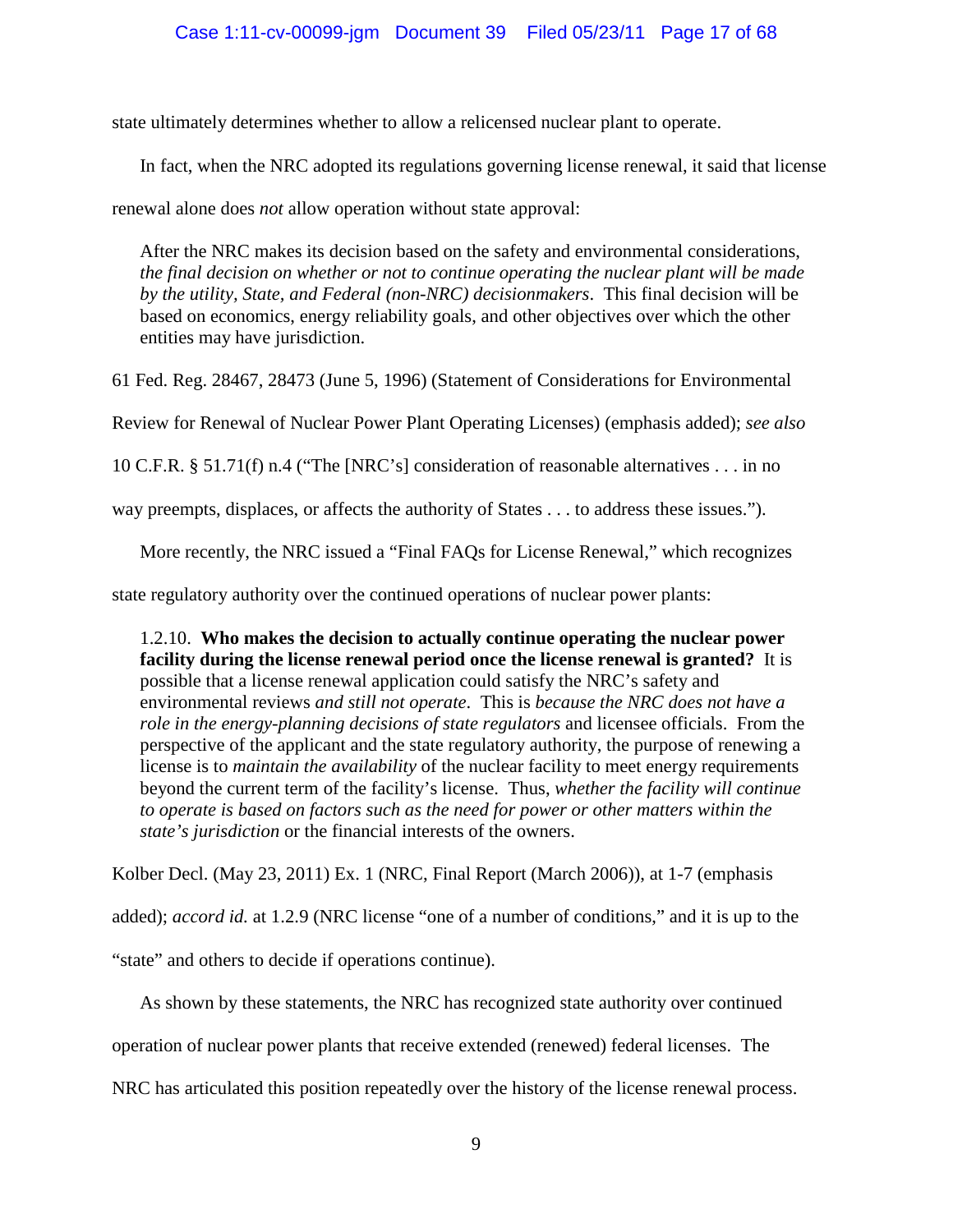# Case 1:11-cv-00099-jgm Document 39 Filed 05/23/11 Page 18 of 68

For instance, when the NRC issued a Generic Environmental Impact Statement (GEIS) for license renewals under the National Environmental Policy Act (NEPA), 42 U.S.C. §§ 4321 *et seq.*, the NRC acknowledged that individual states make the final determination whether to allow a plant that possesses a renewed NRC license to operate beyond its initial forty years:

Although a licensee must have a renewed license to operate a plant beyond the term of the existing operating license, *the possession of that license is just one of a number of conditions that must be met for the licensee to continue plant operation during the term of the renewed license*. *State regulatory agencies and the owners of the plant would ultimately decide whether the plant will continue to operate* based on factors such as need for power or other matters within the State's jurisdiction or the purview of the owners. Economic considerations will play a primary role in the decision made by State regulatory agencies and the owners of the plant.

Kolber Ex. 2 (NUREG-1437, Vol. 1 (May 1996)), at 1.3 (emphasis added). When the NRC has addressed the license renewals for specific nuclear plants, it has repeatedly made similar statements recognizing the authority of state regulators to decide if a plant will continue to operate and to address other matters within state jurisdiction.[3](#page-17-0)

Other NRC regulations likewise recognize that state regulation plays a role in determining whether to allow a nuclear power plant to continue operating. *See, e.g.*, 61 Fed. Reg. 28467, 28471 (June 5, 1996) ("[T]he NRC recognizes that the determination of the economic viability of continuing the operation of a nuclear power plant is an issue that should be left to appropriate State regulatory and utility officials."); *id.* at 28473 ("[T]he final decision on whether or not to continue operating the nuclear plant will be made by the utility, *State*, and Federal (non-NRC) decisionmakers." (emphasis added)).

<span id="page-17-0"></span><sup>&</sup>lt;sup>3</sup> The findings from the GEIS were issued as a final regulation by the NRC and adopted as Table B-1 of Appendix B of Subpart A of 10 C.F.R. Part 51. For a sampling of similar NRC statements in license renewals for other plants, see, *e.g.*, NUREG-1437, Supplement 7 (November 2002) at xv; NUREG-1437, Supplement 8 (December 2002) at 1-8; NUREG-1437, Supplement 14 (January 2004) at xv; NUREG-1437, Supplement 25 (April 2006) at 1-8; NUREG-1437, Supplement 32 (May 2008) at xx and 1-8; NUREG-1437 Supplement 38 (December 2010) at xv, all available at http://www.nrc.gov/reading-rm/doc-collections/nuregs/staff/sr1437/.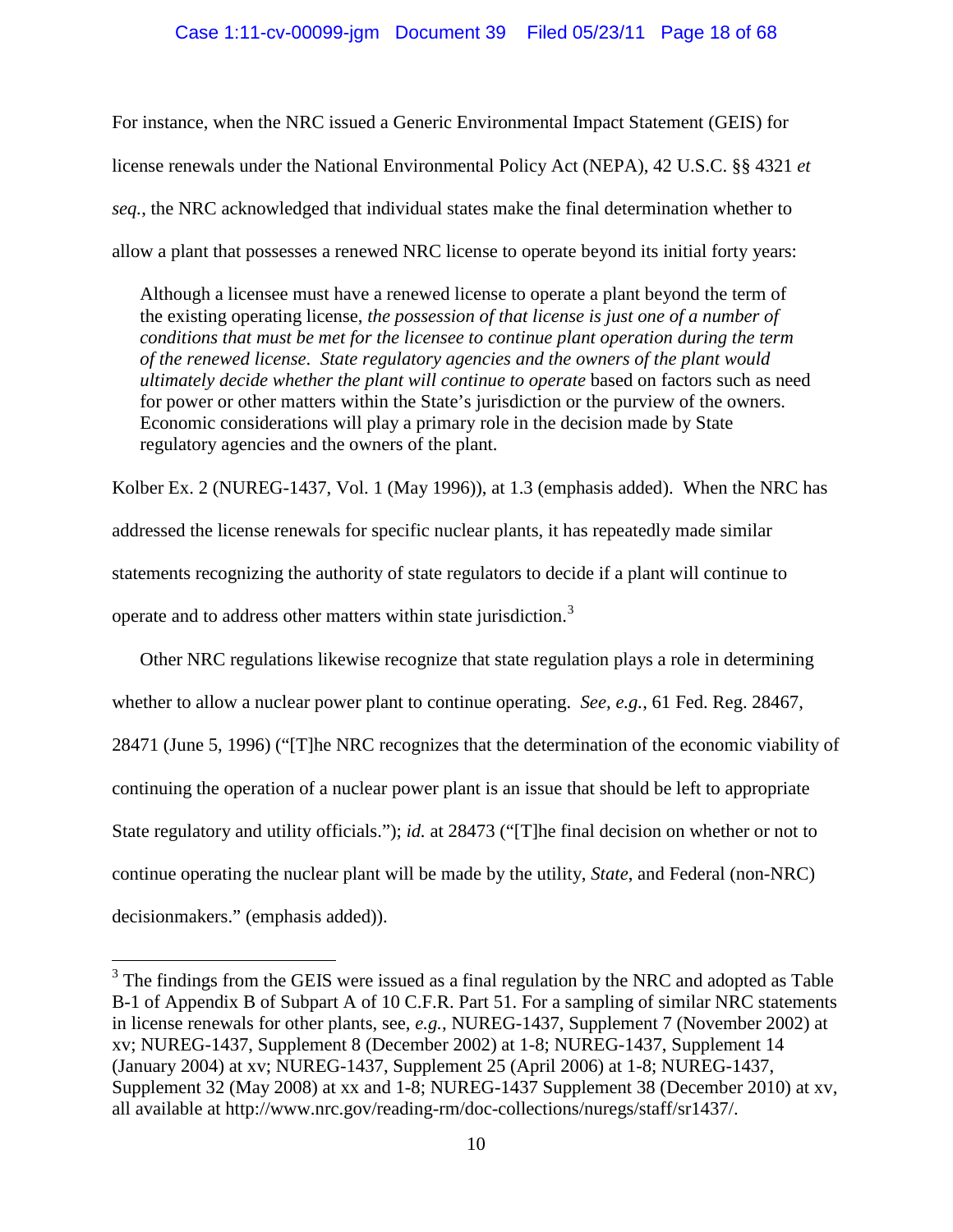#### Case 1:11-cv-00099-jgm Document 39 Filed 05/23/11 Page 19 of 68

The NRC specifically reiterated these points in the supplemental NEPA statement for VY's license renewal, again noting that state regulatory agencies "ultimately decide" whether the plant continues to operate, and that "the NRC does not have a role in the energy-planning decisions of State regulators and utility officials as to whether a particular nuclear power plant should continue to operate." Kolber Ex. 3 (NUREG-1437, Supplement 30 (August 2007)), at 1-8, 1-9. And as part of the renewal process, ENVY itself also acknowledged the necessary role of state regulators, by quoting in its renewal application the NRC's statements regarding the role of state regulators. *See* Kolber Ex. 4 (Appendix E to ENVY's License Renewal Application (January 25, 2006)), at 1-1 (need for power assessed "by State, utility, and, where authorized, Federal (other than NRC) decision makers" (quoting GEIS, Vol. 1, at 1-2)).

Thus, the NRC has clearly and expressly rejected the proposition that when it grants a renewed license to operate it has given the plant owner an absolute right to operate the plant. States, not the NRC, make the "ultimate" decision about a plant's continued operation, in light of relevant state considerations. ENVY's renewed federal license in no way abrogates the State's authority to regulate the plant with respect to matters other than radiological safety—matters the NRC has repeatedly recognized are outside its authority.<sup>[4](#page-18-0)</sup>

The NRC's reasoned interpretations of the Atomic Energy Act are entitled to substantial deference. *See, e.g.*, *Kruse v. Wells Fargo Home Mortgage, Inc.*, 383 F.3d 49, 58-59 (2d Cir. 2004) (*Chevron* deference appropriate for formal agency adjudications and notice-and-comment rulemaking, and for less formal agency statements under defined circumstances).

<span id="page-18-0"></span><sup>&</sup>lt;sup>4</sup> Further, because a renewed NRC license is intended only to "provide an option" to States to have nuclear power, Kolber Ex. 2 at 1-3, ENVY's citations to *Sperry v. Florida ex rel. Florida Bar*, 373 U.S. 379, 385 (1963), and *Young v. Coloma-Agaran*, 340 F.3d 1053, 1057 (9th Cir. 2003), are inapposite. Those cases involved efforts by States to impose requirements that the federal license determined to have already been met. Here, by contrast, we have a system of "dual regulation," *Pacific Gas*, 461 U.S. at 211, and Vermont is regulating in areas reserved to it.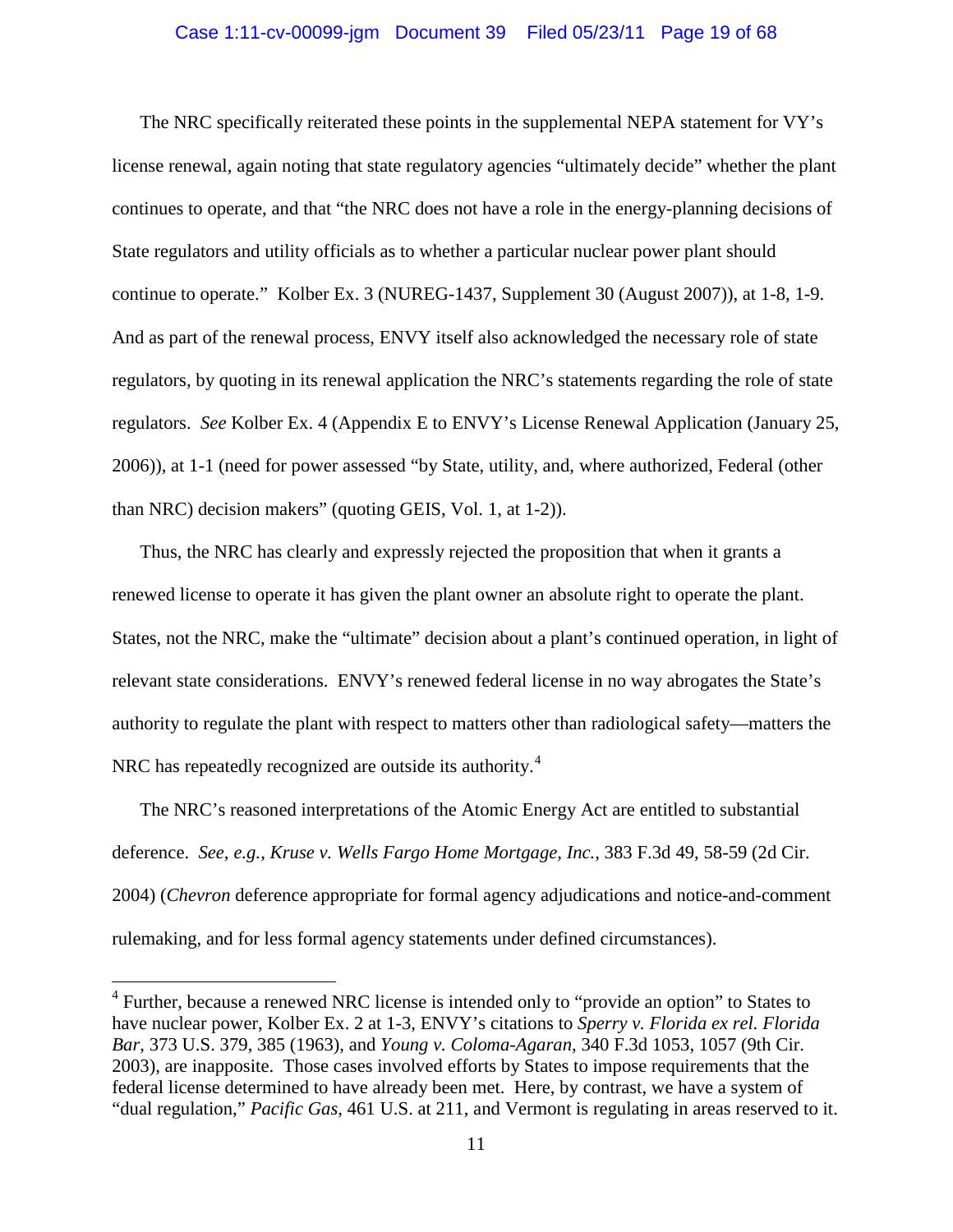#### Case 1:11-cv-00099-jgm Document 39 Filed 05/23/11 Page 20 of 68

These statements by the NRC in the context of relicensing proceedings defeat ENVY's claim that the state regulatory authority recognized in *Pacific Gas* applies only *before* a nuclear power plant is built. The 1983 *Pacific Gas* decision long pre-dated the NRC's relicensing process. If there were any doubt that states retain the same authority in relicensing decisions as before a plant is built, the NRC has eliminated that doubt through its statements, recounted above, explicitly recognizing state authority in the relicensing context. Further, the passage from *Pacific Gas* cited by ENVY, *see* Mem. 7, 15 (quoting *Pacific Gas*, 461 U.S. at 212), does not support ENVY's argument. Vermont is not regulating the construction of a nuclear plant or its day-to-day operations, but rather is weighing in on *whether* the plant operates for an additional twenty years. "The NRC's imprimatur . . . indicates *only* that it is *safe* to proceed with such plants." 461 U.S. at 218 (emphasis added).<sup>[5](#page-19-0)</sup> The decision Vermont faces now of whether VY should operate for another twenty years is closely analogous to what California faced when regulating whether nuclear power would be a part of its energy mix in the future.

If the Court were to accept ENVY's position and hold that states are preempted from considering the economic viability of continuing the operation of a nuclear power plant and the selection of future energy alternatives, then these critical policy matters would not be addressed by state or federal regulators, because the NRC expressly leaves these matters to the states. *E.g.*, 61 Fed. Reg. at 28471 & 28473. The Supreme Court expressed precisely this concern in *Pacific Gas, deeming it "almost inconceivable" that Congress intended such a regulatory vacuum:* 

[The NRC] does not purport to exercise its authority based on economic considerations, 10 CFR § 8.4. . . . [T]he NRC stated that utility financial qualifications are only of concern to the NRC if related to the public health and safety. It is almost inconceivable that Congress would have left a regulatory vacuum; the only reasonable inference is that

<span id="page-19-0"></span><sup>&</sup>lt;sup>5</sup> For this same reason, Vermont's laws do not have a "direct and substantial effect on the decisions made by those who build or operate nuclear facilities concerning radiological safety levels." *English*, 496 U.S. at 85.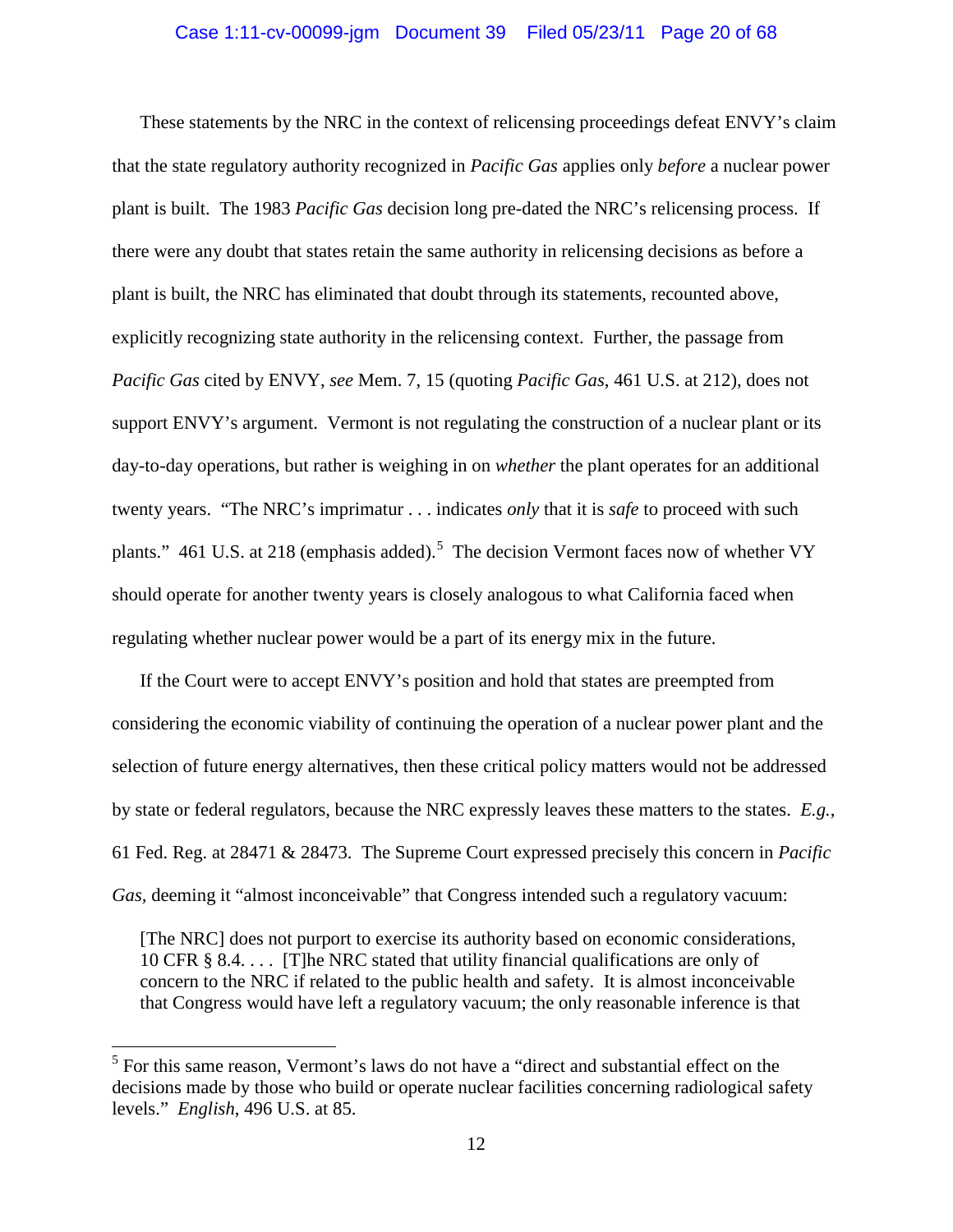Congress intended the states to continue to make these judgments. Any doubt that ratemaking and plant-need questions were to remain in state hands was removed by [the savings clause in § 271, 42 U.S.C. § 2018 . . . .

461 U.S. at 207-08 (footnote omitted).

The Court accordingly should reject ENVY's effort to broaden the preemptive scope of the Atomic Energy Act far beyond what the NRC views as its statutory jurisdiction. Courts should not "seek[] out conflicts between state and federal regulation where none clearly exists." *Huron Portland Cement Co. v. City of Detroit, Mich.*, 362 U.S. 440, 446 (1960).

# **2. Vermont's challenged statutes and regulations fall within retained state authority for regulating nuclear power plants.**

Given that federal law preempts matters of radiological safety and nothing more, ENVY cannot obtain the injunctive relief it seeks because: (1) its broad and nonspecific requested relief is not available under Fed. R. Civ. Pro.  $65(d)(1)$ ; (2) the PSB has acted well within proper areas of State authority; and (3) the challenged legislative acts also fall within proper State authority.

**a. Impermissible scope of requested injunction.** ENVY has asked this Court to "enjoin[] Defendants from enforcing Vermont statutes, regulations, or other laws (including without limitation Act 160, Act 189, and Vt. Stat. Ann. tit. 30, § 248(a)(2)) purporting to regulate the operation and licensing . . . of the Vermont Yankee Station." Compl. 33. ENVY's broad, nonspecific request for relief does not satisfy Fed. R. Civ. Pro.  $65(d)(1)$ , which requires that every injunctive order "state its terms specifically." The Second Circuit recently reversed a district court's injunction because it was not "specific and definite enough to apprise those within its scope of the conduct that is being proscribed." *City of N.Y. v. Mickalis Pawn Shop, LLC*, \_\_\_ F.3d \_\_\_, Nos. 08–4804–cv & 09–1345–cv, 2011 WL 1663427, at \*23 (2d Cir. May 4, 2011) (quotation and ellipsis omitted). The Second Circuit emphasized that injunctions must be "narrowly tailored to fit specific legal violations" and may not simply enjoin "illegal conduct" or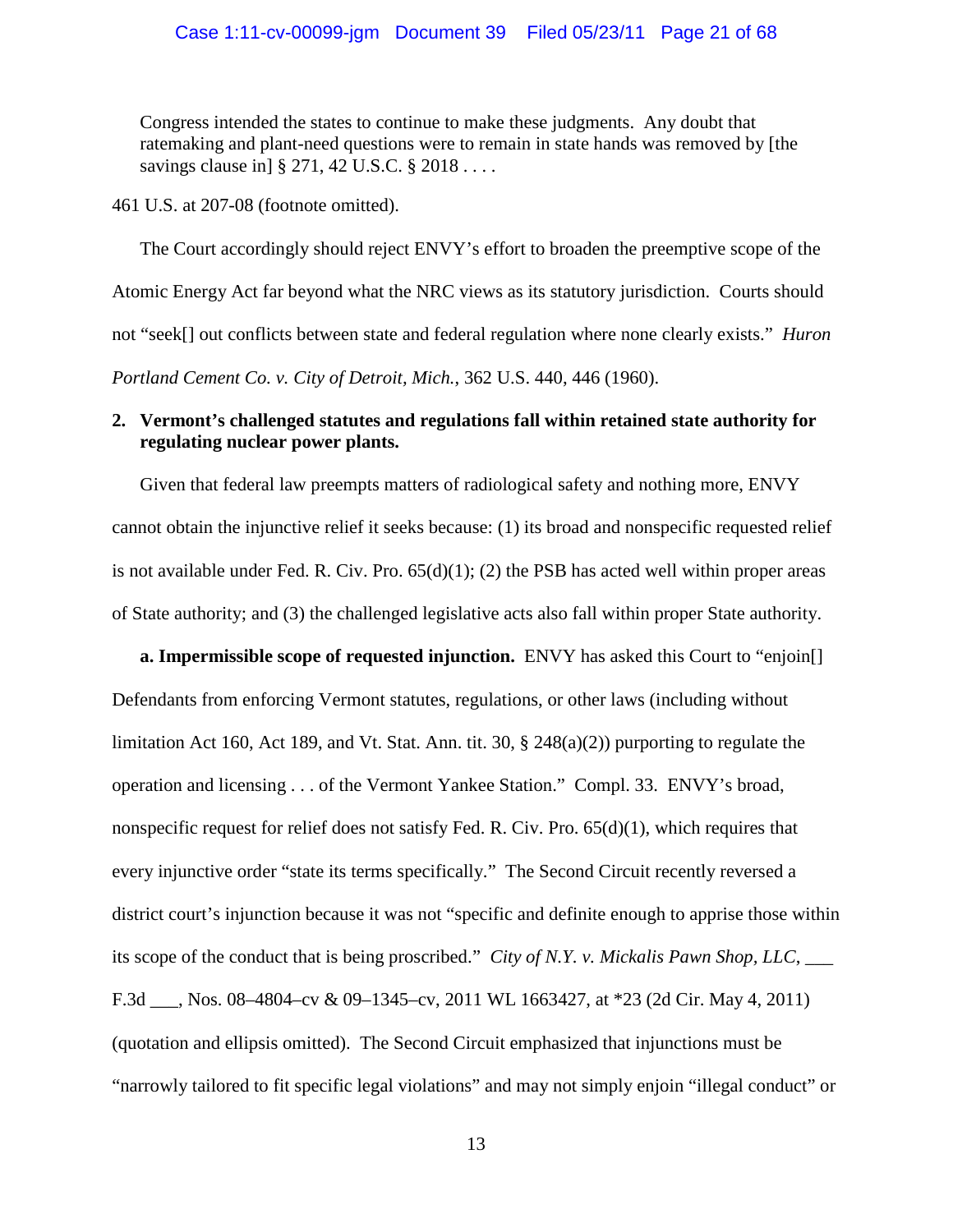# Case 1:11-cv-00099-jgm Document 39 Filed 05/23/11 Page 22 of 68

"all possible breaches of the law." *Id.* at \*24. ENVY's request that the Court enjoin a nonexclusive list of State laws "without limitation," Compl. 33, is contrary to the specificity requirement of Rule 65 and *Mickalis*.

Given the statutes ENVY does cite, particularly Act 160 and Vt. Stat. Ann. tit. 30,

§ 248(a)(2), ENVY is apparently asking that this Court allow ENVY to continue operating

beyond March 21, 2012 without a State CPG. $<sup>6</sup>$  $<sup>6</sup>$  $<sup>6</sup>$  To grant the injunctive relief that ENVY</sup>

requests, however, the Court would need to invalidate not just two statutes, but *each and every*

statute, regulation, contract, and other law that requires ENVY to have a CPG to operate beyond

March 21, 2012. At a minimum, that includes:

(1) All state laws (before the challenged Act 74 and Act 160) that require electric generating companies such as ENVY to have a valid, non-expired CPG to operate in this State. *See generally* Vt. Stat. ann. tit. 30, §§ 102, 203, 231, and 248.

(2) The 2002 MOU, PSB Docket No. 6545, ¶ 12 (March 4, 2004).

(3) The 2002 PSB Order, Docket No. 6545, at 159 (Condition 8) (June 13, 2002), as affirmed by the Vermont Supreme Court, *In re Proposed Sale of Vt. Yankee Nuclear Power Station*, 2003 VT 53, 829 A.2d 1284 (2003).

(4) The 2002 CPG, as amended by the 2002 PSB Amended Order, Docket No. 6545, at 17 (July 11, 2002).

(5) The 2006 PSB Order, Docket No. 7082, at 90 (Clause 7) (Apr. 26, 2006).

(6) The 2006 CPG, Docket No. 7082, at 2 (Clause 6) (Apr. 26, 2006).

(7) 2005 Vt. Acts & Resolves No. 74 (Act 74), as codified at 10 V.S.A. §§ 6522(c)(2),  $6522(c)(4)$ , and  $6522(c)(5)$ .

<span id="page-21-0"></span><sup>&</sup>lt;sup>6</sup> ENVY also cites Act 189, but as a practical matter that statute is no longer in effect. Act 189 set up a panel to assess the reliability of VY. The panel did its work in 2008 and 2009 and issued a report to the Legislature on March 17, 2009, with some follow-up work in 2010. The State has no current plans to reconvene that panel. Any challenge to the statute is therefore moot. Further, the Court cannot grant retrospective relief, which is barred by the Eleventh Amendment. *See, e.g.*, *Frew ex rel. Frew v. Hawkins*, 540 U.S. 431, 437 (2004) (while *prospective* injunctive relief against the State is sometimes available, States have Eleventh Amendment immunity from all claims seeking "retrospective relief").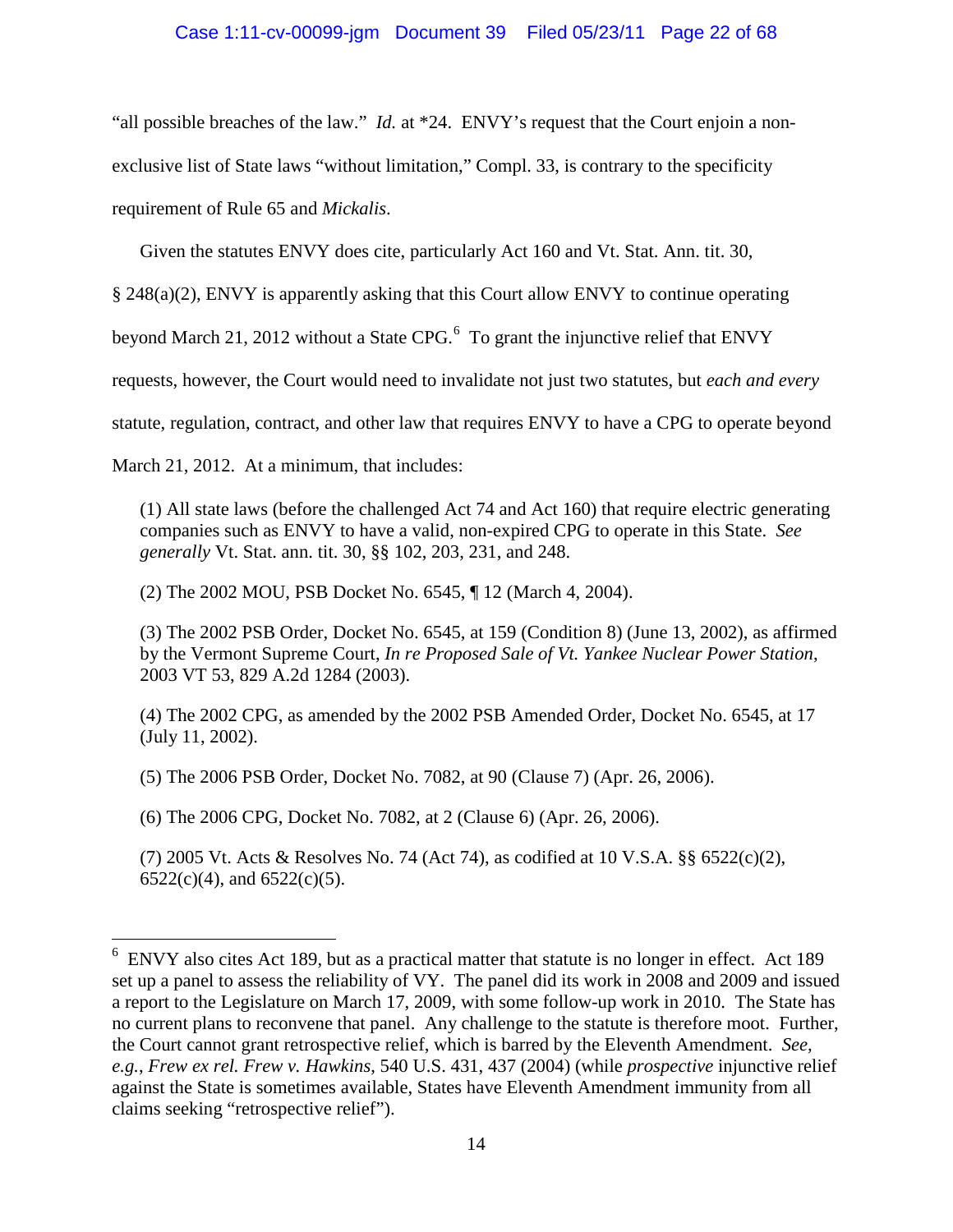# Case 1:11-cv-00099-jgm Document 39 Filed 05/23/11 Page 23 of 68

(8) 2006 Vt. Acts & Resolves No. 160 (Act 160), as codified at 30 V.S.A. § 248(e)(2). If just one of these laws, contracts, or orders withstands ENVY's preemption challenge, then this Court cannot enjoin the State from enforcing the requirement that ENVY obtain a CPG to operate beyond March 21, 2012. *See Mickalis*, 2011 WL 1663427, at \*24.

**b. The PSB has jurisdiction to require a CPG.** Turning first to items 1-6 of the above list—the various laws, regulations, contracts, and PSB Orders that require ENVY to have a valid, non-expired CPG to operate beyond March 21, 2012—these items fall within the State's authority to regulate VY for reasons unrelated to radiological safety. Vermont law requires *all* electric generators to have a valid, non-expired CPG to operate in this State. *See generally* Vt. Stat. ann. tit. 30, §§ 102, 203, 231, and 248. These laws of general applicability are unrelated to radiological safety and are not preempted. *See supra* Part I.A.1.

Nor can ENVY succeed on a claim that the PSB has applied or will apply these laws in a way that is preempted by the Atomic Energy Act. ENVY has not identified any final PSB Orders in which the PSB has acted in any way for radiological safety reasons. Rather, ENVY notes that in the pending relicensing proceeding the PSB has ordered discovery that ENVY objects to, and that the PSB *might* base a future decision on improper reasons because, according to ENVY, the PSB is "irremediably tainted by the General Assembly's politicization of the process." Compl. ¶ 81. This claim fails for two reasons. First, ENVY's conclusory, unsupported allegation would not survive a motion to dismiss. *See, e.g.*, *Ashcroft v. Iqbal*, 129 S. Ct. 1937, 1949 (2009) (rejecting "naked assertions devoid of further factual enhancement" (quotations omitted)). Vermont law establishes the PSB as an independent, quasi-judicial body with "the powers of a court of record in the determination and adjudication of all matters over which it is given jurisdiction." Vt. Stat. Ann. tit. 30, § 9. "Administrative adjudicators are presumed to be unbiased," and "this presumption can only be rebutted if the party asserting bias makes a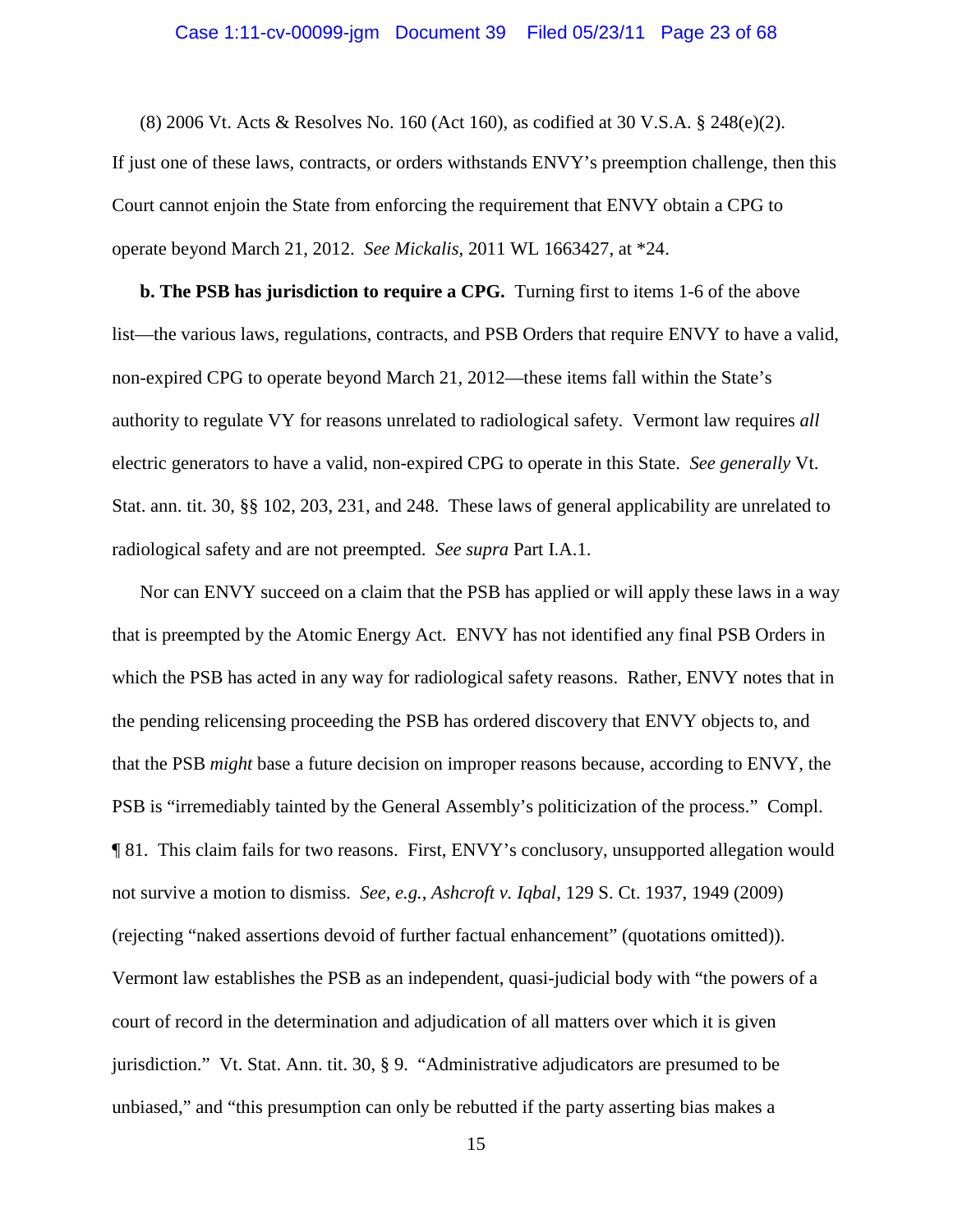#### Case 1:11-cv-00099-jgm Document 39 Filed 05/23/11 Page 24 of 68

showing of a disqualifying interest, either pecuniary or institutional." *Koam Produce, Inc. v. United States*, 269 Fed. App'x 35, 37 (2d Cir. 2008). "Frivolous allegations regarding congressional pressure *entirely fail to meet this burden*." *Id.* (emphasis added). As in *Koam*, this Court cannot assume that political pressures will lead the PSB to act in an unconstitutional way.

Second, ENVY cannot prevail based on allegations regarding what the PSB might do *in the future*. The Supreme Court has held that ''[t]he existence of a hypothetical or potential conflict is insufficient to warrant the pre-emption of the state statute." *Rice v. Norman Williams Co*., 458 U.S. 654, 659 (1982). In the nuclear regulatory context, the Seventh Circuit has rejected attempts to "pile one speculation upon another" to conclude that local officials will act in a preempted manner in the future. *Kerr-McGee Chem. Corp. v. City of West Chicago*, 914 F.2d 820, 827 (7th Cir. 1990); *see also id.* (upholding city's "radiation neutral" code and declining plaintiff's request to "unmask the City's true motivation in requiring Kerr-McGee to obtain City approval"); *Me. Yankee Atomic Power Co. v. Bonsey*, 107 F. Supp. 2d 47, 55-56 (D. Me. 2000) (rejecting preemption claim when "[i]t has not been shown at this juncture that the state has acted, or intends to act beyond the scope of its legitimate authority" even where the "plaintiff has reason to be concerned"). Here, ENVY cites no evidence of the PSB's actual encroachment into federally preempted territory, but rather merely speculates "that the PSB or other Vermont authorities *would* attempt to regulate the Vermont Yankee Station" based on impermissible radiological safety concerns. Mem. 29 (emphasis added).

Thus, ENVY cannot show that it is somehow exempt from the State's CPG requirement or that the PSB's jurisdiction is preempted. As a result, regardless of the constitutionality of legislative acts such as Act 74 and Act 160, ENVY cannot obtain the relief it seeks—operating beyond March 21, 2012—without first obtaining a CPG from the PSB.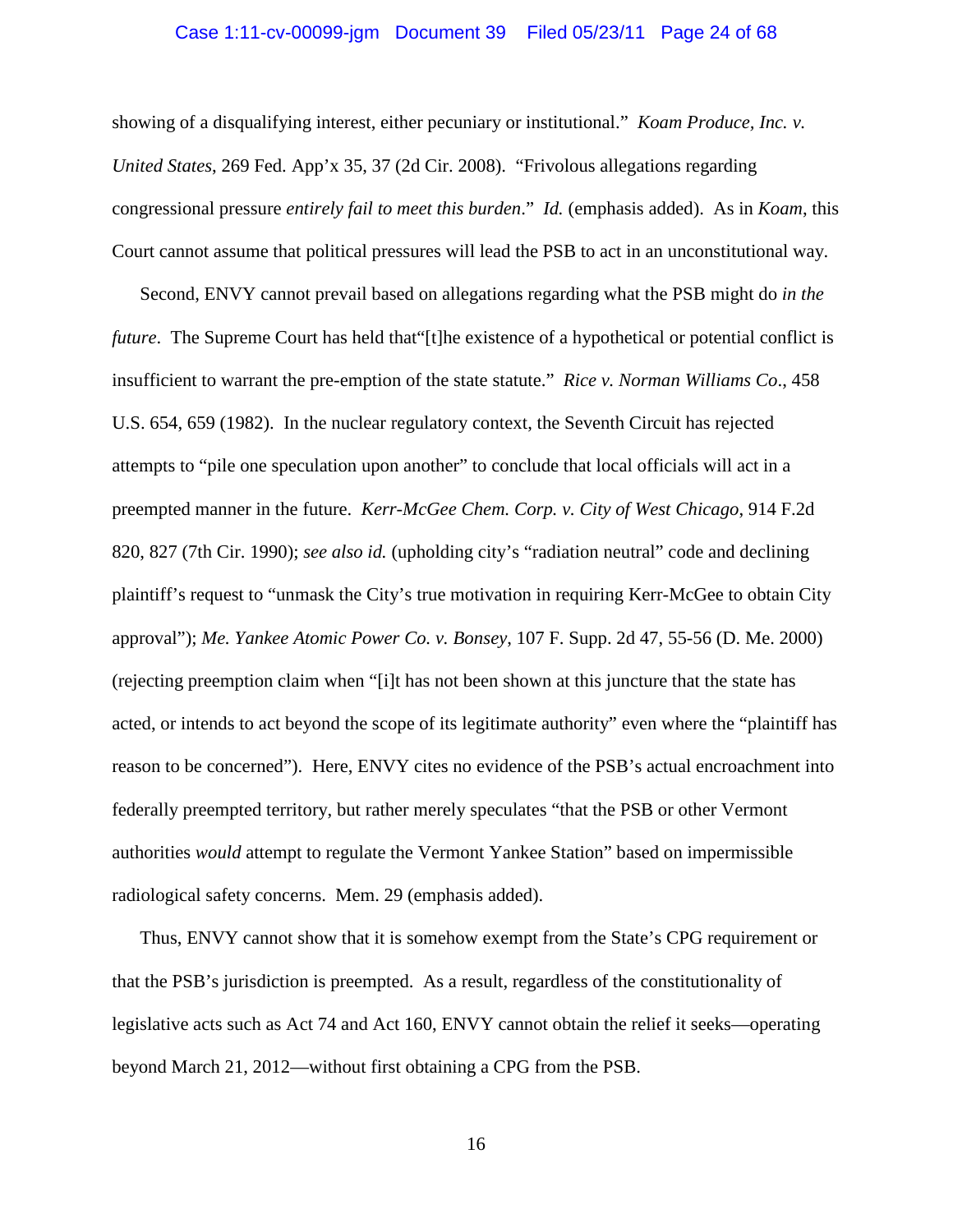#### Case 1:11-cv-00099-jgm Document 39 Filed 05/23/11 Page 25 of 68

**c. Acts 74 and 160 are not preempted.** The statutes that ENVY challenges—Act 74 and Act 160, both of which allow the Vermont Legislature to determine whether to allow the PSB to issue a CPG for continued operations—also fall within the State's authority. Both of these State laws were enacted for reasons unrelated to radiological safety.

**i. Act 74** was passed in response to ENVY's need for additional storage of its spent nuclear fuel to prevent the plant from having to shut down in 2008 (with ENVY introducing the initial version of the bill and lobbying for it), but the final legislation focused on moving Vermont toward a long-term solution to the State's future energy needs by encouraging the development of non-nuclear clean energy. *See* Act 74, § 2 (Findings), as codified at Vt. State. Ann. tit. 10, § 6521 (noting that at some point VY's power "will need to be replaced," that the "transition to the future" will require "investing in renewable energy sources, efficient, combined heat and power facilities, and energy efficiency," and that "there is a need for a clean energy development fund to support investment in clean energy resources in order to permit adequate power supply diversity"). Finding 3 summarizes Act 74's purpose as follows: "The state's future power supply should be diverse, reliable, economically sound, and environmentally sustainable." *Id.* § 6521(3).

Indeed, Act 74 was passed simultaneously with a Memorandum of Understanding (MOU) in which ENVY agreed to fund the development of non-nuclear clean energy. Kolber Ex. 5 (2005 MOU (June 21, 2005)), at 2  $\P$  11. The support of non-nuclear clean energy was key to Act 74's passage. *See* Act 74, § 2 (Findings), as codified at Vt. State. Ann. tit. 10, § 6521; *id.*, as codified at 10 V.S.A. § 6522(b)(4) (requiring "substantial compliance with any memoranda of understanding entered between the state and the applicant" before the PSB can grant a CPG to ENVY); *id.*, as codified at § 6523 (creating clean energy development fund). The Legislature's policy determination in Finding 3—that the "state's future power supply should be diverse,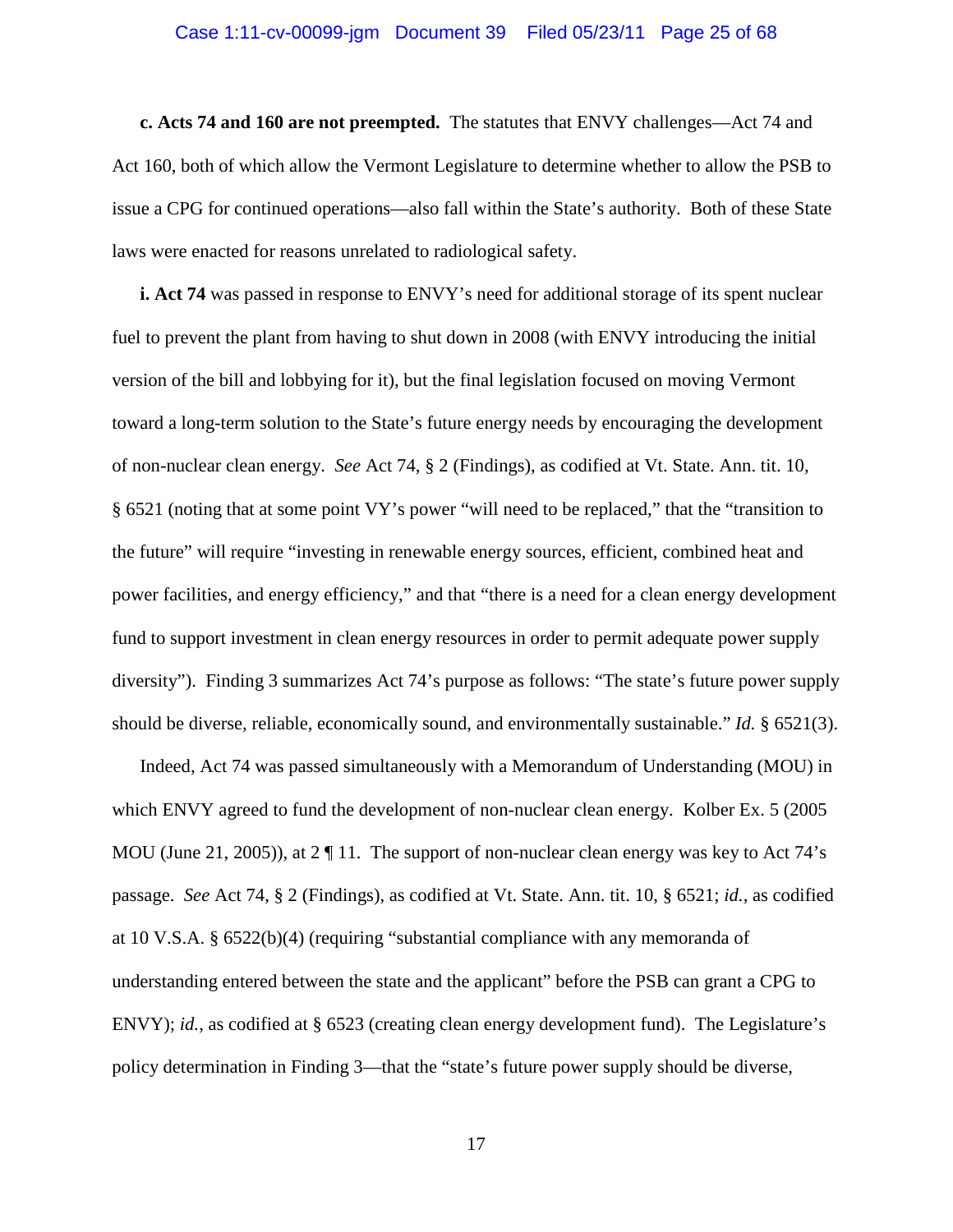#### Case 1:11-cv-00099-jgm Document 39 Filed 05/23/11 Page 26 of 68

reliable, economically sound, and environmentally sustainable"—indicates purposes that fall well within the State's regulatory authority. *See Pacific Gas*, 461 U.S. at 205 ("need, reliability, cost"); *id.* at 207 n.18 ("environmental"); *id.* at 212 ("type of facilities" and "land use" matters).

The Act's purpose was not to regulate radiological safety, nor do any of its provisions do so. Rather, the Act specifically notes that all actions taken pursuant to the bill must comply with "any order or requirement of the Nuclear Regulatory Commission." Vt. Stat. Ann. tit. 10,  $§ 6522(c)(2).$ 

**ii. Act 160** has an explicit "legislative policy and purposes" section. Act 160, § 1. Similar to the Findings section of Act 74, the "policy and purposes" section of Act 160 notes that the Act furthers "the policy of the state" to evaluate the State's "need for power, the economics and environmental impacts of long term storage of nuclear waste, and choice of power sources among various alternatives." *Id.* § 1(a). These matters are also within non-preempted areas of State authority. *See Pacific Gas*, 461 U.S. at 205 ("need" and "cost"); *id. at* 207 n.18 ("environmental"); *id.* at 212 ("type of facilities" and "land use" matters). Thus, as in *Pacific Gas*, Act 160 lies "outside the occupied field of nuclear safety regulation." *Id.* at 216.

ENVY points to one sentence of Act 160 that mentions, amidst a long list of many other issues that should be studied, "public health issues." The reference in a single sentence does not prove that the Legislature's real concern in passing Act 160 was radiological safety, and does not provide a basis for finding the Act preempted, for three reasons. First, a single line from a multisection bill does not define the bill's purposes: "In expounding a statute, we must not be guided by a single sentence . . . , but look to the provisions of the whole law, and to its object and policy." *Pennhurst State Sch. & Hosp. v. Halderman*, 451 U.S. 1, 18 (1981) (quotation omitted). Here, the object and policy of Act 160 is found in the "legislative policy and purposes" section,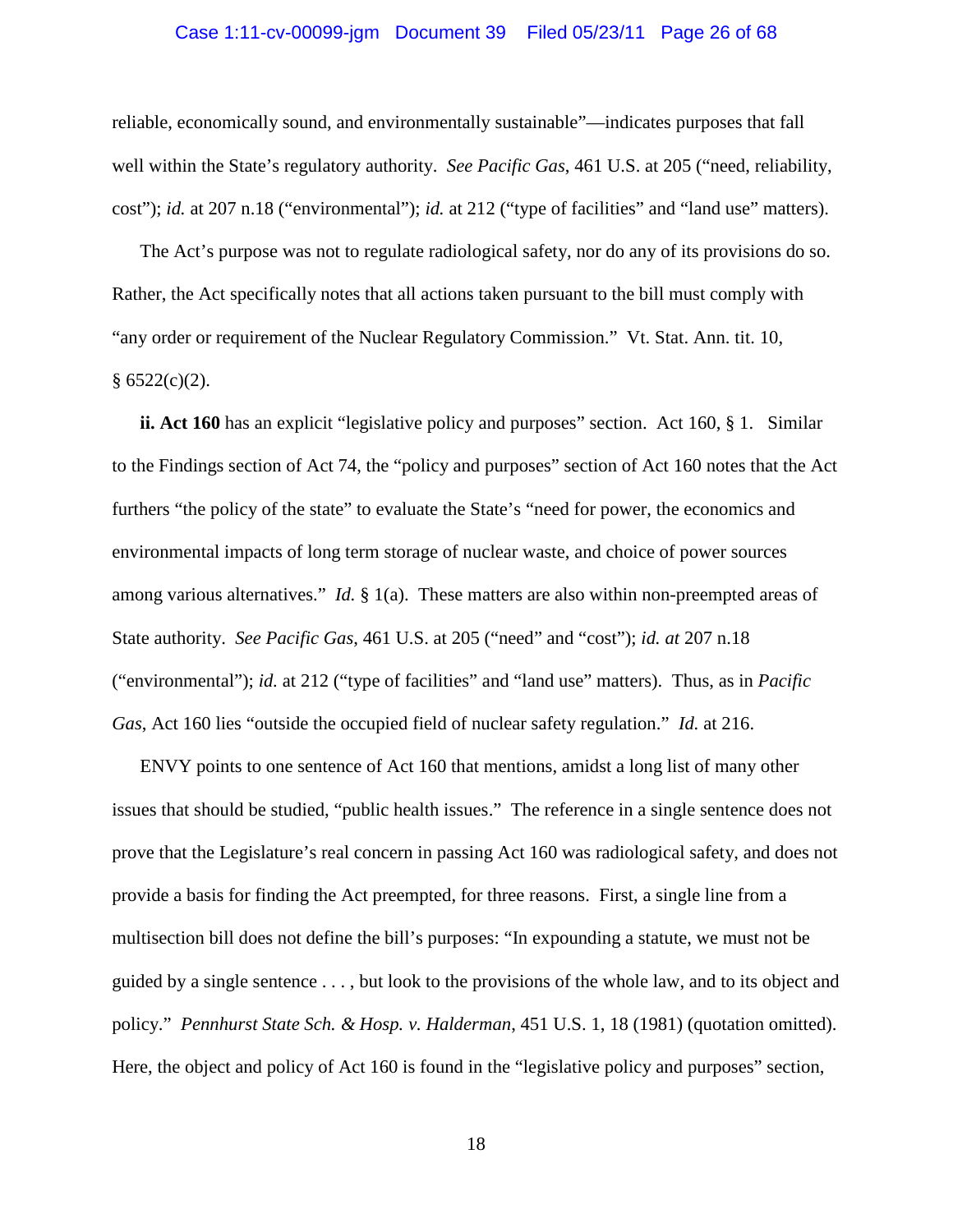#### Case 1:11-cv-00099-jgm Document 39 Filed 05/23/11 Page 27 of 68

not in one line from a later section of the bill. Act 160's passing reference to public health is nothing like the state actions invalidated in *Skull Valley Band of Goshute Indians v. Nielson*, 376 F.3d 1223 (10th Cir. 2004), and *County of Suffolk v. Long Island Lighting Co.*, 728 F.2d 52 (2d Cir. 1984). Those cases involved state actions that—on their face—specifically cited radiological safety concerns in numerous places. *Skull Valley*, 376 F.3d at 1229 (invalidating licensing scheme where "applicant must provide . . . health risk assessments [and] a radiation safety program, . . . demonstrate that the facility 'will not cause or contribute to an increase in mortality, an increase in illness, or pose a present or potential hazard to human health or the environment,'" and pay "'unfunded potential liability'. . . from . . . accidental release"); *County of Suffolk*, 728 F.2d at 59 (holding that "safety concerns *pervade* the complaint" and plaintiffs "specifically refer" to "defects" that "will impair the plant's safety" (emphasis added)).

Second, there are a number of public health issues—entirely unrelated to radiological safety—that fall within the State's regulatory authority over VY. *See* Kolber Ex. 4 at 9-3 to 9-4 (listing State permits required for public health issues like air emissions from diesel generators, drinking water, etc.). Even public health issues unique to nuclear facilities are not automatically matters of radiological safety that fall outside State authority. In fact, the NRC and FEMA welcome State involvement in public health issues like emergency preparedness. *See* 10 C.F.R. § 50.47(a)(2) (looking first to "whether State and local emergency plans are adequate" and implementable to determine whether a license applicant's onsite emergency plans are adequate).<sup>[7](#page-26-0)</sup>

Third, even if ENVY were correct that this one line from Act 160 represented an improper

<span id="page-26-0"></span> <sup>7</sup> *See also* NRC, *The Fiscal Year 2012 Department of Energy and Nuclear Regulatory Commission Budget*, at 25 (unofficial transcript of testimony presented to the U.S. House Energy and Commerce Committee) (Mar. 17, 2011), *available at* http://www.nrc.gov/aboutnrc/organization/commission/comm-gregory-jaczko/0317nrc-transcript-jaczko.pdf (NRC Chair noting that the NRC "defer[s] to state and local governments" to establish radius in which potassium iodine tablets should be distributed if there is a contamination event).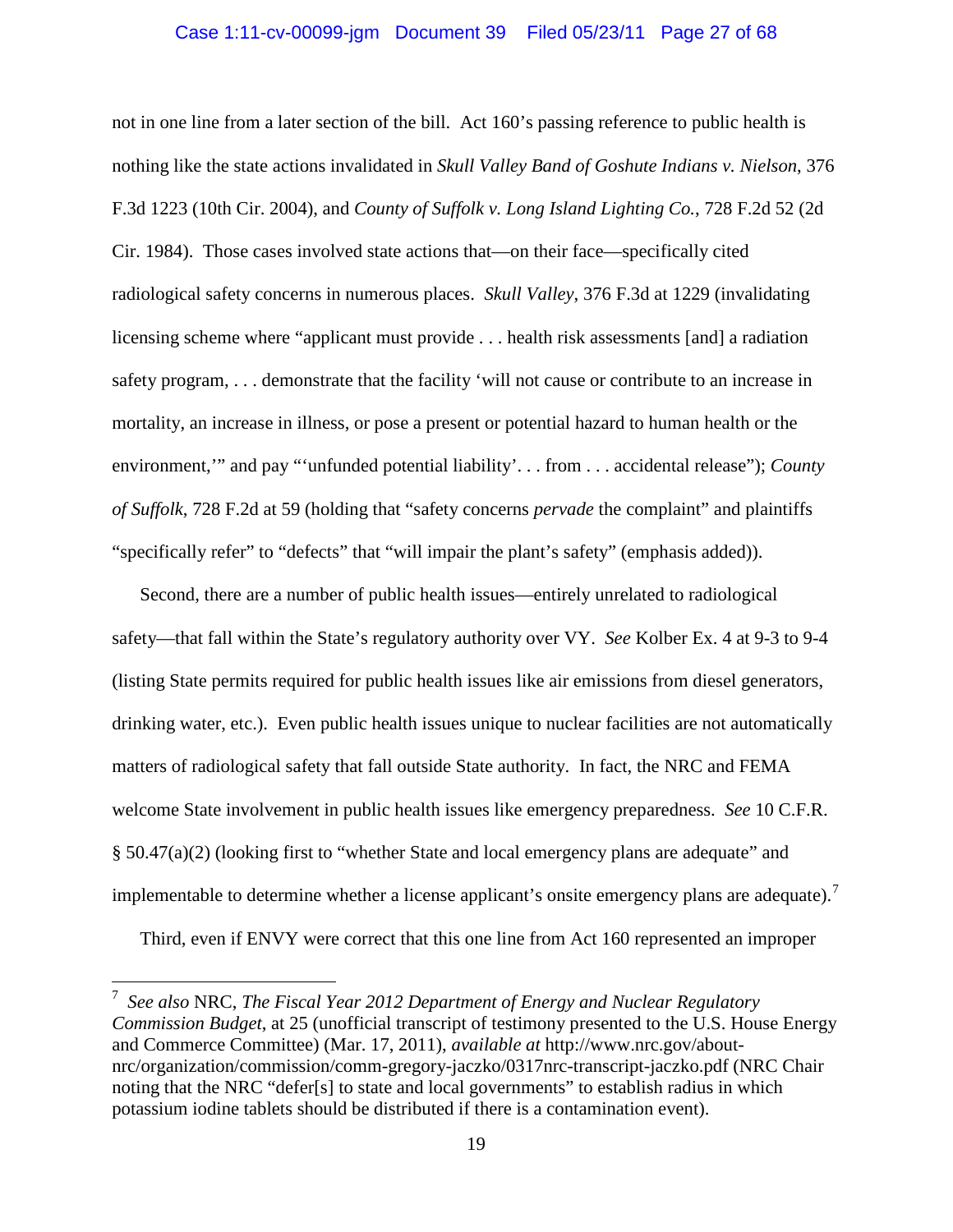#### Case 1:11-cv-00099-jgm Document 39 Filed 05/23/11 Page 28 of 68

intrusion by the State into radiological safety issues (which it does not), the remedy would be to remove that one line from Act 160, not to strike down the entire statute as unconstitutional. *See, e.g.*, *Mickalis*, 2011 WL 1663427, at \*24 (requiring that injunctive relief be "narrowly tailored").

Further, that Act 74 and Act 160 inserted the Legislature into the process, rather than allowing the PSB to decide on its own whether to issue a CPG, does not invalidate those laws. In *Pacific Gas*, the petitioners likewise argued that California had a public utilities commission that made economic decisions related to nuclear power. The Supreme Court held that the state was "not foreclosed from reaching the same decision through a legislative judgment." *Pacific Gas*, 461 U.S. at 215. The fact that Vermont, like other states, has chosen to require legislative approval for nuclear plants is not a basis for finding preemption. *See id.* (California); Minn. Stat. Ann. § 216B.243 Subd. 3b (requiring approval from legislature and from public utility commission for additional storage of spent fuel when a nuclear plant seeks a license extension).<sup>[8](#page-27-0)</sup>

#### **3. The challenged statutes are not a pretext for regulating safety.**

Although the challenged statutes do not regulate or otherwise address radiological safety, ENVY asks this Court to look past the statutory language and find "pretext." The Supreme Court rejected this approach to preemption analysis in *Pacific Gas.* The *Pacific Gas* Court refused to "become embroiled in attempting to ascertain California's true motive" in passing the legislation at issue in that case. 461 U.S. at 216. The Court observed that such an exercise is "often an unsatisfactory venture," since "[w]hat motivates one legislator to vote for a statute is not necessarily what motivates scores of others to enact it." *Id.* Instead of engaging in a debate

<span id="page-27-0"></span><sup>&</sup>lt;sup>8</sup> Because Vermont has only one nuclear power plant, the Legislature's decisions on nuclear power plants necessarily affect ENVY alone, but that does not foreclose the Legislature from regulating nuclear power plants with generally applicable laws. *See, e.g.*, *Daniel v. Family Sec. Life Ins. Co.*, 336 U.S. 220, 225 n.5 (1949) (holding that a law of general applicability that applies in reality to only one person is valid so long as the classification is rationally related to a legitimate government interest).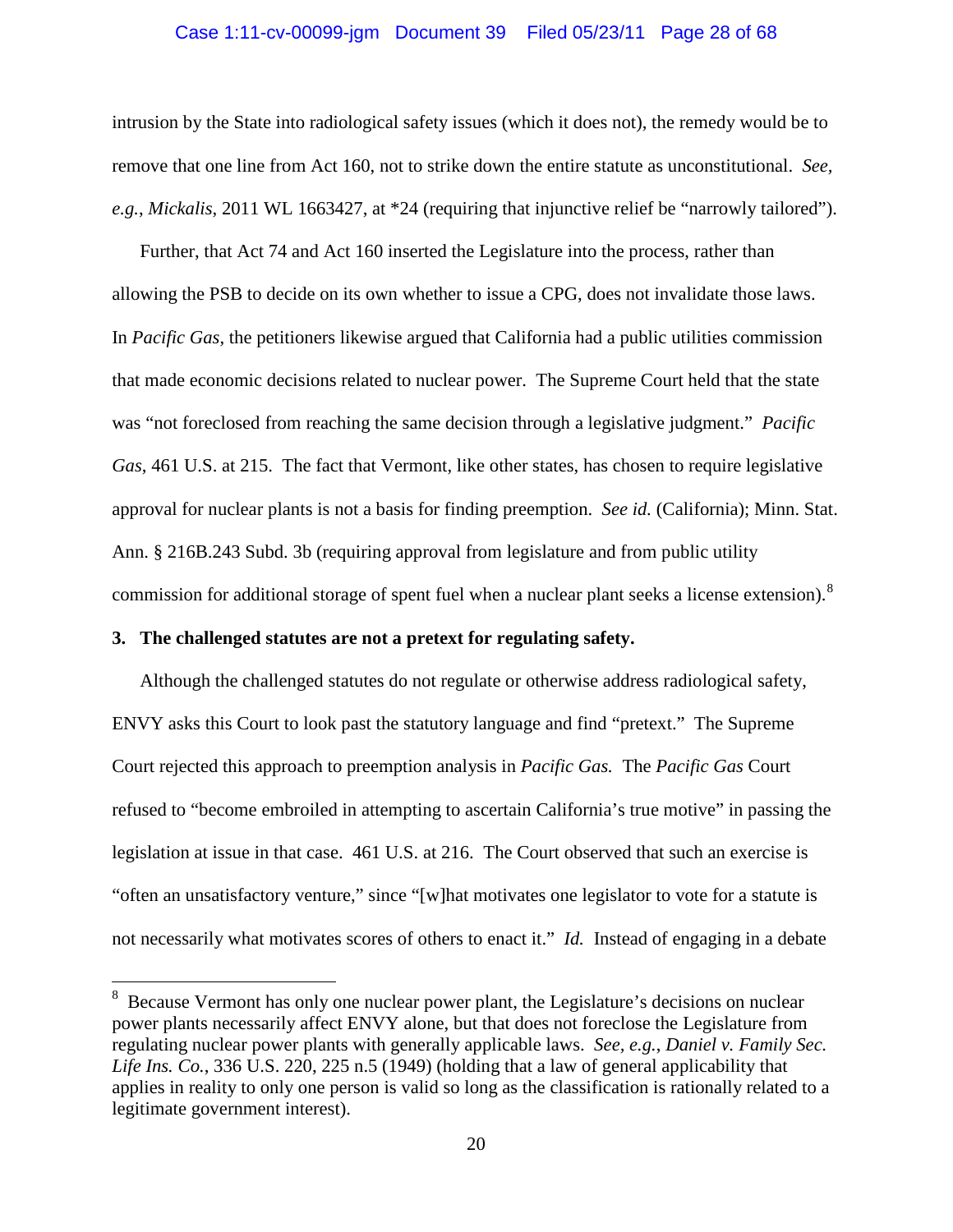#### Case 1:11-cv-00099-jgm Document 39 Filed 05/23/11 Page 29 of 68

over California's "true motive," the Court "accept[ed] California's avowed economic purpose as the rationale" for its state law. *Id.*

The approach taken by the Court in *Pacific Gas* echoes other decisions where the Court has declined to search a legislative record for evidence of bad or impermissible motive. "Inquiries into congressional motives or purposes are a hazardous matter." *United States v. O'Brien*, 391 U.S. 367, 383 (1968), *cited with approval in Pacific Gas*, 461 U.S. at 216; *accord O'Brien*, 391 U.S. at 383 (if individual statements of legislators made a law unconstitutional, then the statute "could be reenacted in its exact form" based on a "wiser" record); *Daniel*, 336 U.S. at 223 (even if improper motive arguably "obvious from the record," Court refused to "undertake a search for motive in testing constitutionality," and held that "a judiciary must judge by results, not by the varied factors which may have determined legislators' votes"); *see also, e.g.*, *Tenney v. Brandhove*, 341 U.S. 367, 377 (1951) ("The holding of this Court . . . that it was not consonant with our scheme of government for a court to inquire into the motives of legislators, has remained unquestioned." (citing cases)).

Other courts have rejected attempts to find state or local regulations preempted by the Atomic Energy Act based upon an allegedly improper motive. *See Kerr-McGee*, 914 F.2d at 827; *Me. Yankee*, 107 F. Supp. 2d at 55-56. Here, ENVY cites no evidence of the State's actual encroachment into federally preempted territory, but rather merely speculates "that the PSB or other Vermont authorities *would* attempt to regulate the Vermont Yankee Station" based on impermissible radiological safety concerns. Mem. 29 (emphasis added). The Court should decline such speculation. *Kerr-McGee*, 914 F.2d at 827; *Me. Yankee*, 107 F. Supp. 2d at 55-56.

ENVY's reliance on occasional remarks by legislators also presumes, incorrectly, that any safety-related motivation is a sufficient basis to find preemption. That position, however, is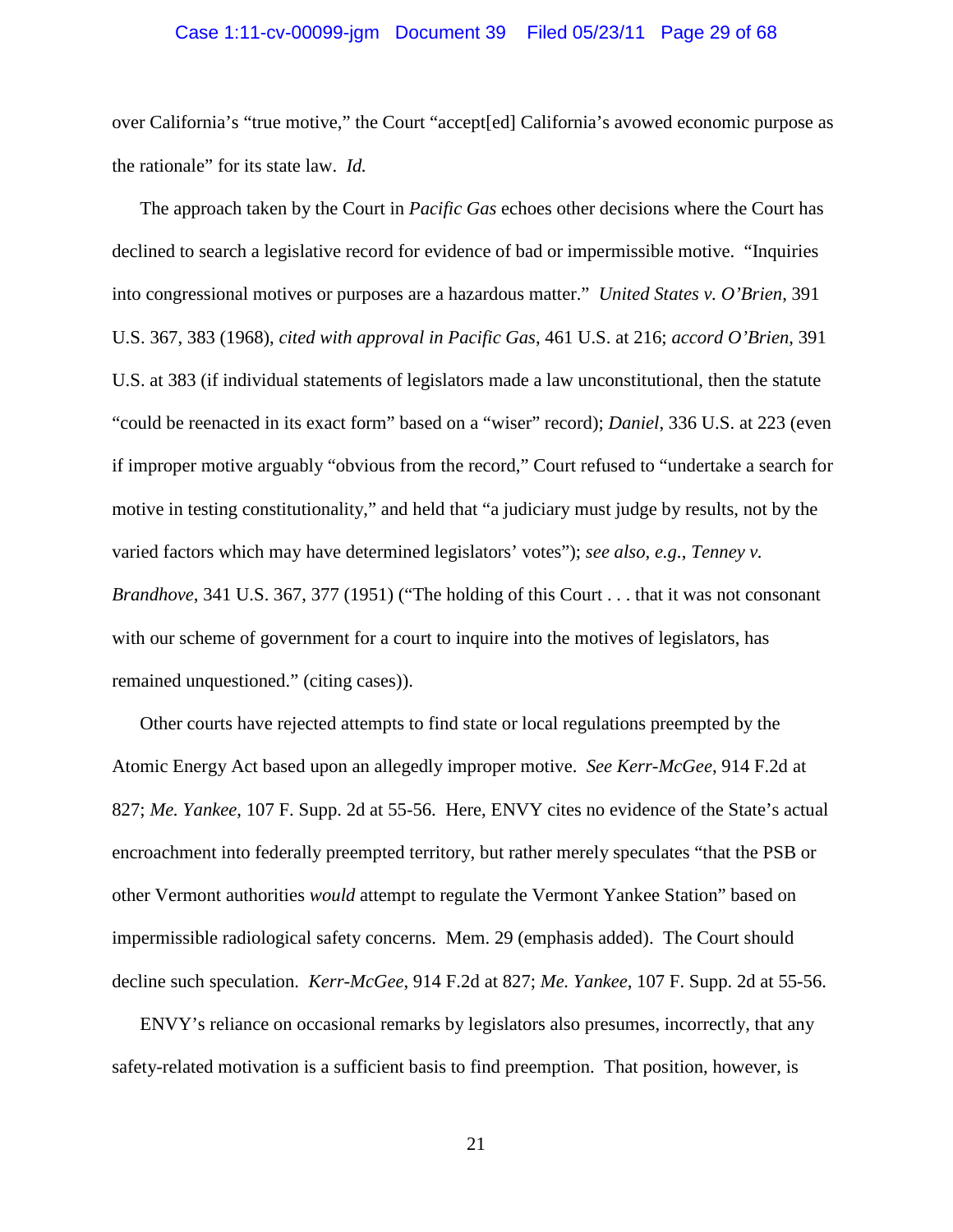contrary to *Pacific Gas*. The Court expressly recognized in *Pacific Gas* that the challenged

California laws represented responses to safety and economic concerns related to nuclear waste:

There are *both safety and economic aspects* to the nuclear waste issue: first, if not properly stored, nuclear wastes might leak and endanger both the environment and human health; second, the lack of a long-term disposal option increases the risk that the insufficiency of interim storage space for spent fuel will lead to reactor-shutdowns, rendering nuclear energy an unpredictable and uneconomical adventure. *The California laws at issue here are responses to these concerns.*

461 U.S. at 196-97 (emphasis added) (footnote omitted). The Court upheld the statutes based on California's "avowed economic purpose," *id.* at 216, despite the legislature's safety concerns. Thus, even if Vermont's law requiring a CPG for continued operations touched in some way on radiological safety issues (and ENVY has not shown even that to be the case), that does not mean that those laws are preempted, given the legitimate, non-preempted legislative purposes.

This precedent shows that ENVY cannot prevail on a preemption claim by pointing to occasional comments made by individual legislators. Nevertheless, ENVY attempts to buttress its pretext argument with quotes from lawmakers, pointing primarily to recent quotes from Governor Shumlin. But the Governor represents the State of Vermont, and states are expected to—and do in fact—play a role in NRC proceedings involving safety matters. Thus, nothing in the Atomic Energy Act precludes state officials from *discussing* safety matters, or even acting on such concerns in the proper forum (NRC proceedings). It is state *regulation* of radiological safety that is preempted. ENVY cannot attribute any of Governor Shumlin's quotes to actual regulations passed into law—it was Governor Douglas who signed Act 74 and Act 160, and Governor Shumlin *was not Governor or a legislator* when those bills were passed.

Even if ENVY's cited statements were part of the legislative record, they would carry little or no weight. As the Second Circuit has held, "'[w]e . . . eschew[] reliance on the passing comments of one Member, and casual statements from the floor debates.'" *United States v.*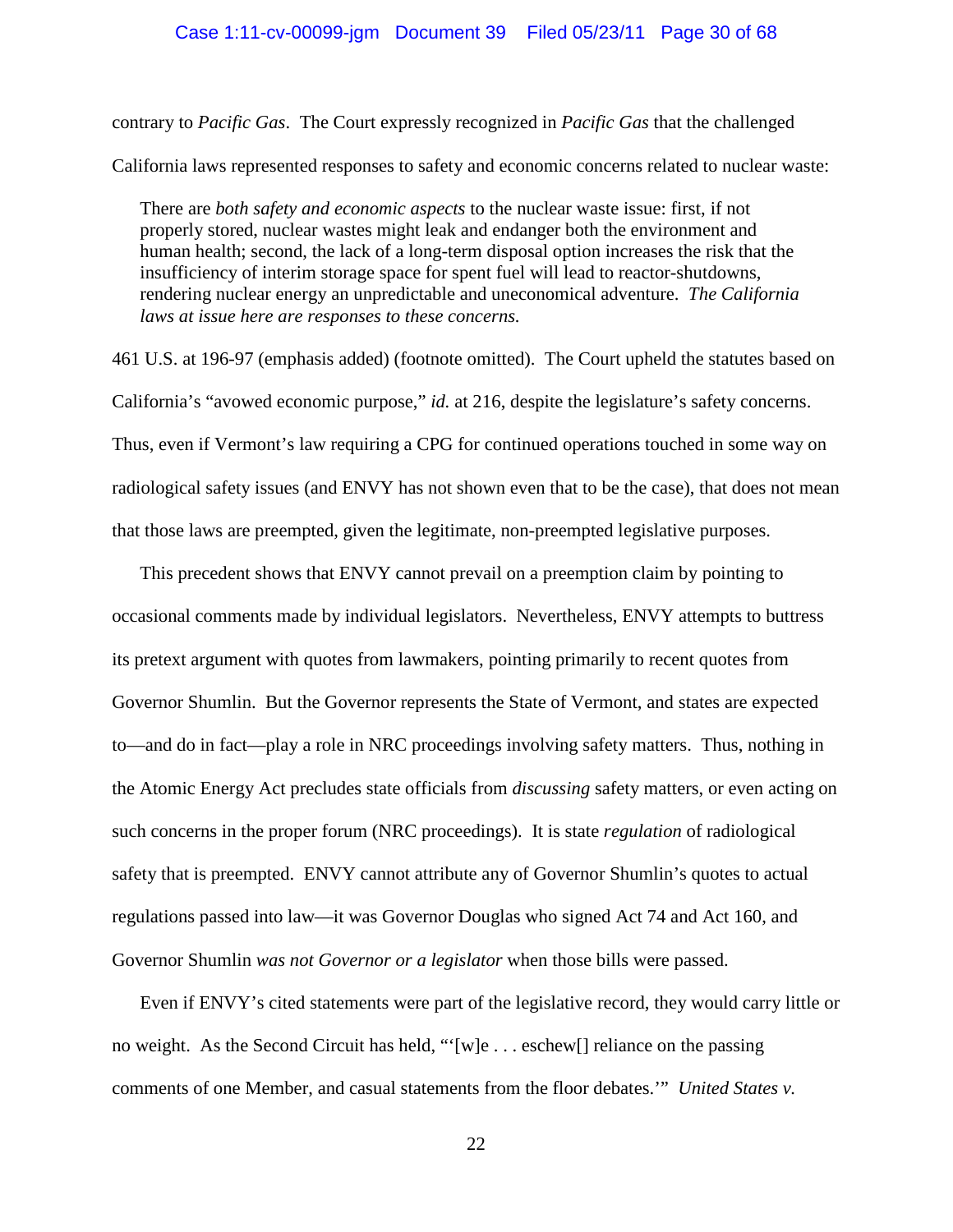*Nelson*, 277 F.3d 164, 186-87 (2d Cir. 2002) (quoting *Garcia v. United States*, 469 U.S. 70, 76 (1984)).[9](#page-30-0) After all, if *one* legislator could make any legislation affecting nuclear power plants unconstitutional merely by stating that he was voting in favor of it for safety reasons, a single legislator could effectively veto all such legitimate state regulations. That cannot be so.

ENVY's pretext argument is weakened even further by ENVY's repeated citation to statements made years after Acts 74 and 160 were passed. For good reason, the Supreme Court has dismissed reliance on statements made by legislators after a bill passes. *See, e.g.*, *Barber v. Thomas*, 130 S. Ct. 2499, 2507 (2010) ("[W]hatever interpretive force one attaches to legislative history, the Court normally gives little weight to statements, such as those of the individual legislators, made *after* the bill in question has become law." (emphasis original)).<sup>[10](#page-30-1)</sup> Indeed, ENVY itself has acknowledged in another filing in this proceeding that "materials that were not before the Legislature" at the time the Legislature acted "are not probative of the Legislature's purpose and would only support an ex-post rationalization not relevant to any question before the

<span id="page-30-0"></span> $9$  Thus, the passing comments that then-Senator Peter Welch made regarding Act 74 cannot form a basis for striking that statute as unconstitutional. His comments were made to reporters, not during Senate hearings, and so are not even part of the legislative record. And the quotes must be considered in their context. For instance, ENVY cites Welch saying "[w]e took very, very seriously this question of safety . . . . Safety is not for sale; it cannot be for sale." Mem. 21 n.8 (citing Ngau Ex. 16). But the line immediately above that quote reports that Welch "said the safety of the plant was not impacted" by the bill, Ngau Ex. 16. This context shows that Senator Welch was not suggesting that Act 74 regulated safety, but rather responding to opponents of the Act who believed the law somehow had a negative impact on safety. Welch's statement in fact confirms that safety was not the driving force behind the bill—the bill was for other purposes (*see supra* Part I.A.2.c.i). Safety concerns are left to the NRC, which is why nothing the Legislature did in Act 74 could have—or did—address safety.

<span id="page-30-1"></span><sup>10</sup> *See also, e.g.*, *Graham County Soil and Water Conservation Dist. v. United States ex rel. Wilson*, 130 S. Ct. 1396, 1409 (2010) ("Needless to say, this letter does not qualify as legislative 'history,' given that it was written 13 years after the amendments were enacted. It is consequently of scant or no value for our purposes."); *Heintz v. Jenkins*, 514 U.S. 291, 298 (1995) ("Congressman Annunzio made his statement not during the legislative process, but *after*  the statute became law. It therefore is not a statement upon which other legislators might have relied in voting for or against the Act, but it simply represents the views of one informed person on an issue about which others may (or may not) have thought differently." (emphasis original)).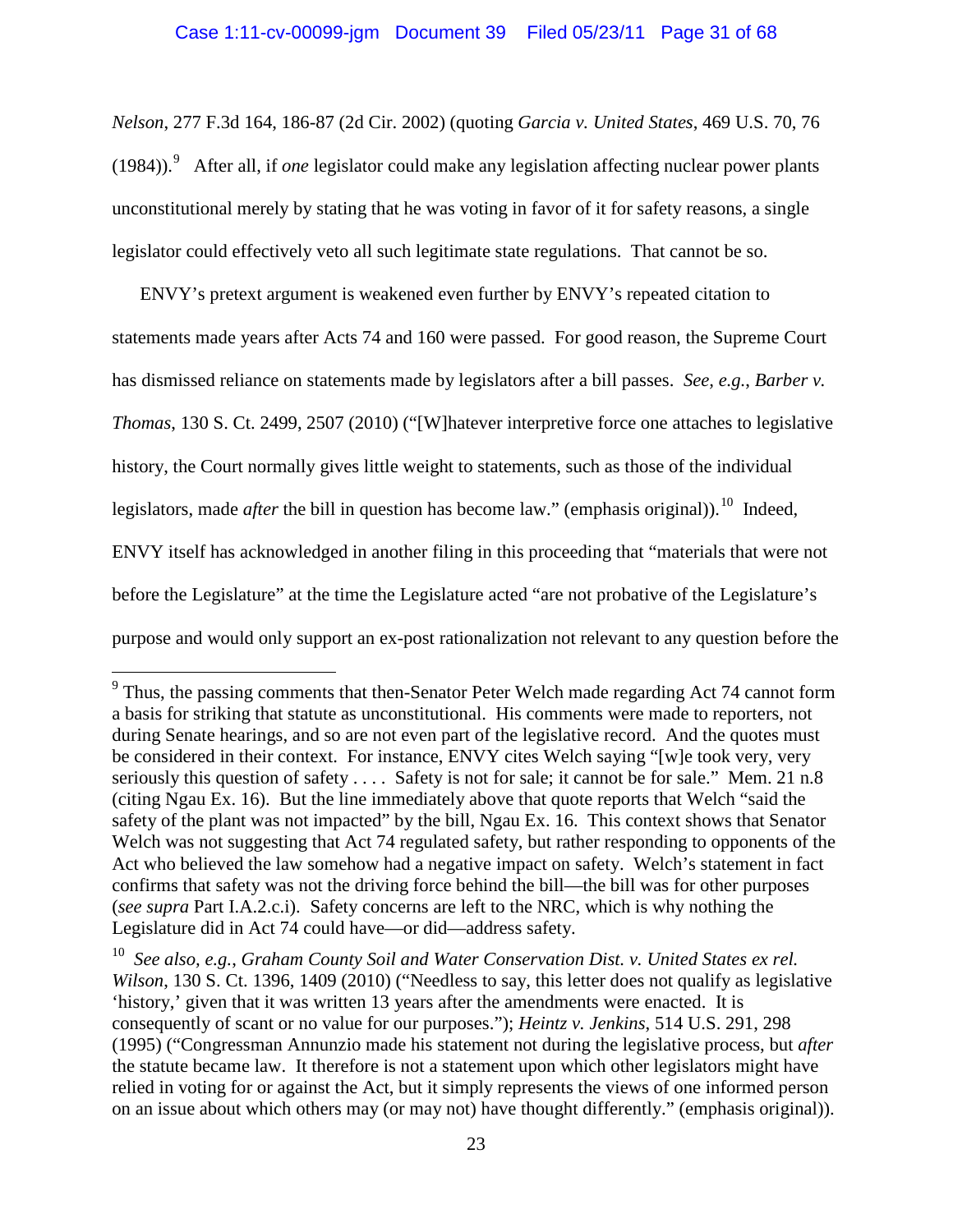Court." ECF No. 26 at 13 (Pls.' Memo. Opp. to NEC's Mot. Intervene).

In making its "pretext" argument, ENVY places undue weight on its conclusory assertion that the legitimate state purposes set forth in Act 74 and Act 160 are "so implausible as to be necessarily pretextual." Mem. 23. As discussed in detail, *supra* Part I.A.2.c, Act 74 and Act 160 were passed for legitimate purposes well within the State's authority. While ENVY argues against "[a]ny economic justification Vermont might offer," Mem. 22, and provides a one-sided list of "negative economic and environmental effects" that it alleges would occur if VY cannot continue operating, *id.* at 24, ENVY provides *no* counter to, for instance, Act 74's reference to the need for a "diverse" power supply, Act 74, § 1 (Finding 3), or Act 160's reference to the "choice of power sources," Act 160, § 1(a). Nor could ENVY counter those points. The Legislature could reasonably believe that a 2012 closure of VY might create a more immediate incentive for alternative energy sources to come online faster, thereby creating an energy future that is more "diverse" and involves a better "choice of power sources." *See, e.g.*, Kee Ex. 9 (discussing "Green" scenario). Regardless of whether ENVY agrees with that conclusion, and importantly—regardless of whether that conclusion is ultimately *correct*, such a rationale is certainly not "so implausible as to be necessarily pretextual." Mem. 23. *Cf., e.g.*, *Palmer v. Ticcione*, 576 F.2d 459, 465 (2d Cir. 1978) ("[F]ederal courts should not second guess the wisdom or propriety of such legislative resolutions as long as they are rationally based.").  $\frac{11}{11}$  $\frac{11}{11}$  $\frac{11}{11}$ 

<span id="page-31-0"></span><sup>&</sup>lt;sup>11</sup> To the extent that ENVY might try to find pretext in S.289, the 2010 bill that—had it passed would have allowed ENVY to proceed with seeking a CPG from the Board for continued operations, that bill is not law and therefore cannot be challenged. Further, as in *Kerr-McGee*, this bill is "radiation neutral," 914 F.2d at 827, and does not disclose (or even hint at) any attempt to regulate matters of radiological safety. Rather, S.289 was focused on matters within the State's regulatory authority, including planning the State's energy future, S.289 (2010), § 1(d), and giving electric utilities enough "time to develop and obtain renewable or other alternative electric energy sources" in the event that VY closes in 2012, *id.* § 1(e).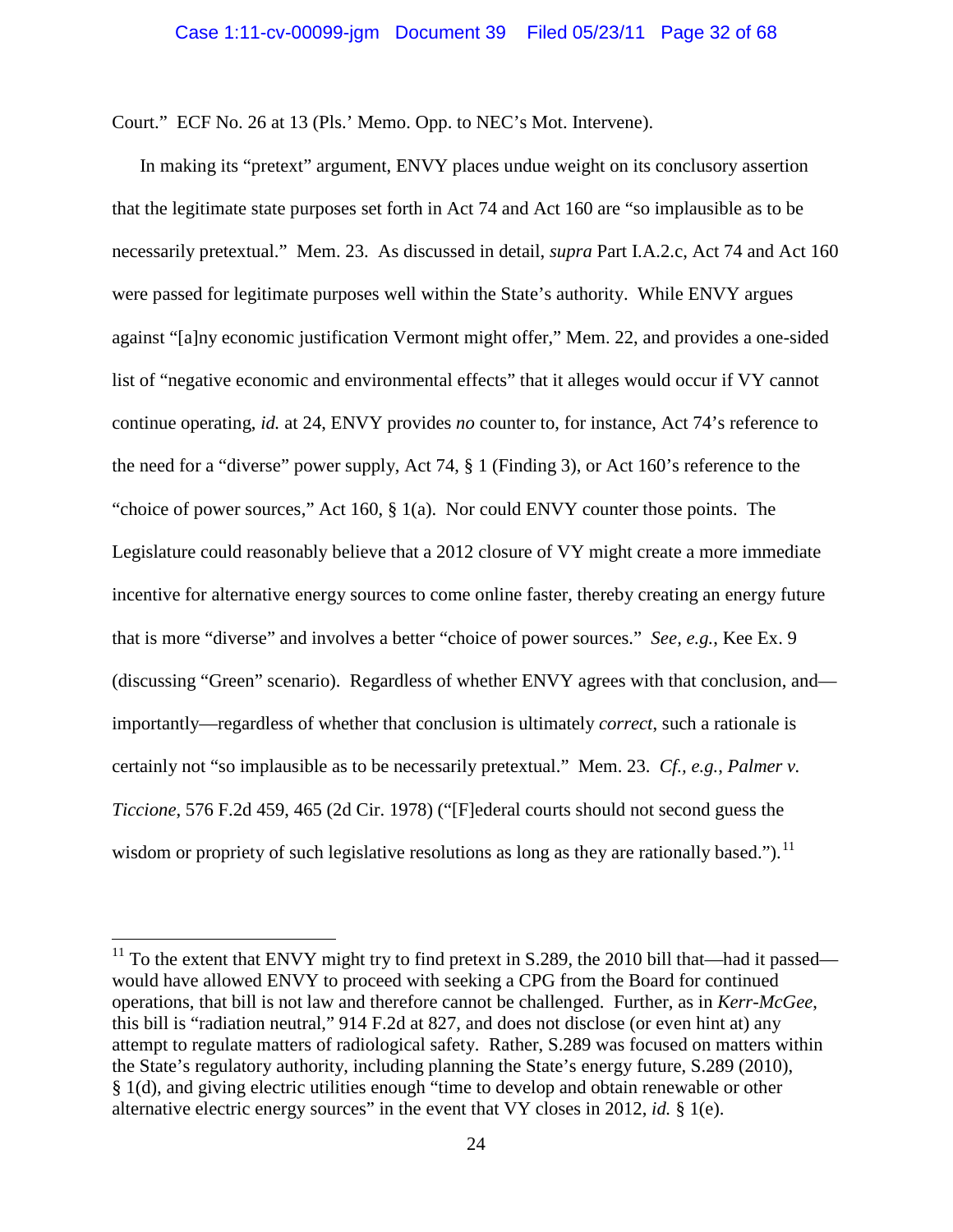# **B. ENVY's Federal Power Act and Dormant Commerce Clause claims lack merit.**

ENVY's Federal Power Act and Dormant Commerce Clause arguments do not support its claim for a preliminary injunction, for three principal reasons. First, because Vermont has not conditioned approval of a CPG on ENVY giving below-market rates to Vermont utilities, there is no case or controversy underlying these claims. Second, ENVY's market-based FERC tariff does not mandate any particular rate, so there is no basis to ENVY's argument under the filedrate doctrine. Third, even if these claims were plausible—and they are not—they do not support ENVY's broad request for injunctive relief.

# **1. Vermont has not conditioned approval of a CPG on ENVY giving below-market rates to Vermont utilities.**

To invoke the power of this Court, ENVY must allege a claim that is not "abstract," "conjectural," or "hypothetical." *City of Los Angeles v. Lyons*, [461 U.S. 95, 101-02 \(1983\);](http://scholar.google.com/scholar_case?case=4587981977816900853&q=speculate+OR+speculation+OR+speculative+%22case+or+controversy%22&hl=en&as_sdt=4,60) *O'Shea v. Littleton*, [414 U.S. 488, 494 \(1974\).](http://scholar.google.com/scholar_case?case=9897606352529696969&q=speculate+OR+speculation+OR+speculative+%22case+or+controversy%22&hl=en&as_sdt=4,60) "Article III of the Constitution confines the federal courts to adjudicating actual 'cases' and 'controversies.'" *Allen v. Wright*, 468 U.S. 737, 750 (1984). Here, ENVY alleges that Vermont would violate the Federal Power Act and the Commerce Clause by "forc[ing] ENVY to sell wholesale power" to Vermont retail utilities "at below market prices" as a condition of renewal of the VY CPG. Compl.  $\P$  102-105; 109-111. But this claim is hypothetical, not real. ENVY cannot identify any provision of state law that requires ENVY to sell power to Vermont utilities at below-market rates. While Vermont's challenged statutes required the Legislature and the PSB to determine whether continued operation of VY beyond March 21, 2012 would "promote the general welfare," no provision of Vermont law expressly authorizes, much less requires, the State to condition a CPG on ENVY's agreement to sell wholesale power at favorable rates to in-state retail utilities. The Court should not adjudicate the constitutionality of something the State has not done. *See, e.g.*, *PPL Montana,*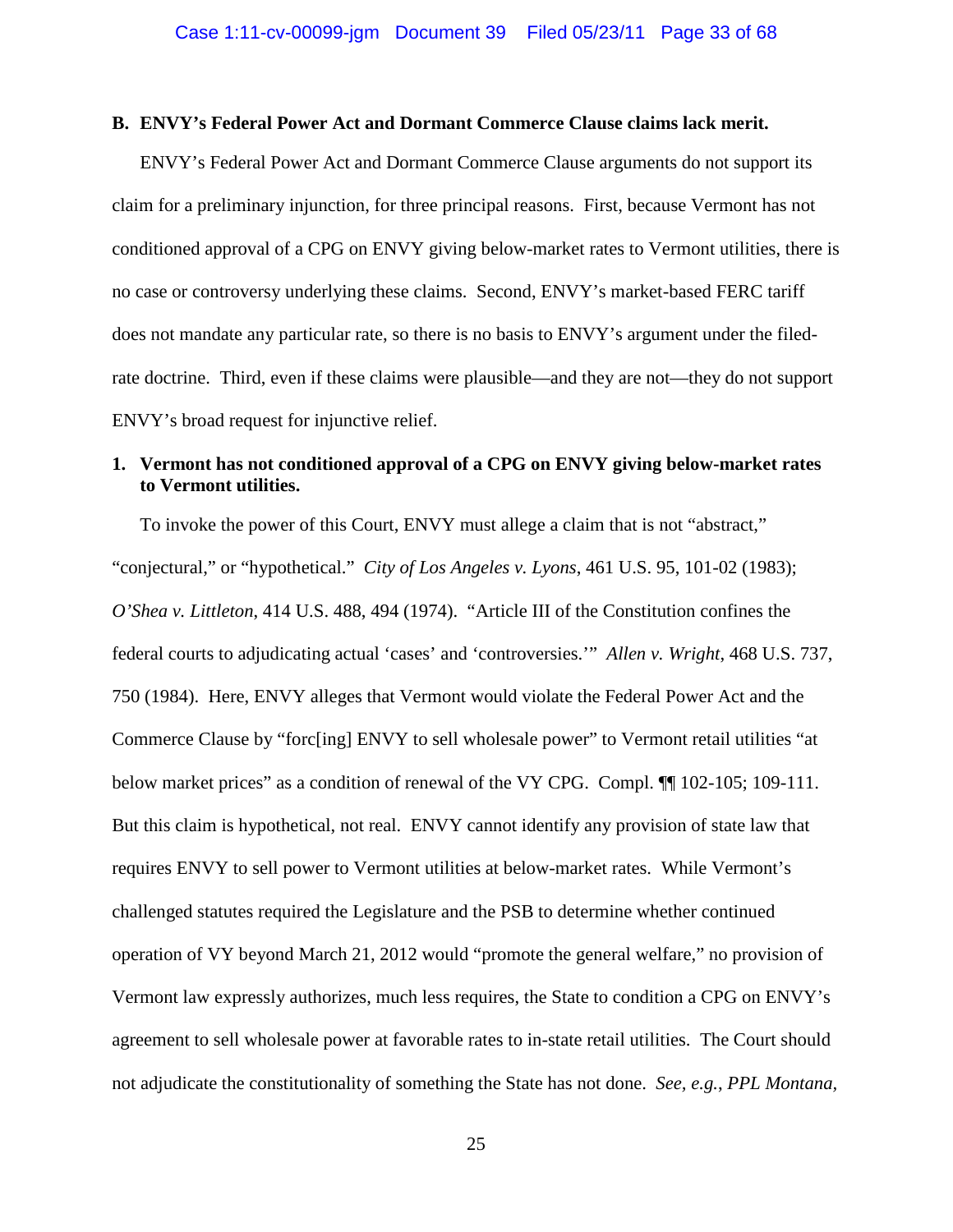*LLC v. State*, 229 P.3d 421, 449 (Mont. 2010) (refusing to entertain argument that State's bidding process was preempted by FERC's exclusive jurisdiction over such matters when "the fact is that the State has never resorted to such a process").

ENVY rests its constitutional challenge not on any statutory language, but on newspaper accounts of statements made by one state legislator and a letter to ENVY by two state legislators (both more than two years ago). Compl.  $\P\P$  82-84; Mem. [12](#page-33-0).<sup>12</sup> Even if these statements were part of the legislative record, they would carry little weight. *See supra* Part I.A.3. ENVY also points to a two-year-old newspaper account of a statement by a member of the staff of the Department of Public Service (DPS), Compl. ¶ 85—but DPS has no power under Vermont law to grant or deny ENVY a CPG. These statements fall far short of meeting ENVY's heavy burden to establish the unconstitutionality of statutes that on their face say nothing at all about power rates.

Given the absence of any mention of rates in the relevant statutes, it is not surprising that ENVY alleges only that "Vermont officials have further stated that they *might* condition any favorable exercise of the State's supposed licensing authority upon the wholesale sale of power generated by the Vermont Yankee Station to Vermont retail utilities at preferential rates compared to rates charged to non-Vermont retail utilities." Compl. ¶ 10. (emphasis added). The bare possibility that Vermont might seek to impose such a condition does not suffice to make out

<span id="page-33-0"></span> $12$  ENVY's Memorandum cites to: (1) a 2009 newspaper article quoting then-Senate President Pro Tem Shumlin as saying the Senate would not vote to relicense the plant "unless Vermonters are getting a great deal"; and (2) a 2009 letter from Senator Shumlin and Speaker of the House Shap Smith to ENVY suggesting that, without a power purchase agreement to look at, "it would be nearly impossible for the legislature to make a judgment on the continued operation of the plant before we adjourn." Mem. 12 n.3. These statements, even if they could be attributed to the Legislature as a whole, evince little more than a hope that ENVY would do what it had voluntarily agreed to do in 2002. *See* Compl. ¶ 53 (describing 2002 MOU with DPS).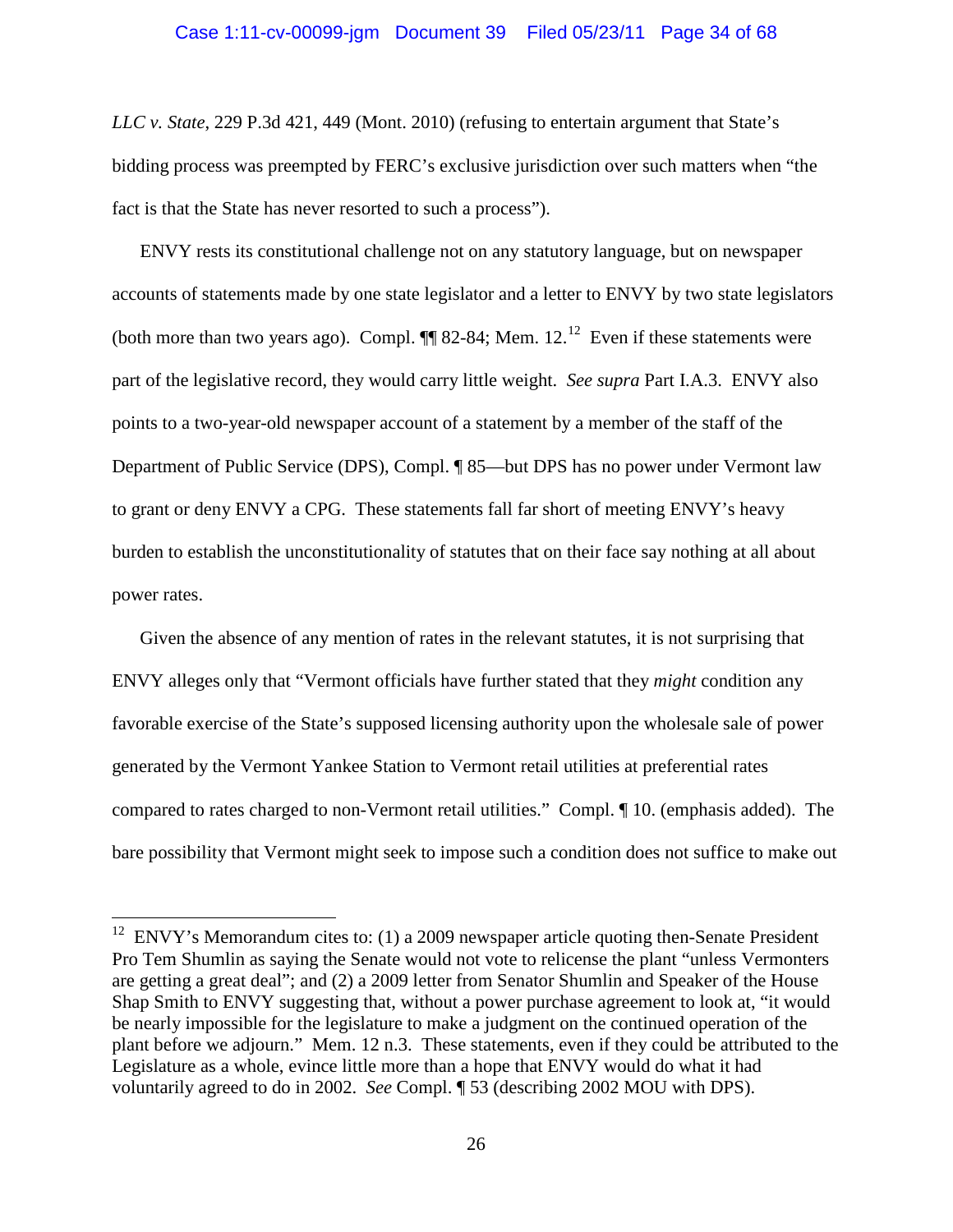an actual controversy. *See, e.g.*, *Lyons*, 461 U.S. at 108 (finding that speculation about future police misconduct did not establish a case or controversy surrounding lawfulness of police department policies). ENVY's claims under the Federal Power Act and Commerce Clause are insufficient to make out a justiciable controversy, much less a plausible claim for relief.

#### **2. ENVY has not made out a violation of the filed rate doctrine.**

There is no merit to ENVY's argument that Vermont's actions threaten to violate the filed rate doctrine. *See* Mem. 30-32. The crux of the filed rate doctrine is that where wholesale sellers of electricity have a tariff rate on file with FERC, such tariff rates must be given effect by state authorities. *See, e.g.*, *Entergy La., Inc. v. La. Pub. Serv. Comm'n*, 539 U.S. 39, 47 (2003); *Nantahala Power & Light Co. v. Thornburg*, 476 U.S. 953, 962-67 (1986). ENVY suggests that a state requirement to sell power to Vermont utilities at "below-market rates" would violate the filed rate doctrine because "[s]uch lower rates would necessarily be different from—and thus conflict with—the existing market-based rates that Entergy has negotiated without interference from the State pursuant to the market-based tariff filed with FERC." Mem. 32.

The absence of *any* state rate mandate aside, ENVY's market-based rate tariff on file with FERC itself does not dictate any specific "market rate." Rather, the entire purpose of the tariff is to provide ENVY and buyers the flexibility to negotiate a rate acceptable to both parties on a case-by-case basis. The tariff says only that sales "shall be made at rates established by agreement between the purchaser and Entergy Nuclear VY."<sup>[13](#page-34-0)</sup> Because the tariff does not specify any particular "market rate," there is no such thing as a "below-market" rate from a tariff standpoint. Whatever rates ENVY might agree to in a wholesale power contract between ENVY

<span id="page-34-0"></span><sup>&</sup>lt;sup>13</sup> Kolber Ex. 27 (ENVY's Market-Based Rate Tariff, Second Revised Volume No. 1 (June 24, 2010)), at § 2; Kolber Ex. 28 (FERC, *PECO Energy Co., et al.*, Dkt. No. ER10-1143-000 *et al.* (July 28, 2010)) (FERC unpublished letter order accepting ENVY's submitted tariff).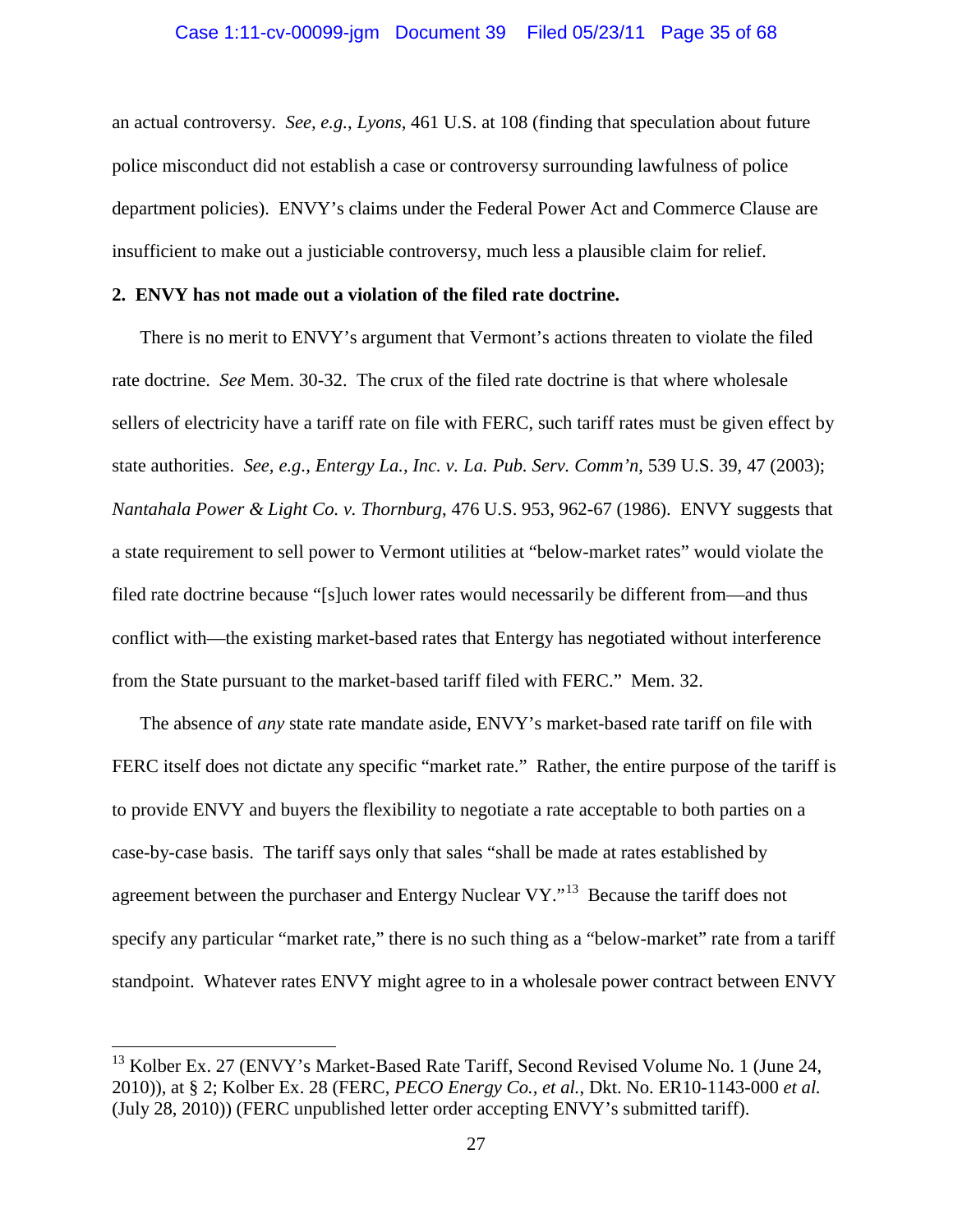and Vermont utilities cannot "conflict" with the FERC tariff, even if the rates are different from rates ENVY negotiates elsewhere, because ENVY's tariff does not mandate any particular rate.

Also, anything the State or utilities do by way of executing purchase power agreements *must* be approved by FERC, ensuring Vermont's laws do not "impair[] the federal superintendence of the field." *Fla. Lime & Avocado Growers, Inc. v. Paul*, 373 U.S. 132, 142 (1963).

# **3. Even if ENVY's claims were plausible—and they are not—they do not support ENVY's request for broad injunctive relief.**

Even if ENVY's claims under the Federal Power Act and the Commerce Clause had merit, they would not justify the broad injunctive relief sought by ENVY. At most, even if those claims were valid, ENVY would be entitled to an order enjoining the State from requiring a below-market contract. Instead, ENVY asks the Court to enjoin the State from taking any actions that would require VY to have a CPG before it could operate beyond March 21, 2012. As discussed *supra* Part I.A.1, states have authority to deny the relicensing of a utility, including a nuclear one, for reasons other than concerns about radiological safety. ENVY's requested injunction would not merely bar the State from mandating ENVY's execution of favorable contracts with in-state utilities; it would bar Vermont from taking action that is not preempted by federal law. The Court cannot grant ENVY the relief it seeks based upon any alleged violation of the Federal Power Act or the Commerce Clause. *See, e.g.*, *Mickalis*, 2011 WL 1663427, at \*24 (injunctive relief must be "narrowly tailored to fit specific legal violations").

# **C. ENVY's previous conduct, including its agreement to the 2002 MOU and its delay in bringing these claims, defeats its request for equitable relief.**

The Second Circuit has held that "equitable considerations" can "dictate denial of injunctive relief." *New Era Pubs. Intern., ApS v. Henry Holt & Co.*, 873 F.2d 576, 584 (2d Cir. 1989). Here, the equitable doctrines of waiver, estoppel, and laches bar injunctive relief.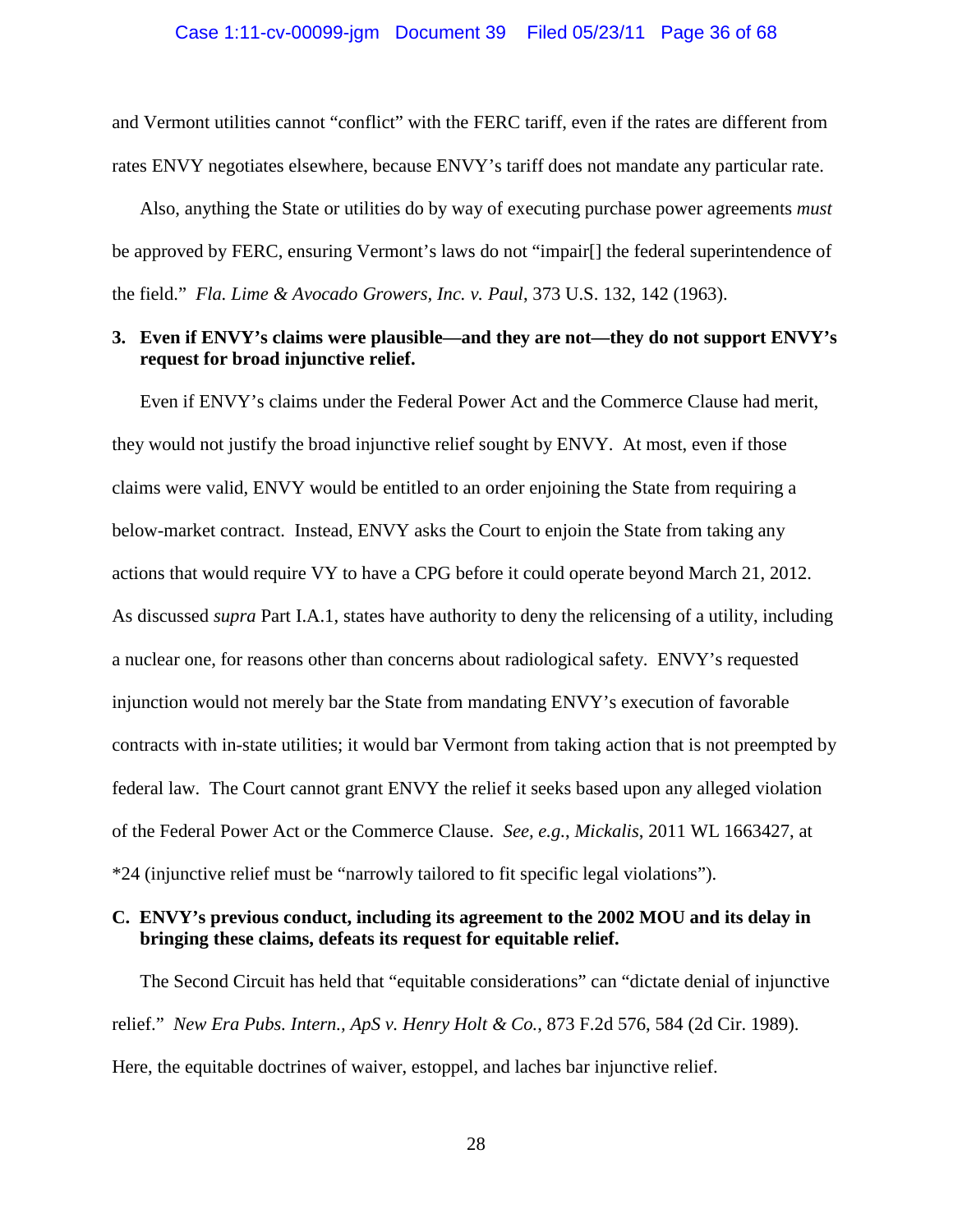Beginning nearly ten years ago, ENVY acknowledged repeatedly that Vermont has a role in determining whether to allow VY to run beyond March 21, 2012, and represented to State officials, including the PSB, that it would not do what it is doing here—challenge the State's authority to regulate VY. ENVY's conduct and representations in multiple proceedings demonstrate that ENVY's preemption challenges are barred by the equitable doctrines of waiver, estoppel, and laches.

 In 2002, when ENVY sought permission from the PSB to purchase VY, ENVY signed an MOU with the DPS. In that MOU, ENVY:

expressly and irrevocably agree[d]: (a) that the Board has jurisdiction under current law to grant or deny approval of operation of the [VY facility] beyond March 21, 2012 and (b) to waive any claim each may have that federal law preempts the jurisdiction of the Board to take the actions and impose the conditions agreed upon in this paragraph to renew, amend or extend the . . . CPG[s] to allow operation of the [VY facility] after March 21, 2012, or to decline to so renew, amend or extend.

Ngau Ex. 3 at 6  $\P$  12. ENVY also agreed that "this [MOU] is governed by Vermont law and any disputes arising under this [MOU] shall be decided by the Board." *Id.* ¶ 16(1). The PSB adopted the 2002 MOU in its final Order granting ENVY approval to purchase the VY station, and the PSB expressly relied upon the provisions of the MOU in doing so. Ngau Ex. 20 at 158 ¶ 3. The Vermont Supreme Court affirmed the PSB's Order in its entirety, at ENVY's request. Kolber Ex. 6 (ENVY's Br. (Jan. 21, 2003)), at 25; *In re Proposed Sale of Vt. Yankee*, 829 A.2d at 1289.

In 2004, ENVY sought and received approval from the PSB for an uprate to allow ENVY to increase production by roughly 20 percent. During those proceedings, the Board Chair asked an ENVY representative whether there would be enough room to store the additional spent nuclear fuel that would be created by the uprate. Kolber Ex. 7 (Vt. Pub. Serv. Bd., Dkt. No. 6812, Tr. (Jan. 15, 2004)), at 86. ENVY said that it would need to build dry-cask storage units to allow it to operate beyond 2007 or 2008, and explicitly agreed to seek State approval before building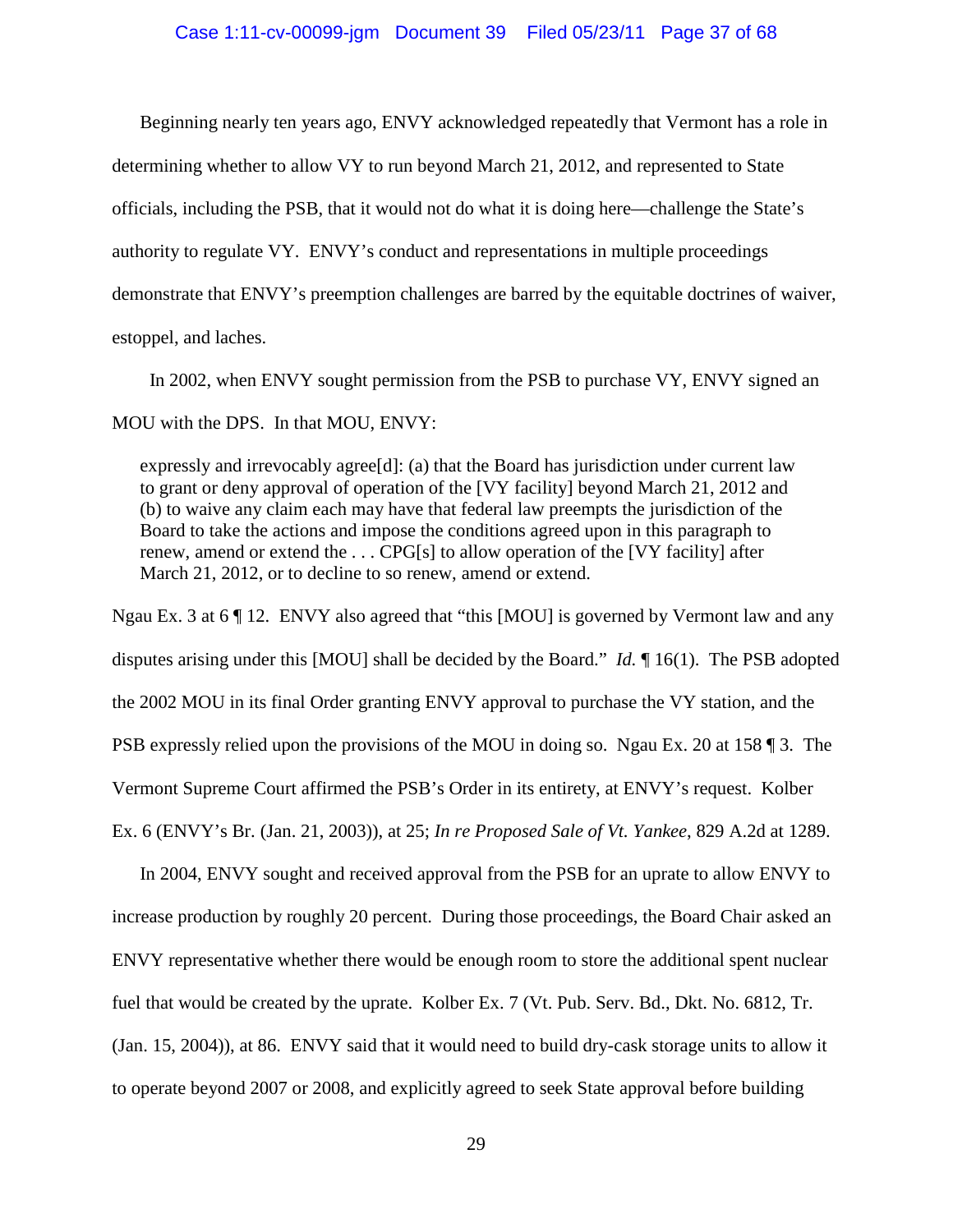those units. *Id.* at 89.

In 2005, ENVY sought State approval to build dry-cask storage units. ENVY's current challenge to Act 74 is ironic, as ENVY *proposed* and lobbied for the bill that ultimately became Act 74. Hinkley Ex. F (Letter from John Hollar to Rep. Dostis (Mar. 10, 2005)) ("Attached is Entergy's proposal for dry fuel storage legislation."); Kolber Ex. 8 (Jay Thayer Leg. Test. (Feb. 23, 2005)), at Track 1 (emphasizing "urgency" for bill and ENVY's "need" for it to continue operations until 2012). The Legislature allowed ENVY to seek a CPG to build enough storage units to last through 2012, including capacity for a "full core offload or any order or requirement of the Nuclear Regulatory Commission," Vt. Stat. Ann. tit. 10 § 6522(c)(2), but specified that ENVY would need legislative approval before it could store "spent fuel derived from the operation of Vermont Yankee after March 21, 2012," *id.* § 6522(c)(4).<sup>[14](#page-37-0)</sup>

In conjunction with Act 74, ENVY executed another MOU with DPS in 2005, again agreeing "that it will not file an action or petition based on or otherwise seek, claim, defend, or rely on the doctrine of federal preemption to prevent enforcement of its express obligations under this MOU." Kolber Ex. 5 at ¶ 12.

More recently, in the relicensing docket at the PSB, ENVY submitted its petition in March 2008 and once more acknowledged the PSB's jurisdiction to issue a CPG for operation beyond

<span id="page-37-0"></span><sup>&</sup>lt;sup>14</sup> Although ENVY might argue that its requested version of the bill did not explicitly require legislative approval for storage of spent fuel derived from post-March 21, 2012 operations, the effect of ENVY's proposed bill was precisely the same. ENVY's proposed bill sought permission to build only "twelve" dry-cask units. Hinkley Ex. F. ENVY described its proposal as follows: "six containers that would be necessary to continue to operate through the life of the current license through 2012" and "a need for an additional six containers to start that decommissioning process, to off-load the core, the fuel core. And so that's where the number twelve is derived." Kolber Ex. 8 (John Hollar Leg. Test. (Mar. 18, 2005)), at Track 2. Thus, even under its proposed version of Act 74, ENVY would have had to return to the Legislature to get approval for storing spent fuel derived from post-March 21, 2012 operations. *Id.* at Track 3 (ENVY representative noting that: "The current issue does not go beyond 2012. We're simply looking for what we need to be able to operate the plant through 2012.").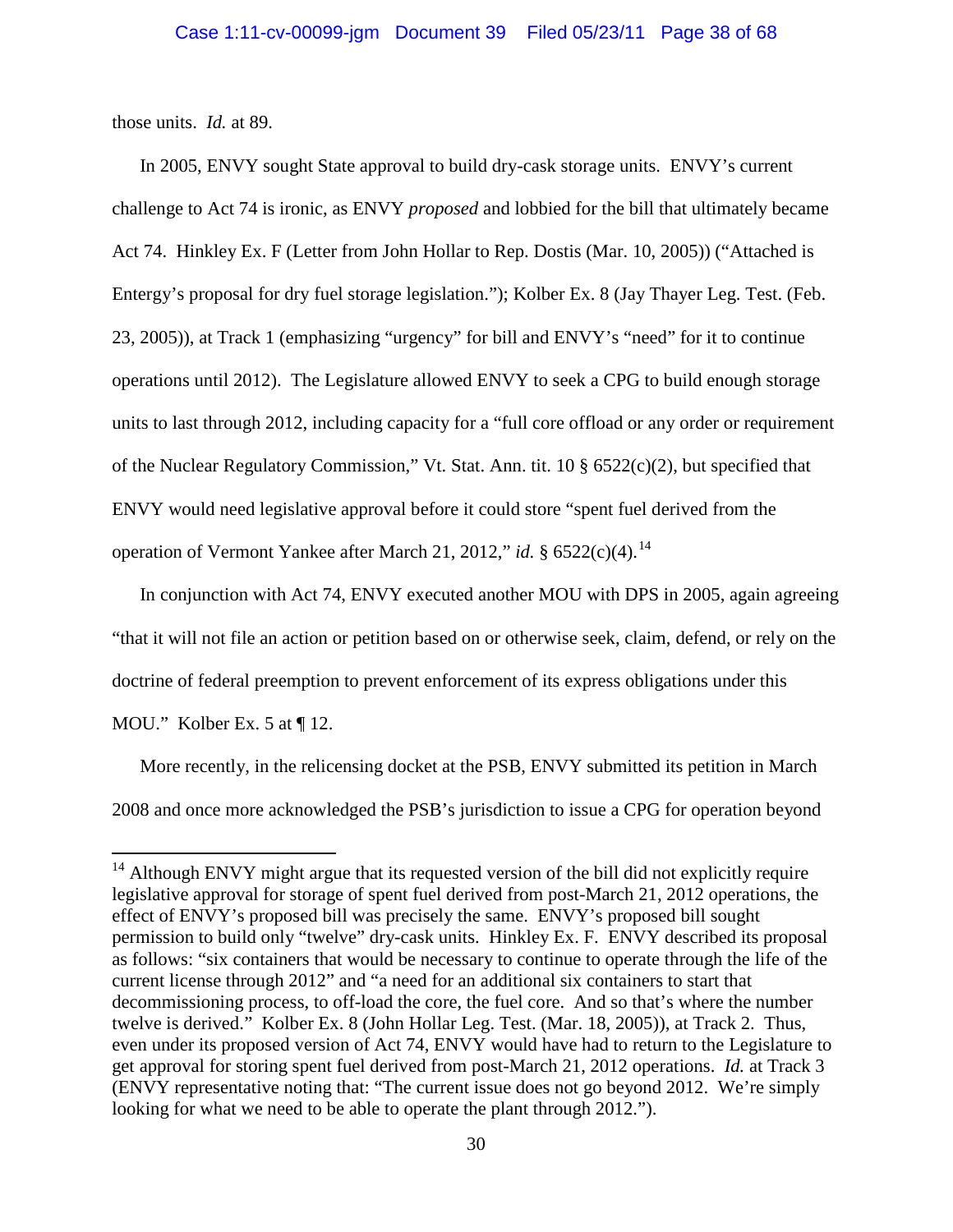#### Case 1:11-cv-00099-jgm Document 39 Filed 05/23/11 Page 39 of 68

March 21, 2012, as well as the need for legislative approval. Kolber Ex. 9 (Vt. Pub. Serv. Bd.,

Dkt. No. 7440, ENVY Petition (Mar. 3, 2008)), at 2 ¶ 4; *see also* Kolber Ex. 10 (ENVY "Issues

Document" provided to Vermont General Assembly (Mar. 6, 2009)), at 21 (PSB decides "the

question" of license renewal).

Indeed, in March 2010, ENVY testified in another federal court that it was fully aware, at the time of sale in 2002, of *all* of the foregoing state approvals as requirements for ENVY to "do business in Vermont":

Entergy during the sale case made a commitment to the Vermont Public Service Board to work with the Board's certificate of public good process to receive approval from the State for the power uprate, dry fuel storage and license renewal.

Kolber Ex. 11 (*Entergy Nuclear Vt. Yankee, LLC v. United States* (*ENVY v. U.S.*), 95 Fed. Cl.

160 (2010), *appeal pending*, Nos. 2011-5033, -5034, -5042 (Fed. Cir. filed Dec. 13, 2010), Tr.

(Mar. 29, 2010)), at  $140-43$ .<sup>[15](#page-38-0)</sup>

In short, ENVY has expressly agreed and acknowledged in numerous proceedings that the

State of Vermont has a say in whether VY continues to operate beyond March 21, 2012. In its

filings before this Court, ENVY now asserts that Vermont has no say in whether VY can operate

beyond March 21, 2012. This about-face warrants denying preliminary equitable relief.

#### **1. ENVY has waived its preemption claims.**

ENVY entered into a binding agreement in the 2002 MOU, incorporated into a final PSB

Order, that waives ENVY's preemption claim and requires ENVY to assert any claims about the

<span id="page-38-0"></span><sup>&</sup>lt;sup>15</sup> In *ENVY v. U.S.*, ENVY and the former owner of VY have both sought damages from the U.S. Department of Energy for expenses incurred as a result of the Department's failure to comply with its contractual obligation to remove spent nuclear fuel from VY by 1998. The trial court ordered the Department to reimburse ENVY for the costs ENVY incurred in abiding by the State's approval processes, after ENVY explicitly argued that the State had *not* gone beyond its jurisdiction in 2005 when it passed Act 74. *See ENVY v. U.S.*, 95 Fed. Cl. at 189; Kolber Ex. 11 at 115-16. An appeal is pending.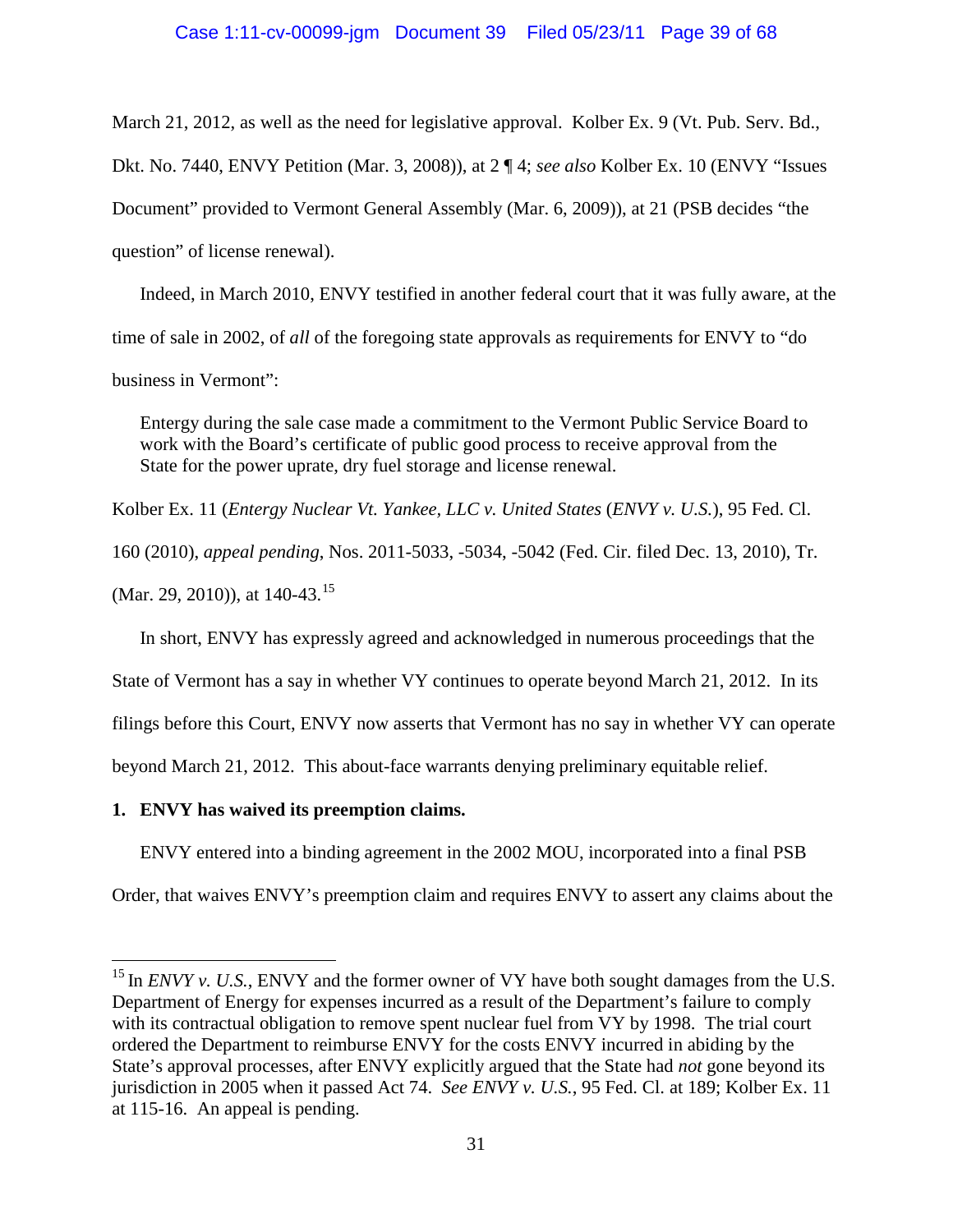2002 MOU (including its claim that the State "repudiated" the MOU) before the PSB.

"[W]aiver is the intentional relinquishment or abandonment of a known right." *United States v. Olano*, 507 U.S. 725, 733 (1993) (quotation omitted). Preemption challenges are waivable. *E.g.*, *Saks v. Franklin Covey Co.*, 316 F.3d 337, 349 (2d Cir. 2003); *see also Wolf v. Reliance Std. Life Ins. Co.*, 71 F.3d 444, 448 (1st Cir. 1995) (same; discussing exceptions not applicable here). Parties may agree to waive preemption. *E.g.*, *Allen v. Westpoint-Pepperell, Inc.*, 11 F. Supp. 2d 277, 283 (S.D.N.Y. 1997).<sup>[16](#page-39-0)</sup>

ENVY irrevocably waived its right to challenge, based on federal preemption, the State's jurisdiction to issue or deny a CPG. Ngau Ex. 3 at 6 ¶ 12. Under Vermont law, which governs the interpretation of the MOU, *id.* ¶ 16(1), "[t]he cardinal principle in the construction of any contract is to give effect to the true intention of the parties." *In re Cronan*, 563 A.2d 1316, 1317 (Vt. 1989). ENVY's intent to waive its right to argue preemption could not have been clearer:

• "ENVY and ENO have *expressly and irrevocably agreed* to waive any claim they or their affiliates may have that the jurisdiction of the Board to issue the CPG is preempted by federal law." Kolber Ex. 12 (Vt. Pub. Serv. Bd., Dkt. No. 6545, ENVY's Proposal for Decision (May 9, 2002)), at 18 (emphasis added).

• ENVY "has committed to seeking approval from the Board of any extension of its NRC license to own and operate the plant … and *irrevocably agree[s] to waive* any claim they or their affiliates may have that the jurisdiction of the Board to issue the CPG is preempted by federal law." Kolber Ex. 13 (Vt. Pub. Serv. Bd., Dkt. No. 6545, Prefiled Rebuttal Testimony of Connie Wells (Feb. 25, 2002)), at 7-8 (emphasis added).

• "ENVY entered into the MOU intending to comply with the commitments made there, thus waiving any preemption arguments it may have *now or in the future*." Kolber Ex. 14 (Vt. Pub. Serv. Bd., Dkt. No. 6545, ENVY's Mem. in Opp'n (July 9, 2002)), at 6 (emphasis added).

• "Moreover, given the circumstances in which the commitment has been made to the

<span id="page-39-0"></span><sup>&</sup>lt;sup>16</sup> Because waiver is specific to the party waiving the claim, ENVY's waiver would, of course, not prevent another party, such as NRC, from potentially raising a preemption claim. The NRC is not a party to these proceedings, and has, in fact, repeatedly recognized the role of states in relicensing nuclear power plants. *See supra* Section I(A)(1)(c).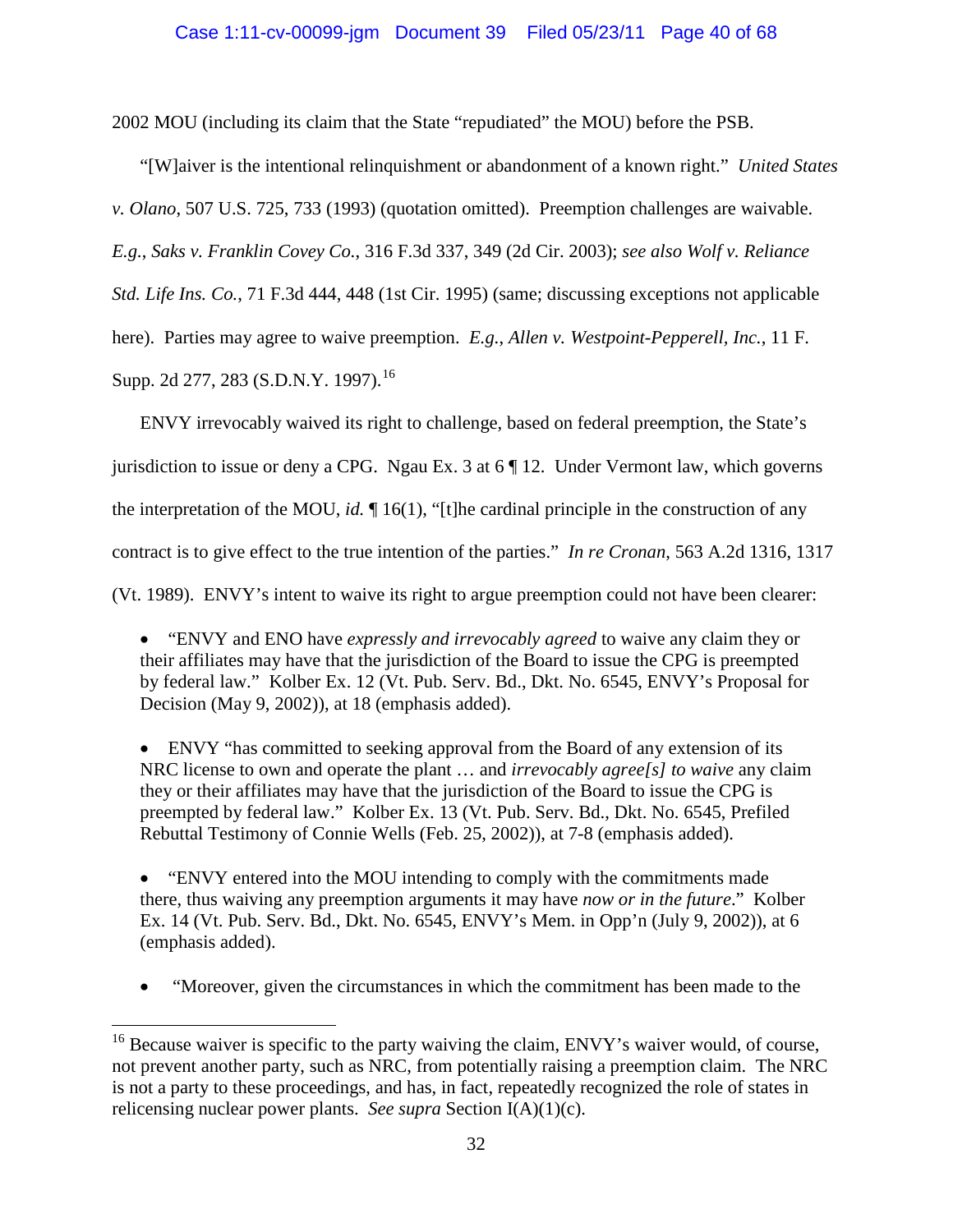Board, ENVY believes it would be *bound as a contractual matter* to seek Board approval for life extension."Kolber Ex. 15 (Vt. Pub. Serv. Bd., Dkt. No. 6545, ENVY's Initial Br. (May 9, 2002)), at 14 (emphasis added).

ENVY's waiver was not limited to the Board's jurisdiction. *See Johnson v. Tuttle*, 187 A. 515, 518 (Vt. 1936) ("The right waived is gone forever, and cannot be recalled or reclaimed. This is so, though the position of the party in whose favor the waiver operates may have changed." (citations omitted)). Waiver encompasses "all conflicts foreseeable at the time" an agreement is made. *United States v. Martinez*, 143 F.3d 1266, 1269 (9th Cir. 1998); *see also, e.g.*, *Tolliver v. Christina Sch. Dist.*, 564 F. Supp. 2d 312, 316 (D. Del. 2008) ("A contract is to be kept even if . . . circumstances have made the contract more burdensome or less desirable than anticipated." (citations omitted)). Here, the parties knew in 2002 that the PSB is a creature of statute, whose jurisdiction can be changed at any time by the Legislature. Indeed, in light of the parties' awareness at that time of *Pacific Gas*, Mem. 29, the General Assembly's insertion into the approval process was foreseeable at that time. *See Pacific Gas*, 461 U.S. at 215 (recognizing that legislature was free to insert itself into process normally reserved for public utility commission).

ENVY's conduct over the last nine years supports enforcing the waiver as to any challenges against the Board and against the role given to the Legislature pursuant to Act 74 and Act 160. "[T]here is no surer way to find out" the intent of the parties to a contract "than to see what they have done." *N.Y. Marine & Gen. Ins. Co. v. Lafarge N. Am., Inc.*, 599 F.3d 102, 119 (2d Cir. 2010) (quotation omitted).

ENVY's conduct with regard to Act 74 is particularly telling. As discussed earlier, ENVY *proposed* and lobbied for the bill that ultimately became Act 74. Hinkley Ex. F; Kolber Ex. 8 at Track 1. ENVY hailed its passage as "'good news' for the plant and the employees who ran it,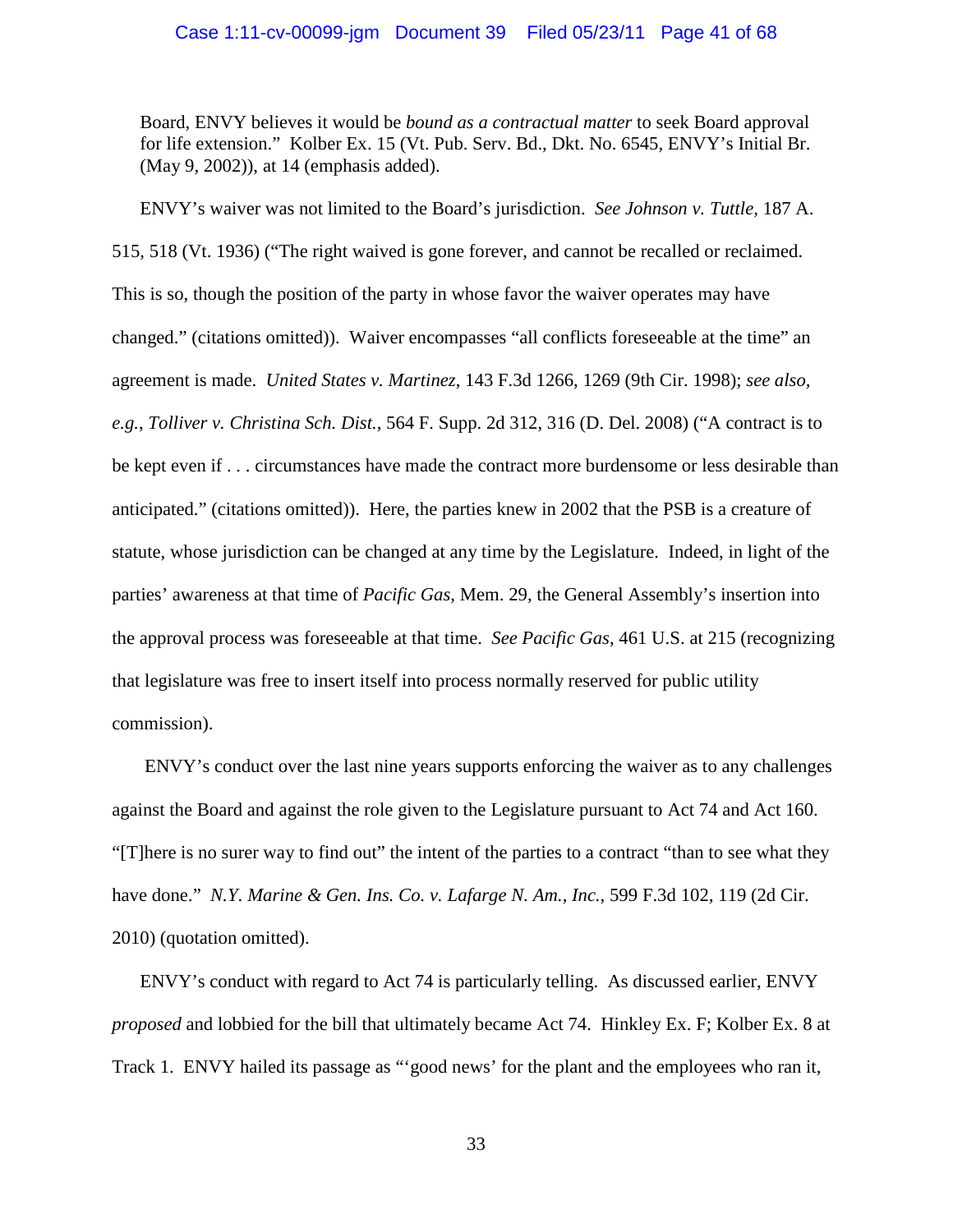# Case 1:11-cv-00099-jgm Document 39 Filed 05/23/11 Page 42 of 68

because, otherwise, the plant could not have continued to operate." Kolber Ex. 16 (*ENVY v. U.S.*, ENVY's Post Tr. Br. (May 20, 2010)), at 21 (quoting former ENVY Vice President Jay Thayer). And ENVY recently represented to the Court of Federal Claims that "[i]n the Certificate of Public Good process over the years, the State of Vermont had focused on requirements 'which do not intrude on the federal government's regulation of nuclear plants from a safety and a radiological standpoint. *They're different than the federal requirements*.'" *Id.* at 22 (emphasis added) (quoting former ENVY Vice President Jay Thayer); *accord* Kolber Ex. 17 (*ENVY v. U.S.*, ENVY's Post Tr. Reply Br. (June 25, 2010)), at 18. [17](#page-41-0)

The same holds true for Act 160. In 2006 and 2010, ENVY testified numerous times before the Legislature. ENVY never claimed that the insertion of the General Assembly into the license renewal repudiated the 2002 MOU; only that Act 160 was unnecessary because ENVY was already bound (by the 2002 MOU) and committed to the State's regulatory processes already in place, including PSB review and legislative approval under Act 74. *See* Kolber Ex. 8 (Gerry Morris Leg. Test. (Mar. 2, 2006)), at Track 4 ("We feel this [Act 160] is redundant."). ENVY's Vice President of Government Relations expressly stated that: "you already have . . . a sound regulatory process already in place for deciding the future of Vermont Yankee. . . . make no mistake, we are also firm believers in the state and regulatory processes in place." *Id.* at Track 5.

Thus, until the filing of this lawsuit, ENVY's conduct since 2002 has been entirely consistent with the understanding that the waiver from the 2002 MOU applied to the preemption claims ENVY now brings before this Court. "The parties' interpretation of the contract in practice, prior to litigation, is compelling evidence of the parties' intent." *Ocean Transp. Line, Inc. v. Am. Phil. Fiber Indus., Inc.*, 743 F.2d 85, 91 (2d Cir. 1984).

<span id="page-41-0"></span><sup>&</sup>lt;sup>17</sup> See also Kolber Ex. 16 at 17; *id.* at 2 (emphasizing that the record failed to demonstrate that it "would have been reasonable" to litigate whether the State was preempted from passing Act 74).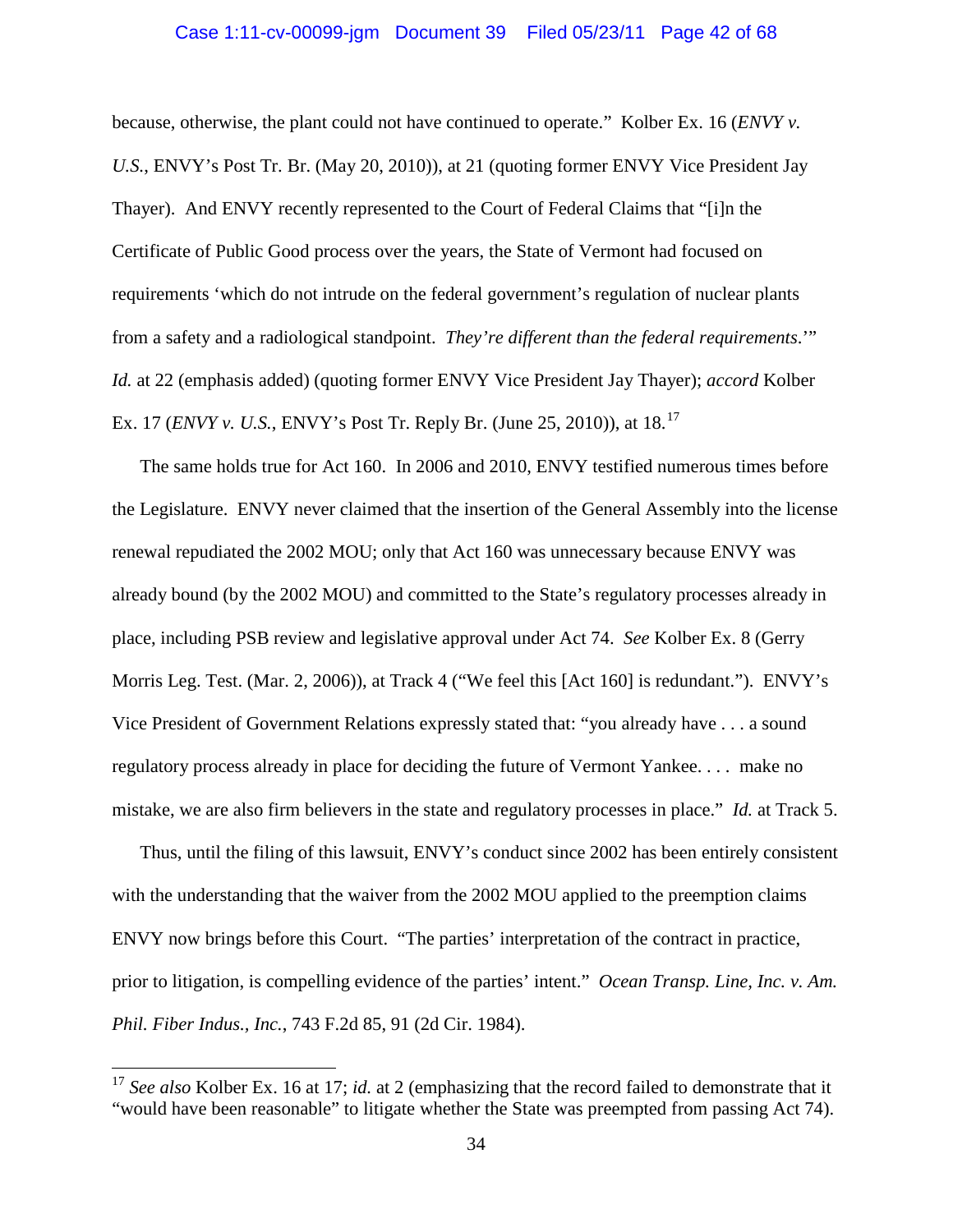#### Case 1:11-cv-00099-jgm Document 39 Filed 05/23/11 Page 43 of 68

Further, the State is not attempting to expand its jurisdiction into exclusive federal areas, *see* Mem. 28-29, by holding ENVY to the voluntary and unequivocal waiver it agreed to nearly ten years ago. Indeed, neither the Legislature nor any State agency has claimed that the waiver gave the PSB or the Legislature the right to regulate in preempted areas of radiological safety, and as discussed above, *supra* Part I.A & B, the State in fact has not entered the preempted field of radiological safety. All parties understood that the 2002 MOU was not "creat[ing] jurisdiction" (Mem. 28), or overstepping the State's proper authority as clarified by *Pacific Gas*. ENVY's own briefing in 2002 confirms this:

*Just as the Board has the authority to issue a CPG* under 30 V.S.A. §231 to ENVY and ENO in connection with ENVY's ownership and ENO's operation of the VY Station, *so it may conduct a similar review in the context of a request to extend/renew the CPGs beyond the current license term. See Pacific Gas & Elec. v. State Energy Resources Conservation and Dev. Comm.*, 461 U.S. 190, 205 (1983) ("States retain their traditional responsibility in the field of regulating electrical utilities for determining questions of need, reliability, cost and other related state concerns.")

Kolber Ex. 15 at 13-14 (emphasis added).

Finally, ENVY cannot avoid the consequences of its bargain with the State by claiming repudiation, and, if it wishes to press such a claim, it agreed to do so before the PSB. ENVY's argument disregards the fact that the DPS fully performed its obligations under the MOU. The DPS supported the sale of VY to ENVY in the PSB sale proceeding, and the sale was approved. ENVY cannot plausibly describe the DPS or the State's conduct as repudiation when ENVY got the benefit that it contracted for. Further, the 2002 MOU contains a broad forum selection clause explicitly requiring the PSB to decide all disputes thereunder. Ngau Ex. 3 at  $7 \sqrt{\frac{16(1)(^n}{A}n}$ disputes arising under this Memorandum of Understanding *shall be decided by the Board*." (emphasis added)); *see Chase Commercial Corp. v. Barton*, 571 A.2d 682, 684 (Vt. 1990) ("There can be no doubt that forum selection clauses are prima facie enforceable in Vermont.");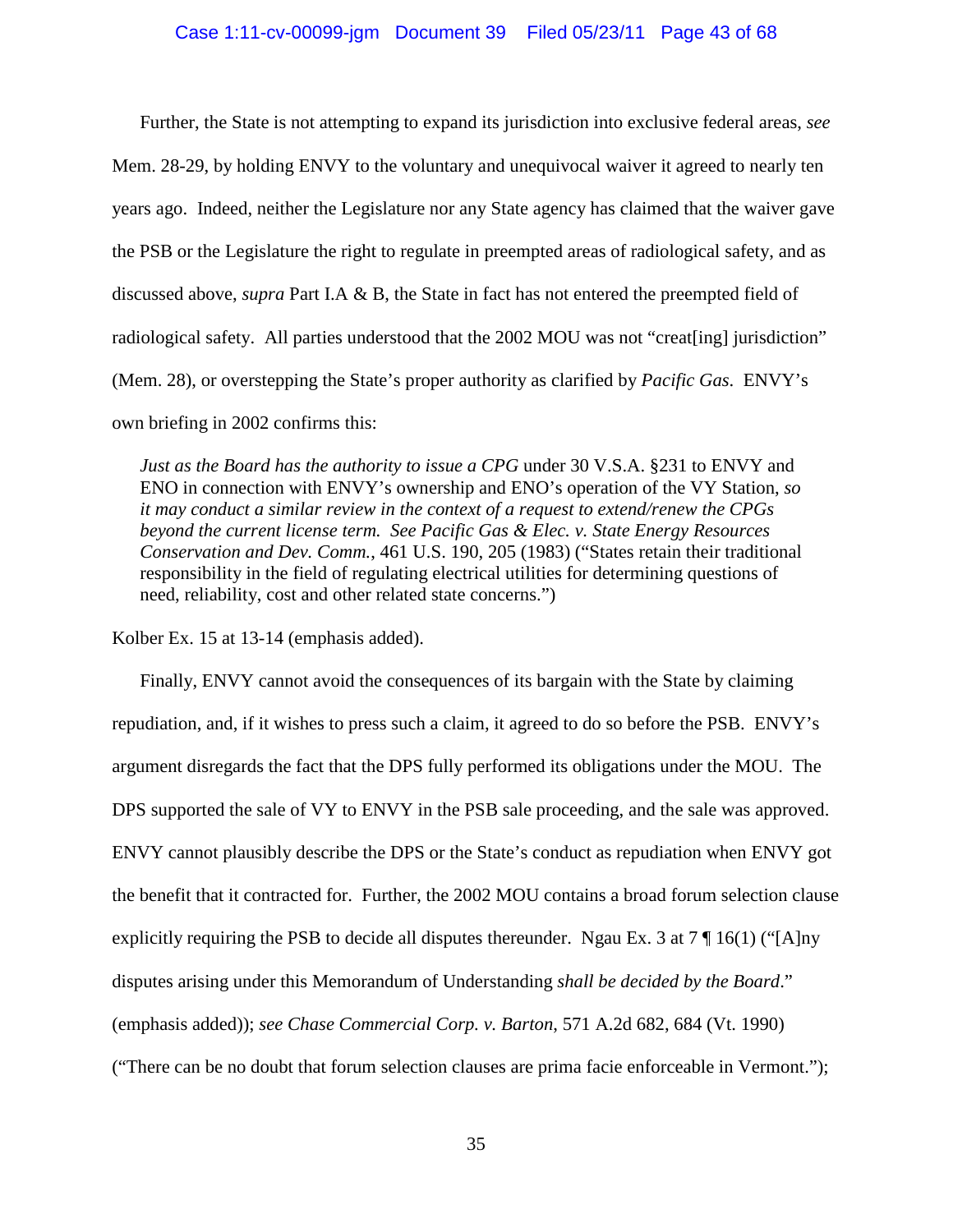#### Case 1:11-cv-00099-jgm Document 39 Filed 05/23/11 Page 44 of 68

*The Bremen v. Zapata Off-Shore Co.*, 407 U.S. 1, 10 (1972) (same); *see also* Kolber Ex. 15 at 24 (acknowledging PSB's authority to "take action to enforce the MOU and to ultimately revoke the CPG if ENVY and ENO do not comply"). Thus, if ENVY believes that it should be "released" from the 2002 MOU because the State "repudiated" it, ENVY must raise that issue with the PSB, not this Court. Ngau Ex. 3 at  $7 \text{ } \sqrt{\phantom{a}}$  16(1).<sup>[18](#page-43-0)</sup>

ENVY "cannot claim the benefit of statutes and afterwards assail their validity." *Wall v. Parrot Silver & Copper Co.*, 244 U.S. 407, 412 (1917). Yet that is precisely what ENVY attempts here. ENVY has benefitted from the PSB's rulings and from Act 74 for years. In particular, ENVY has gained untold profits from the PSB's approval of the sale of VY to ENVY in 2002 and from the PSB's decision to allow ENVY to have a 20 percent uprate in 2004. More importantly, in both of those proceedings, ENVY touted its commitment to seek future State approvals and its explicit waiver of preemption, and on that basis convinced the PSB to rely on ENVY's representations and reject challenges raised by opponents that were worried that ENVY would one day go back on its word. ENVY cannot now go back on its word because it is concerned about the exercise of State jurisdiction that it expressly promised to honor.

#### **2. ENVY is estopped from asserting its preemption claims.**

ENVY's preemption challenges are barred by judicial and equitable estoppel. As the Second Circuit recently clarified, "[a]lthough those doctrines have somewhat different purposes and

<span id="page-43-0"></span> $18$  Additionally, any such claim would need to be decided as a matter of state contract law, because ENVY also agreed that the MOU is "governed by Vermont law," Ngau Ex. 3 at 7 ¶ 16(1), but the Eleventh Amendment bars a state-law claim like breach of contract or repudiation from being raised against the State in federal court. *Pennhurst State Sch. & Hosp. v. Halderman*, 465 U.S. 89, 119 (1984) (holding that "a claim that state officials violated state law in carrying out their official responsibilities is a claim against the State" from which the State is "protected by the Eleventh Amendment"). This rule applies to contract claims, *see, e.g.*, *Garcia v. Lemaster*, 439 F.3d 1215, 1219 n.7 (10th Cir. 2006), "regardless of the relief sought," *Kirwin v. N.Y. State Office of Mental Health*, 665 F. Supp. 1034, 1039 (E.D.N.Y. 1987).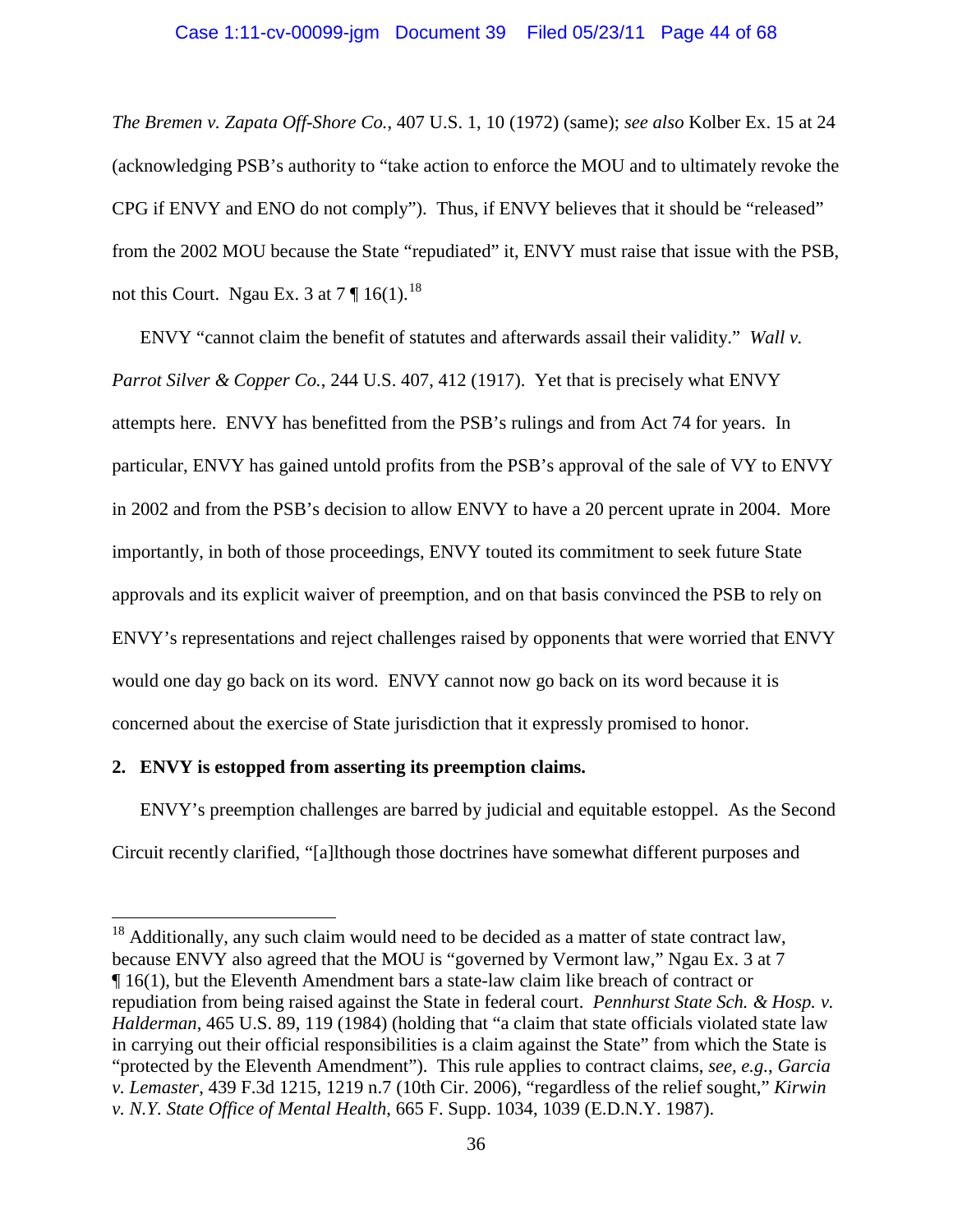#### Case 1:11-cv-00099-jgm Document 39 Filed 05/23/11 Page 45 of 68

applications, in each case the party who is to be estopped . . . must have asserted a fact or claim, or made a promise, that another party relied on, that a court relied on, or that a court adjudicated and then later attempted to take a contradictory stance in that or another proceeding." *Republic of Ecuador v. Chevron Corp.*, \_\_\_ F.3d \_\_\_, 2011 WL 905118, at \*8 (2d Cir. 2011) (citations omitted). That is precisely the situation here.

As explained above, since 2002 ENVY has made a series of promises and assertions, before the PSB, the Court of Federal Claims, and the Vermont Legislature, that it would not challenge the State's authority to determine whether to extend its CPG beyond March 2012. The State has relied on those representations by, for instance, supporting the sale of VY to ENVY in 2002; the PSB relied on them in approving the 2002 sale, the 2004 uprate, and the 2005 fuel storage CPG; and the Court of Federal Claims relied on them in ruling in ENVY's favor in ENVY's ongoing litigation against the Department of Energy. Accordingly, ENVY is judicially and equitably estopped from now arguing that the State has no authority over VY's continued operation.

**a. Judicial estoppel is applicable, and even necessary, to prevent injustice from ENVY's reversal of its long-held positions.** *See In re Adelphia Recovery Trust*, 634 F.3d 678, 695 (2d Cir. 2011) ("Where a party assumes a certain position in a legal proceeding, and succeeds in maintaining that position, he may not thereafter, simply because his interests have changed, assume a contrary position . . . ." (quotation omitted)). As the Supreme Court explained, the doctrine "generally prevents a party from prevailing in one phase of a case on an argument and then relying on a contradictory argument to prevail in another phase. . . . by prohibiting parties from deliberately changing positions according to the exigencies of the moment." *New Hampshire v. Maine*, 532 U.S. 742, 749 (2001) (quotations omitted). The Court noted three factors that "typically inform" the decision to apply judicial estoppel: (1) whether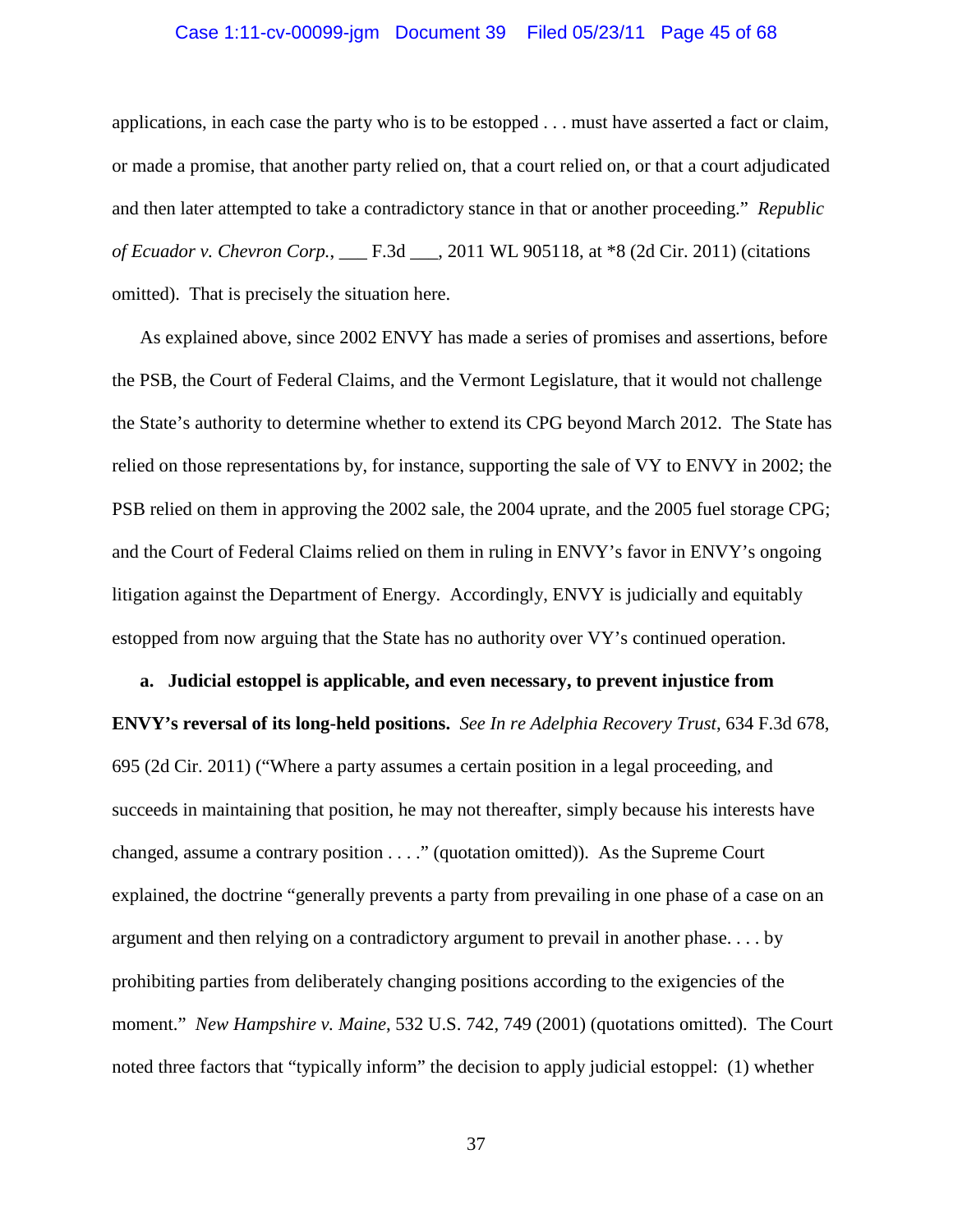# Case 1:11-cv-00099-jgm Document 39 Filed 05/23/11 Page 46 of 68

the party's later position is "clearly inconsistent" with its prior position; (2) whether the party succeeded in persuading a court to adopt its earlier position; and (3) whether the party would gain an unfair benefit, or the opposing party would suffer an unfair detriment, absent estoppel. *Id.* at 750-51; *accord In re Adelphia*, 634 F.3d at 695-96 (applying judicial estoppel).

ENVY's current claims are inconsistent with the positions it has taken before the PSB starting in 2002 and continuing over the years since. ENVY consistently averred, in briefs and testimony, that it would not challenge the PSB's regulatory authority and specifically would not bring a preemption challenge. *See, e.g.,* Kolber Ex. 12 at 18; Kolber Ex. 13 at 7-8. In particular, ENVY's briefing and representations to the PSB back in 2002 expressly recognized it would be estopped from seeking the relief it now seeks:

"The commitment is being made *with the understanding that the Board will rely on it* in reaching a decision whether to grant the requested CPG. Given the Board's reliance, *ENVY would be estopped from arguing in the future* that the Board did not have authority *to extend the CPG*." Kolber Ex. 15 at 13-14 (emphasis supplied).

"I can tell you you heard from witness Kansler, Keuter and Wells that *Entergy is making commitments to the Board as a condition of getting the CPG* that they are seeking here, *and it will stand by those commitments* where it has made a commitment." Kolber Ex. 18 (Vt. Pub. Serv. Bd., Dkt. No. 6545, Tr. (July 2, 2002)), at 59-60 (emphasis supplied).

"The Board and the Department—if Entergy violates any conditions of the CPG or the MOU, they have recourse against the company. You have the right to haul us in and take away the CPG if it's significant enough." Kolber Ex. 18 at 60 (ENVY counsel).

Indeed, when other parties in the 2002 PSB docket questioned whether ENVY would later

argue preemption, ENVY pushed back in the strongest possible terms:

For NECNP to suggest that ENVY would make specific agreements in the MOU, ask the Board to rely on those agreements and approve the transaction, and then try to back out of those agreements by arguing preemption is an unwarranted and unsupported attack on the integrity of this company and of its representatives who negotiated the MOU and supported it before the Board.

Kolber Ex. 14 at 3.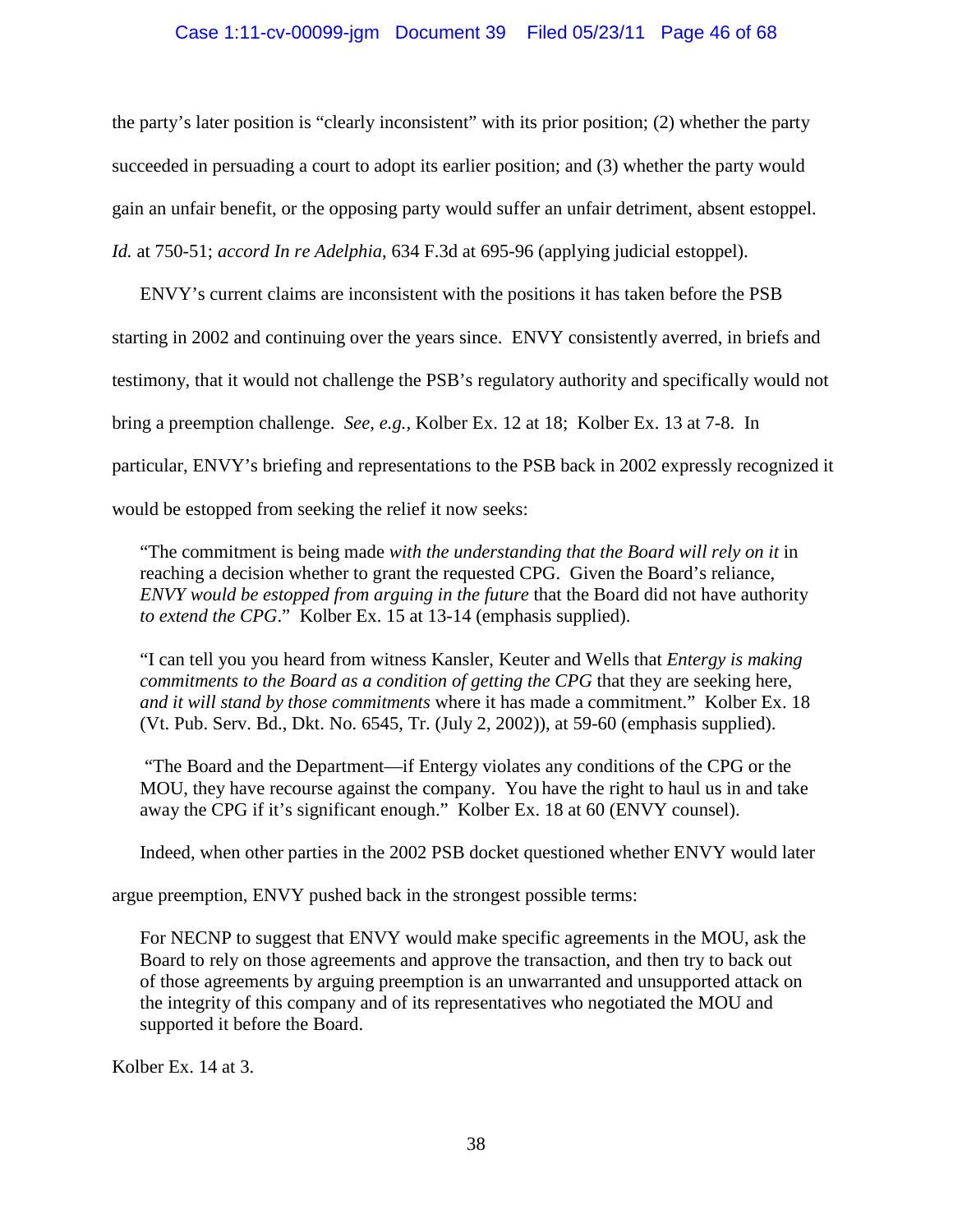#### Case 1:11-cv-00099-jgm Document 39 Filed 05/23/11 Page 47 of 68

In fact, the PSB did "expressly rely" on ENVY's "binding contractual commitment" (agreeing to PSB jurisdiction over relicensing and waiving preemption) when the PSB approved the sale of VY to ENVY. Ngau Ex. 20 at 81-82; *see also* Kolber Ex. 19 (Vt. Pub. Serv. Bd., Dkt. No. 6545, Order (July 11, 2002)), at 25 ("Therefore, with regard to the terms of the MOU, the Board has no question as to Entergy's position. Entergy signed the MOU, testified as to Entergy's intent to support its terms, and at oral argument on July 2, 2002, reiterated its commitment to the MOU."). Further, in affirming the PSB's Order, the Vermont Supreme Court noted it was relying on "the present facts," including "the circumstances [ENVY] presented to the PSB." *In re Proposed Sale of Vt. Yankee*, 829 A.2d at 1288.

ENVY's current stance also contradicts its position that the Court of Federal Claims relied on in *Entergy Nuclear Vt. Yankee*, 95 Fed. Cl. 160. There, ENVY maintained that the Vermont Legislature had not exceeded its jurisdictional bounds, and that in any event, ENVY had decided as a business matter to agree to the State's conditions, from the 2002 sale all the way through relicensing. *See* Kolber Ex. 11 at 142-43; *see also id.* at 116. Though an appeal in pending, ENVY obtained a favorable ruling: citing ENVY's testimony, the court awarded ENVY significant damages, including around \$10 million related to the cost of the State's approval processes. *Entergy Nuclear Vt. Yankee*, 95 Fed. Cl. at 189 ("Given its ongoing relationship with the State…, ENVY's decision not to challenge the State . . . was reasonable under the circumstances.").

Despite ENVY's explicit representations that it would not "walk away from the commitments it has made to the Board and the Department," Kolber Ex. 14 at 3, ENVY now seeks to do so. The purpose of judicial estoppel is to prevent precisely this type of action. *See, e.g.*, *Patriot Cinemas, Inc. v. Gen. Cinemas Corp.*, 834 F.2d 208, 212 (1st Cir. 1987)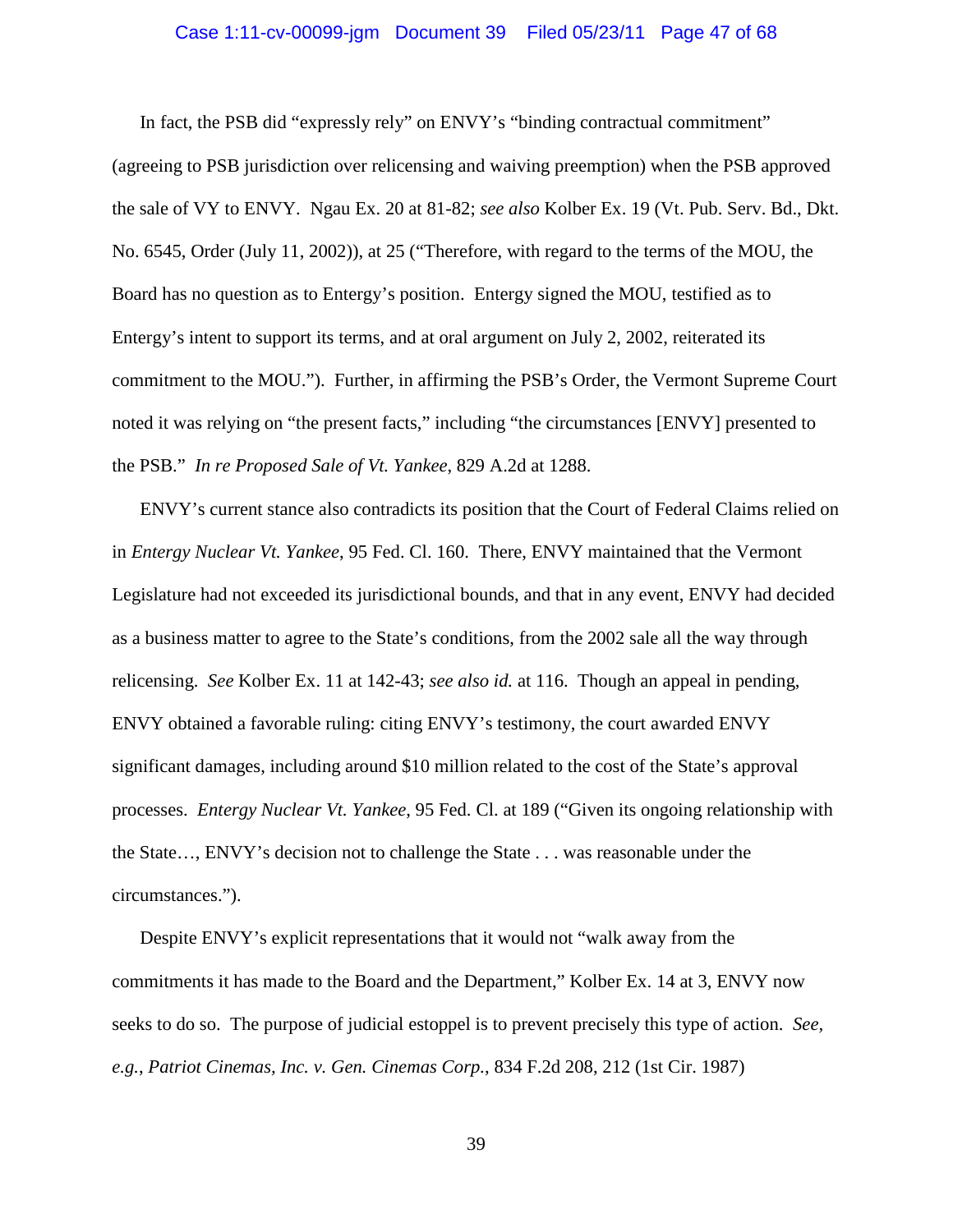#### Case 1:11-cv-00099-jgm Document 39 Filed 05/23/11 Page 48 of 68

("[Plaintiff's] prior representation in the Massachusetts state court that it would not prosecute the state antitrust count and its subsequent repudiation of that intention . . . warrants application of judicial estoppel.").

ENVY's position reversal, if accepted by this Court, would: (1) give ENVY an unfair advantage by allowing ENVY to avoid its obligations while enjoying the *full* benefits of the 2002 MOU and PSB Order; and (2) create the possibility of inconsistent results, given that the PSB, the Vermont Supreme Court, and the Court of Federal Claims have all made decisions based upon the ENVY's representations recounted above. Judicial estoppel therefore applies.

**b. Equitable estoppel bars ENVY from making its current preemption claims given its previous positions and representations to the State.** "Under federal law, a party may be estopped from pursuing a claim . . . where: 1) the party to be estopped makes a misrepresentation of fact to the other party with reason to believe that the other party will rely upon it; 2) and the other party reasonably relies upon it; 3) to her detriment." *Kosakow v. New Rochelle Radiology Assocs., P.C.*, 274 F.3d 706, 725 (2d Cir. 2001).

Regarding the first element, it is "immaterial" whether ENVY may have believed at the time that its statements were true. *Id.* at 726. All that matters is that ENVY's representations turned out to be untrue. As discussed in detail above, ENVY made numerous representations to the PSB and to the Legislature that it would not operate beyond March 21, 2012, unless it had State authority to do so. *E.g.,* Kolber Ex. 26 (Vt. Pub. Serv. Bd., Dkt. No. 7082, Tr. (Feb. 6, 2006)), at 13-14. Again, ENVY proposed the bill that ultimately became Act 74, Hinkley Ex. F, and acknowledged at that time the General Assembly's role in determining whether VY would operate past March 2012. *See, e.g.*, Kolber Ex. 8 (John Hollar Leg. Test. (Mar. 18, 2005)), at Track 6 ("In our view the legislature needs to be involved in that future decision about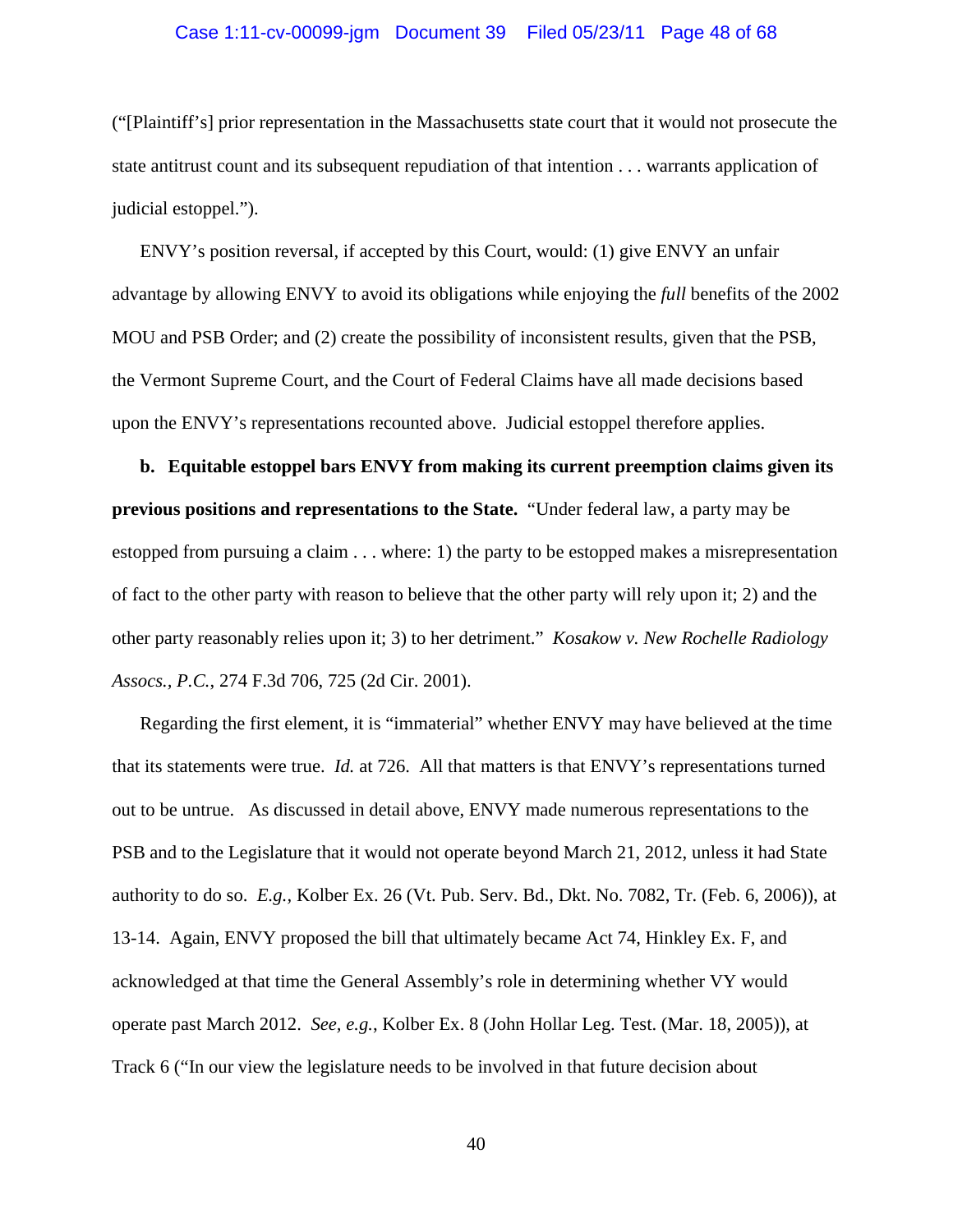#### Case 1:11-cv-00099-jgm Document 39 Filed 05/23/11 Page 49 of 68

Vermont's energy mix . . . . The legislature needs to be part of that discussion."); *Id.* at Track 3. Nor did ENVY question the Legislature's authority to approve VY's continued operation in the context of Act 160. *Id.* at Track 4 (stating only that Act 160 was redundant to the Legislature's approval in Act 74).

The second and third elements of equitable estoppel are also met here. As discussed above, the PSB reasonably relied on the statements ENVY made during the 2002, 2004, and 2005 proceedings, and the Legislature reasonably relied on ENVY's statements when it passed Act 74. It would now be detrimental to the PSB and the Legislature to deprive them of a say in whether VY operates beyond March 21, 2012. This suffices to estop ENVY. *See Gravel & Shea v. White Current Corp.*, 752 A.2d 19, 23 (Vt. 2000) ("Based on its conduct, defendant is estopped from now attempting to avoid the contractual obligation . . . .").

In sum, ENVY made clear its commitment to abide by state jurisdiction (over nonradiological safety matters) throughout a nearly ten-year course of dealing with the State and in judicial tribunals. The State and those tribunals relied on ENVY's consistent positions and representations. Estoppel (and its underlying principles of fair dealing, good faith, and justice) applies here to prevent ENVY from reversing its position to the detriment of the Defendants and the tribunals that have relied on its past representations.

# **3. Laches bar ENVY from asserting its preemption claims.**

As noted above, ENVY received the benefit of the PSB's approval, and Vermont laws, for years. If ENVY actually believed that Vermont was improperly regulating VY's operations throughout these proceedings, it should have brought those claims promptly. Its failure to do so has been another form of commitment that the State has relied on, while in the interim ENVY continued to profit from its State-approved operation of the plant. To allow ENVY's preemption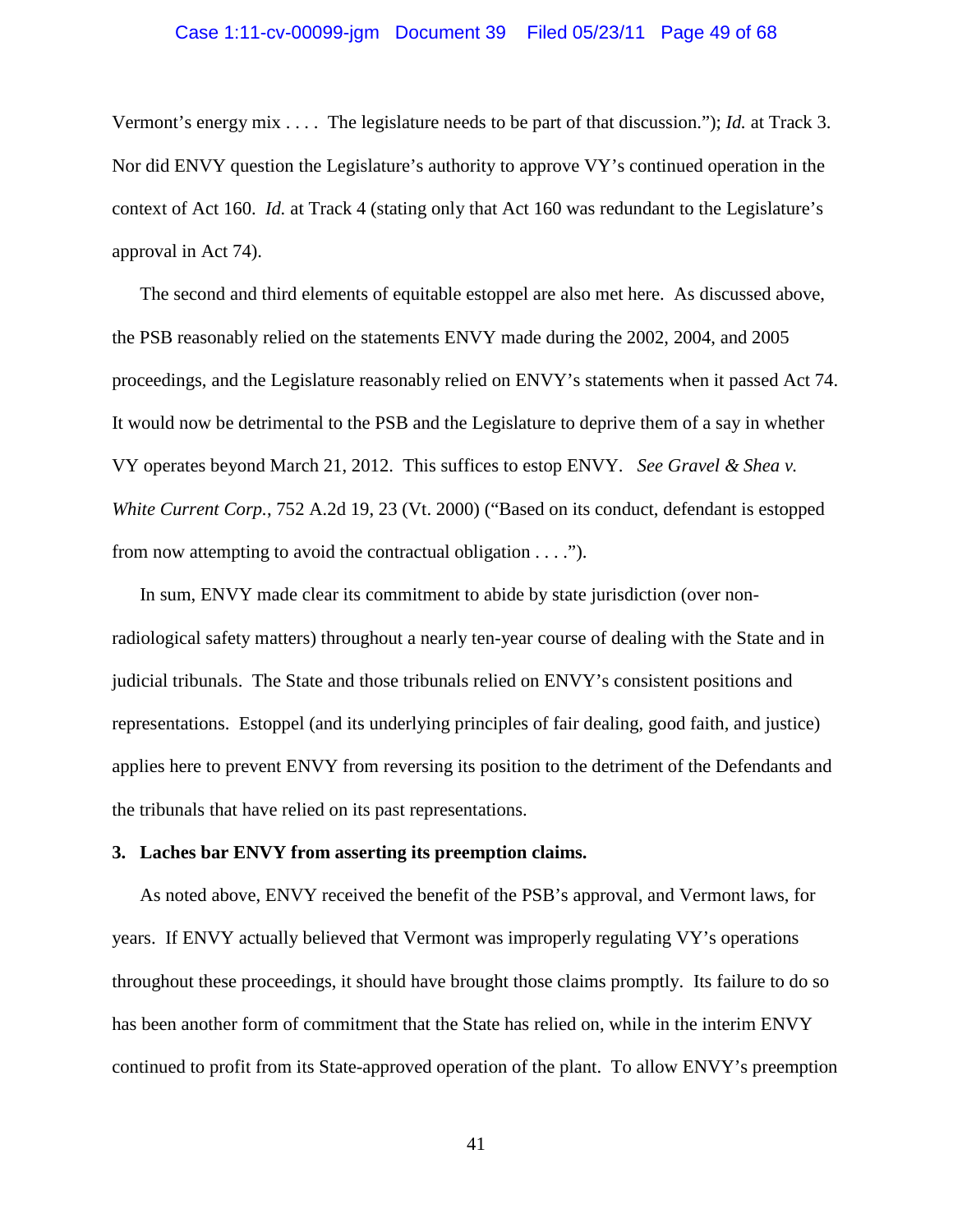#### Case 1:11-cv-00099-jgm Document 39 Filed 05/23/11 Page 50 of 68

challenges now would prejudice the State. *See, e.g.*, *Allens Creek/Corbetts Glen Pres. Grp., Inc. v. West*, 2 Fed. App'x 162, 164 (2d Cir. 2001) ("The equitable defense of laches bars an equitable claim where the plaintiff has unreasonably and inexcusably delayed, resulting in prejudice to the defendant."); *Petition of Vt. Elec. Co-op., Inc.*, 687 A.2d 883, 884-85 (Vt. 1994).

ENVY has no excuse for its delay in challenging the PSB's jurisdiction. *See, e.g.*, *id.* at 885 ("A six-year delay before asserting procedural violations is patently unreasonable."). In fact, ENVY explicitly recognized it had the opportunity to raise a preemption challenge in "federal court or in another state court" in 2002 and decided instead that the PSB was the proper forum for that issue. Kolber Ex. 20 (Vt. Pub. Serv. Bd., Dkt. No. 6545, Tr. (Oct. 31, 2001)), at 66.

Similarly, ENVY does not have an excuse for its delay in challenging Act 74. Soon after that law was passed, ENVY had a concrete and ripe claim because it spent millions of dollars complying with Act 74, including contributions to the clean energy development fund and expenses for extensive proceedings before the PSB. *See, e.g.*, *Middle South Energy, Inc. v. Ark. Pub. Serv. Comm'n,* 772 F.2d 404, 410-11 (8th Cir. 1985) ("It can hardly be doubted that a controversy sufficiently concrete for judicial review exists when the proceeding sought to be enjoined is already in progress."). Further, ENVY's current claims are not contingent on the status of VY's NRC license; it did not have to wait to obtain its NRC license renewal before bringing this action. *See, e.g.*, *Skull Valley*, 376 F.3d at 1237-39 (challenge to state law regulating facility ripe for judicial review before facility is licensed by NRC).

ENVY cannot now claim that all of these laws and regulations—passed years ago and which ENVY agreed to and complied with—are unconstitutional. *See Bergner v. State*, 141 A.2d 253, 255 (Conn. Super. 1958) ("Anyone who claims that a statute is unconstitutional, as an invasion of rights secured to him should raise the question at the earliest opportunity, and he may waive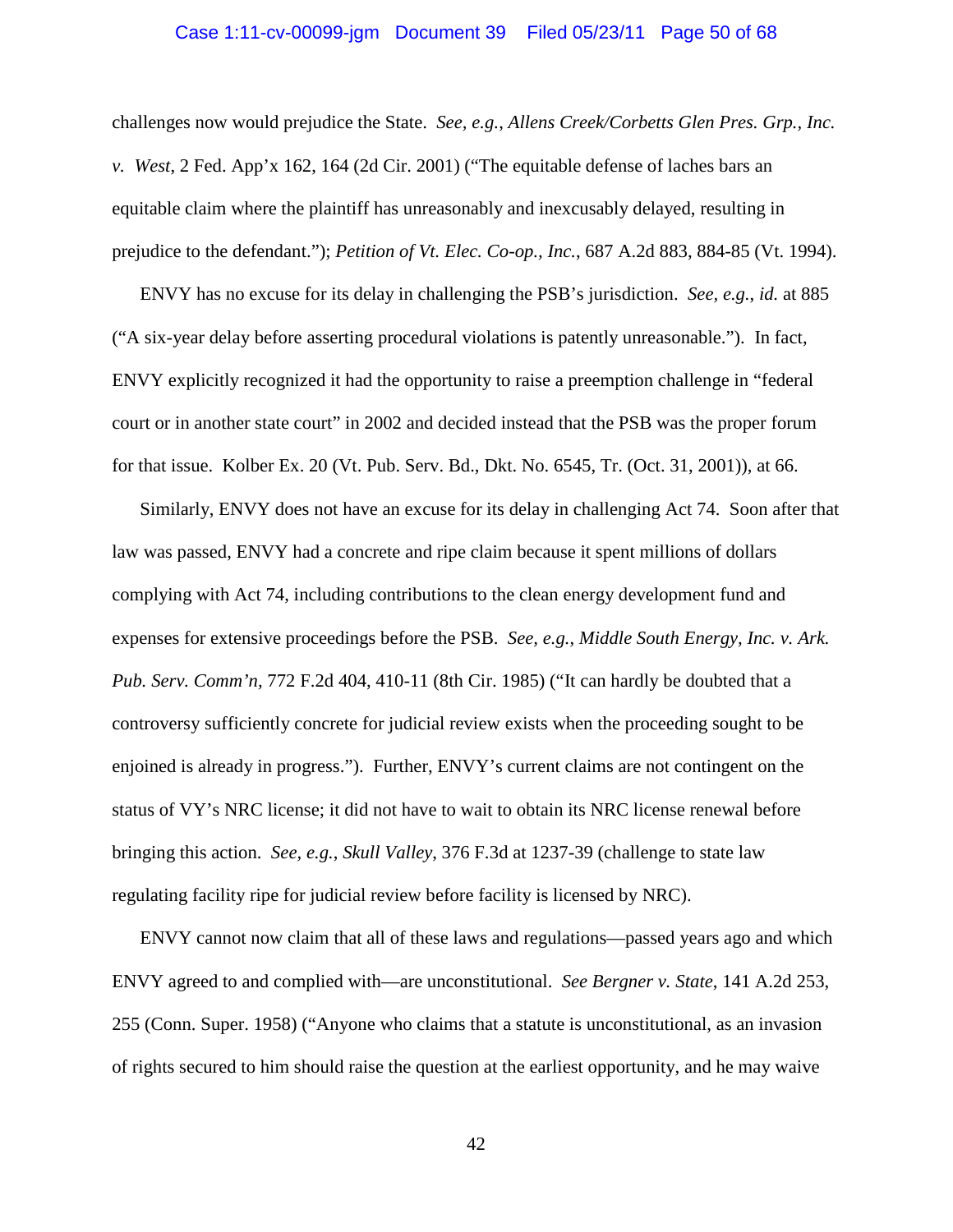#### Case 1:11-cv-00099-jgm Document 39 Filed 05/23/11 Page 51 of 68

his constitutional rights by taking part, without objection, in judicial proceedings otherwise unconstitutional as against him." (quotations omitted)). Simply put, ENVY made a deliberate choice when it purchased VY (and reiterated several times since) to accept State regulation and to agree that State approval was necessary for operation after March 21, 2012. *See* Kolber Ex. 11 at 142-43. ENVY received the full benefit of its agreements with the State for years, without legal challenge, and has no excuse for why it did not raise its claims earlier.

Applying laches is appropriate because the State has been prejudiced by ENVY's inexcusable delay. The PSB expressly relied on ENVY's commitments and representations in approving ENVY's various CPGs. The State did likewise in passing the legislative acts. Further, the State has continued to abide by the terms of the 2002 MOU, and worked with ENVY in various proceedings. At no time before this lawsuit did ENVY raise these issues in the appropriate forums, though its claims stem from actions taken by the PSB in 2002 and by the Legislature in 2005 and 2006. ENVY claims that it is not getting what it bargained for in the 2002 MOU because it fully expected to receive a new CPG in 2012. But Vermont has consistently made clear to ENVY that any approvals it received from the State did not create a right to operate Vermont Yankee beyond March 21, 2012. *See, e.g.*, Kolber Ex. 21 (Vt. Pub. Serv. Bd., Dkt. No. 6545, 2002 CPG (June 13, 2002)), at 1 (noting CPG would "expire on March 21, 2012"); Kolber Ex. 22 (Vt. Pub. Serv. Bd., Dkt. No. 7082, 2006 CPG (Apr. 26, 2006)) ¶ 6 ("[CPG] shall not confer any expectation . . . to continued operation of [VY] following the expiration of its current operating license on March 21, 2012.").

#### \* \* \* \*

The equitable principles of waiver, estoppel, and laches stand as defenses to ENVY's claims and provide a further reason why ENVY is not likely to succeed on the merits. In addition, these equitable considerations defeat ENVY's request for an award of equitable relief, particularly the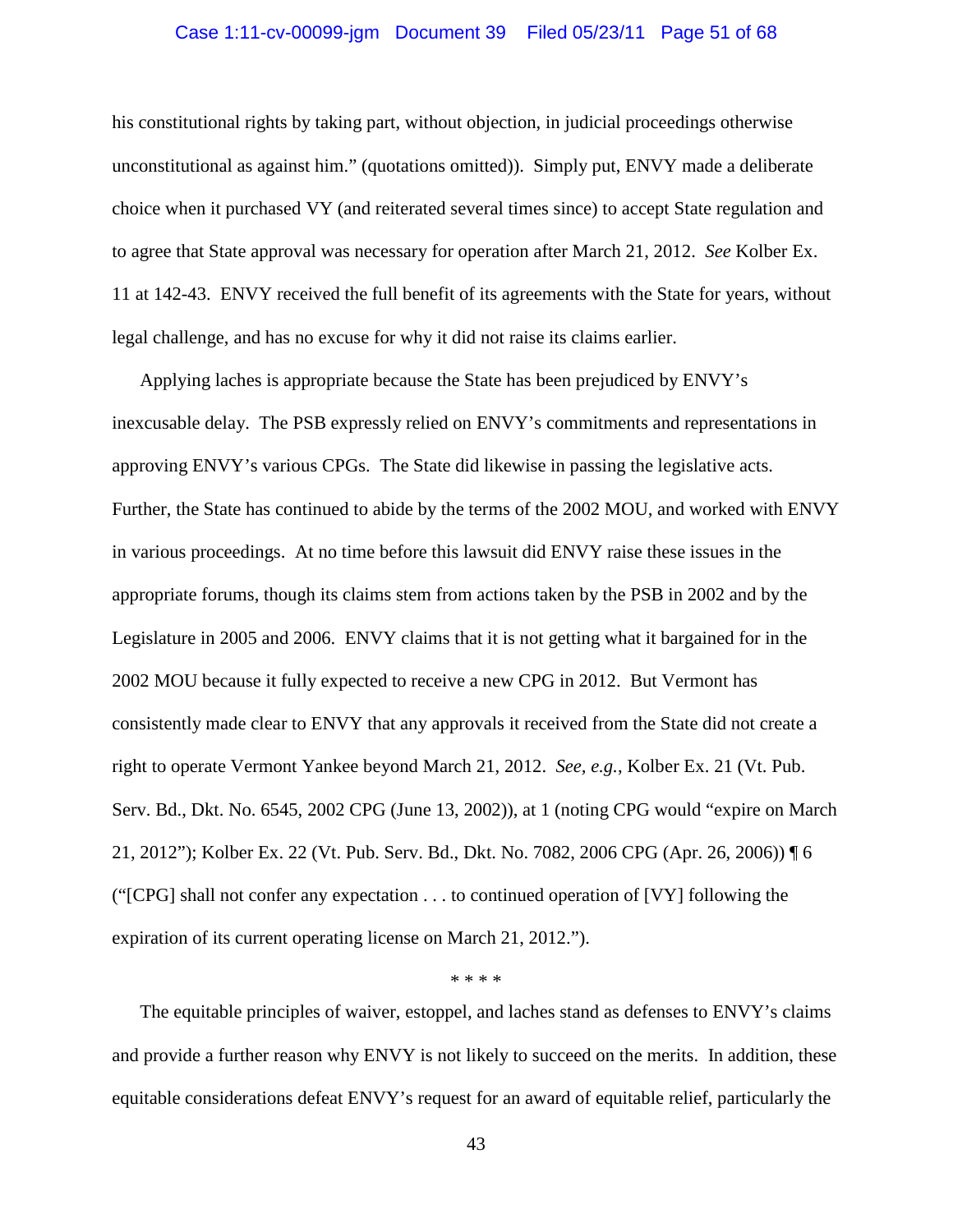extraordinary remedy of a preliminary injunction.

#### **II. ENVY will not suffer irreparable harm if preliminary relief is denied.**

ENVY cannot show that it will suffer irreparable harm if it does not obtain a preliminary injunction. Irreparable harm is cognizable only if it is "actual and imminent." *Kamerling*, 295 F.3d at 214. ENVY's harms are not. First, the alleged harms identified by ENVY flow from uncertainty about VY's future operations, and that uncertainty cannot be resolved by a preliminary ruling in advance of a final decision. Second, ENVY's undue delay in pursuing its claims weighs against a finding of irreparable harm. Third, ENVY's specific allegations of harm are unpersuasive.[19](#page-51-0)

# **A. A preliminary ruling will not decide if VY may operate after March 21, 2012, and thus would not redress the harm alleged by ENVY.**

ENVY alleges harm based on uncertainty about ENVY's future operations. Granting the requested preliminary injunction cannot, however, eliminate the uncertainty that drives ENVY's alleged irreparable harms. Only a decision on the merits can do that. And this case is on track to move quickly to a decision on the merits before March 2012—at the May 5, 2011 scheduling conference, the Court indicated that the trial on the merits will be scheduled in the first part of October or the latter part of September, and the parties agreed. The Court's final decision after trial will resolve whether ENVY can operate after March 21, 2012.

ENVY has not identified an alleged harm that would be redressed by a preliminary, as opposed to final, ruling. With regard to refueling, for instance, whether or not this Court issues a preliminary injunction, ENVY still has to decide whether to order a refueling assembly without

<span id="page-51-0"></span> $19$  ENVY's claimed irreparable harm also fails because its NRC license renewal is invalid. The NRC license failed to include the required state-issued section 401 water quality certification and is the subject of a pending appeal to the D.C. Circuit. Kolber Ex. 23 (*Vt. Dept. of Pub. Serv. v. U.S. NRC*, *petition for review filed* (D.C. Cir. May 19, 2011)); Kolber Ex. 24 (*New England Coalition v. U.S. NRC*, *petition for review filed* (D.C. Cir. May 20, 2011)).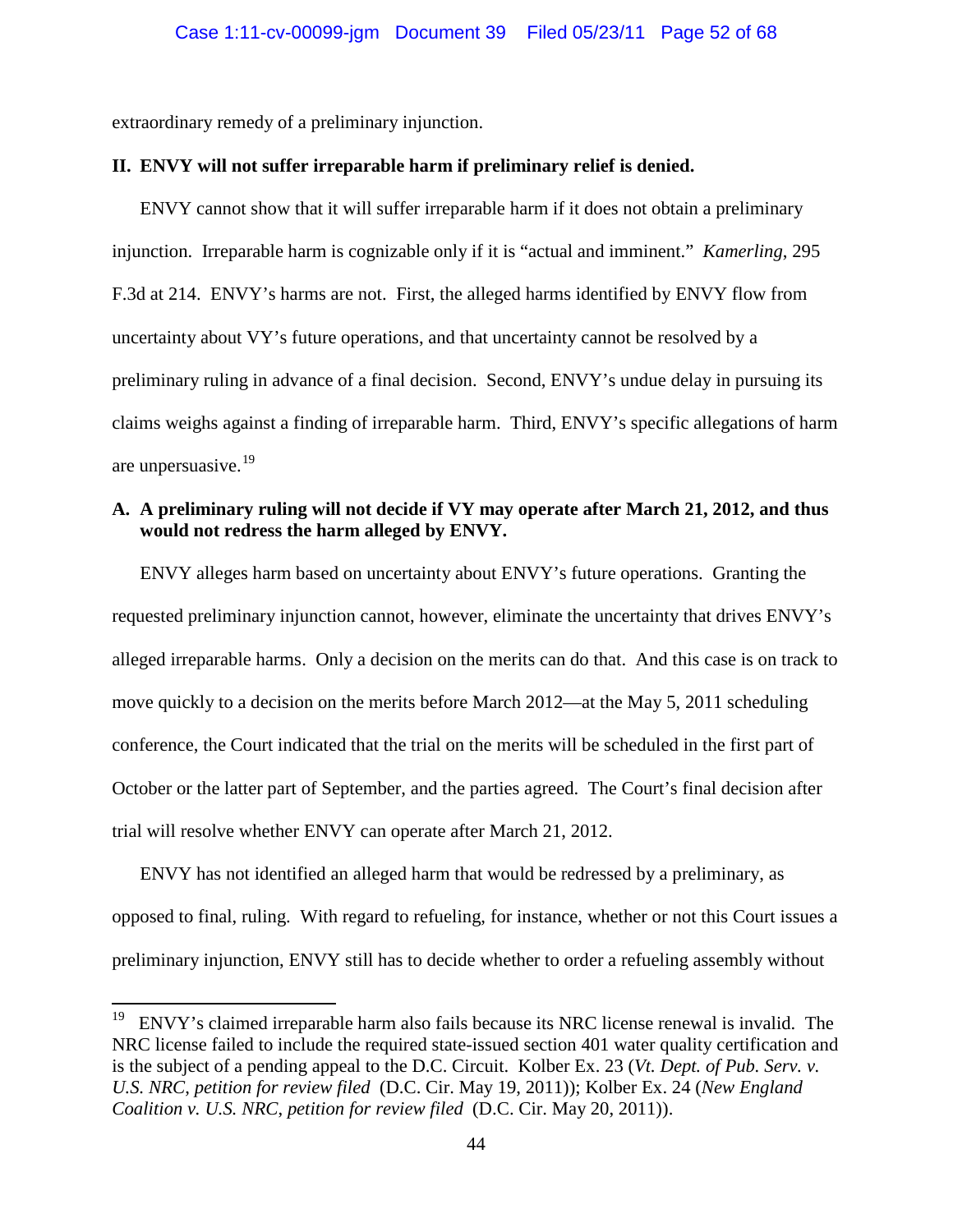#### Case 1:11-cv-00099-jgm Document 39 Filed 05/23/11 Page 53 of 68

knowing whether the plant will continue to run past March 2012. The same reasoning applies to ENVY's claims about alleged employee attrition. In his declaration, Mr. Herron states that "[t]he *uncertainty over whether Vermont Yankee Station will be able to continue to operate beyond March 2012* is creating increasingly serious challenges." Herron ¶ 21 (emphasis added). Any uncertainty that is affecting employees will not be removed or addressed by a preliminary injunction, particularly when the case schedule contemplates a decision on the merits before March 21, 2012. And the same is true for potential power purchasers: a preliminary ruling would not give certainty about VY's future operations, and thus would not change the fact that uncertainty will play a role for potential buyers in ENVY's power purchase agreements. *See* Parker Dec.  $\P$  23. Because these alleged irreparable harms will remain even if the Court grants the requested relief, ENVY cannot show that it will suffer irreparable harm if it fails to obtain a preliminary injunction.

#### **B. ENVY delayed in asserting its claims.**

ENVY's decision to wait until April 2011 to raise claims that were available to it as early as 2002 cuts strongly against finding irreparable harm here. ENVY asserts that the 2002 MOU and three Vermont statutes, enacted in 2005, 2006, and 2008, are all preempted under the Atomic Energy Act. These claims were ripe and should have been brought years ago. *See supra* Part I.C.3.

ENVY made a business decision about when to file this lawsuit. Because its decision has created the alleged exigency, it negates ENVY's claim of irreparable harm. "Preliminary injunctions are generally granted under the theory that there is an urgent need for speedy action to protect the plaintiffs' rights. Delay in seeking enforcement of those rights, however, tends to indicate at least a reduced need for such drastic, speedy action." *Citibank, N.A. v. Citytrust*, 756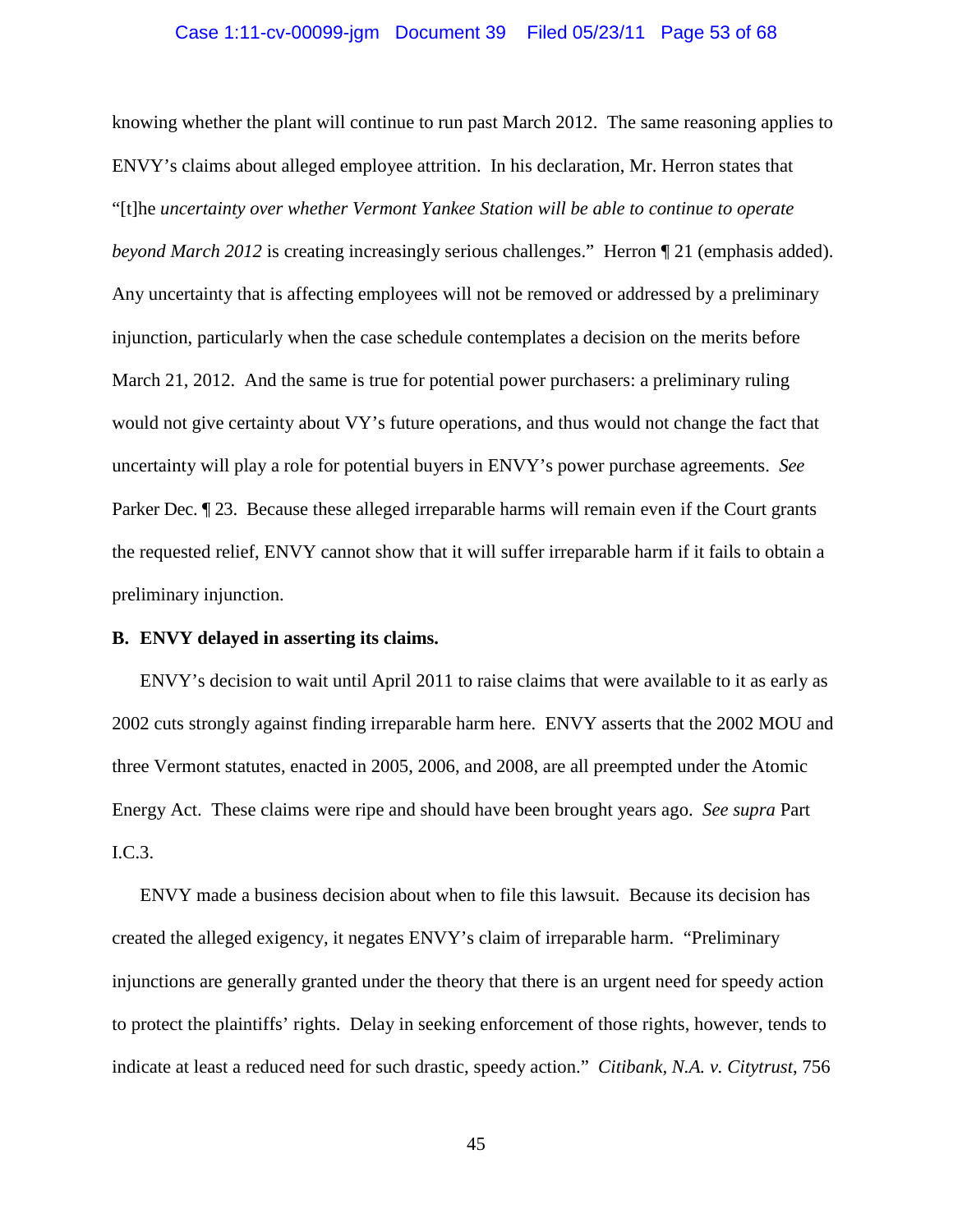F.2d 273, 276 (2d Cir. 1985); *see also Majorica, S.A. v. R.H. Macy & Co., Inc.*, 762 F.2d 7, 8 (2d Cir. 1985) ("Lack of diligence, *standing alone*, may . . . preclude the granting of preliminary injunctive relief." (emphasis added)). ENVY's failure to bring its claims years ago "undercuts the sense of urgency that ordinarily accompanies a motion for preliminary relief and suggests that there is, in fact, no irreparable injury." *Citibank, N.A.*, 756 F.2d at 277.

#### **C. ENVY's specific allegations of harm are unpersuasive.**

ENVY's allegations regarding attrition, refueling, the possible costs of a temporary shutdown, and power purchase contracts are insufficient to prove irreparable harm.

# **1. ENVY's staffing levels are above company internal budgeted levels and attrition is in line with expectations for an industry with an aging workforce.**

ENVY has asserted it is suffering irreparable harm because "numerous skilled employees . . . have recently left their jobs because of their concern that the Vermont Yankee Station may be shut down as of March 21, 2012," and as that date approaches, the loss of employees "threatens the ability of the [plant] to operate." Mem. 35. ENVY's claim fails because: (1) internal company documents show staffing at the plant at a high level, above its own internal budgeted levels in 2010 and 2011, and for the most recent reported periods in 2011 the staffing status is reported in "good" shape; and (2) even accepting the attrition data submitted with ENVY's injunction papers, the data does not show a significant increase in attrition, let alone a "major disruption" of the business, and the plant attrition numbers are in line with overall industry expectations for nuclear power plants.

**a. Attrition is not unusually high and staffing levels are appropriate.** The Second Circuit has held that a "[m]ajor disruption" of business may qualify as irreparable harm when it is "of such magnitude as to threaten the viability" of the business. *Petereit v. S.B. Thomas, Inc*, 63 F.3d 1169, 1186 (2d Cir. 1995). ENVY has not shown that the current loss of labor will threaten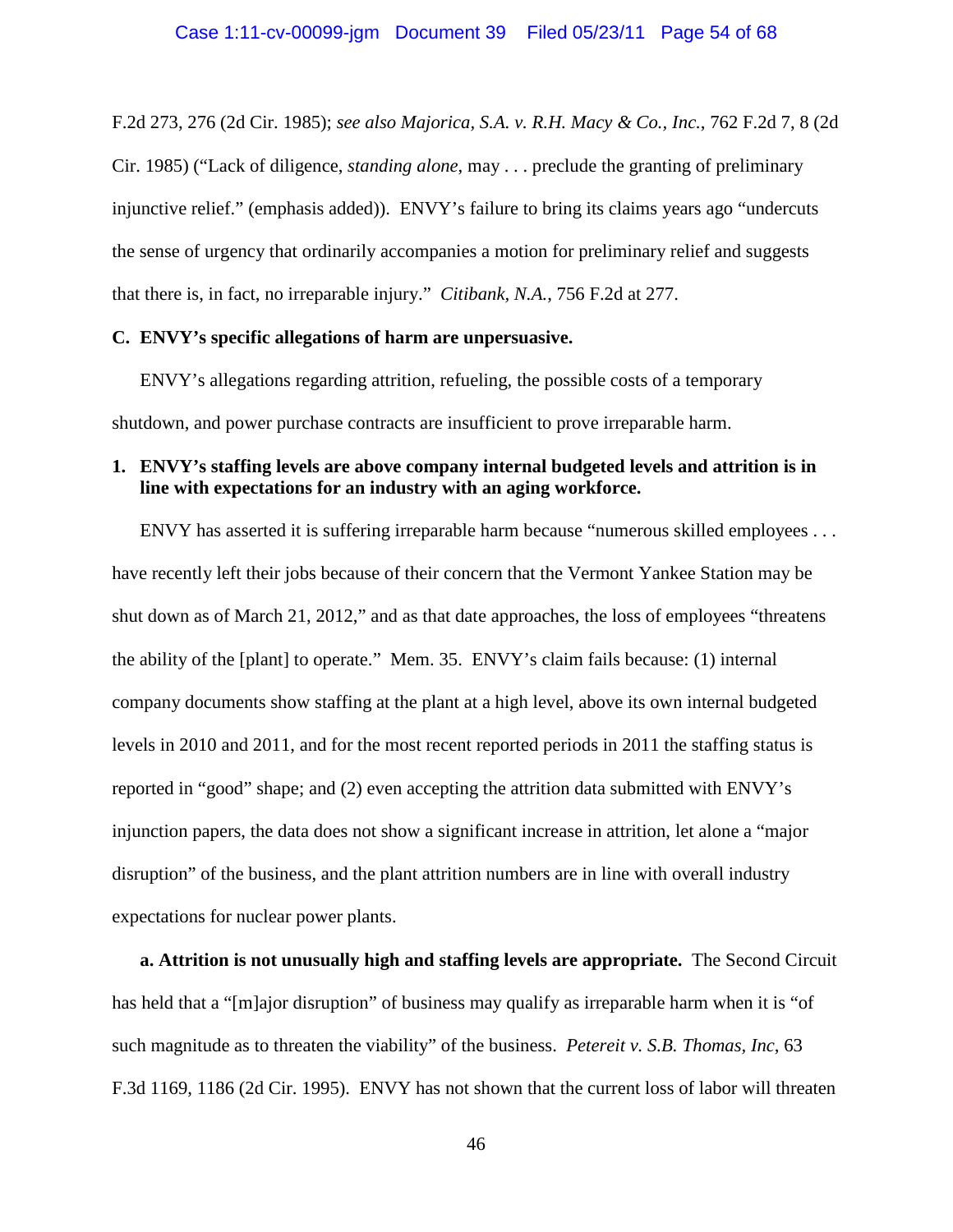#### Case 1:11-cv-00099-jgm Document 39 Filed 05/23/11 Page 55 of 68

its business or even be a "[m]ajor disruption." *Id.*; *see also, e.g.*, *Lafayette Beverage Distrib., Inc. v. Anheuser-Busch, Inc.*, 545 F. Supp. 1137, 1151 (N.D. Ind. 1982) (no irreparable injury for termination of distributorship where lost products constituted only 28% of sales).

ENVY's internal documents show current staffing at the plant is "good" and above its internal budgeted levels. Far from experiencing a "major disruption" of its business because of staffing and attrition problems, ENVY has maintained its staffing at VY above its own internal budgeted levels and has consistently indicated to the State, before this lawsuit, that it was not experiencing any unusual attrition at the plant. Management Review Meeting (MRM) materials from ENVY, created and used by ENVY to track and manage staffing and attrition at VY, show that VY had more staff at the plant in 2010 and through April 2011 (the last reported period in the ENVY documents) than its total budgeted positions. Hinkley Decl. (May 22, 2011) ¶ 7. Tellingly, the two most recent MRM reports characterize the status of staffing at the plant as "good." *Id*.

This picture is consistent with statements by ENVY personnel at meetings, where the company has said that it was managing attrition and was not experiencing any unusual attrition at VY. Hinkley ¶ 6. Further, company personnel have consistently stated that they are doing a good job of training employees and maintaining the "pipeline" (planned training of personnel for positions) including for essential plant personnel. *Id*. ENVY's records thus do not show a major disruption of its business, or even any problems, with staffing or attrition at VY.

**b. ENVY has not shown a major disruption of its business.** Even accepting ENVY's numbers on recent plant attrition, its submission falls far short of showing a major disruption of ENVY's business. ENVY's sole evidence on this issue is the declaration of John Herron of ENVY, in which he reports that the average attrition rate for 2008-2009 (defined by him as the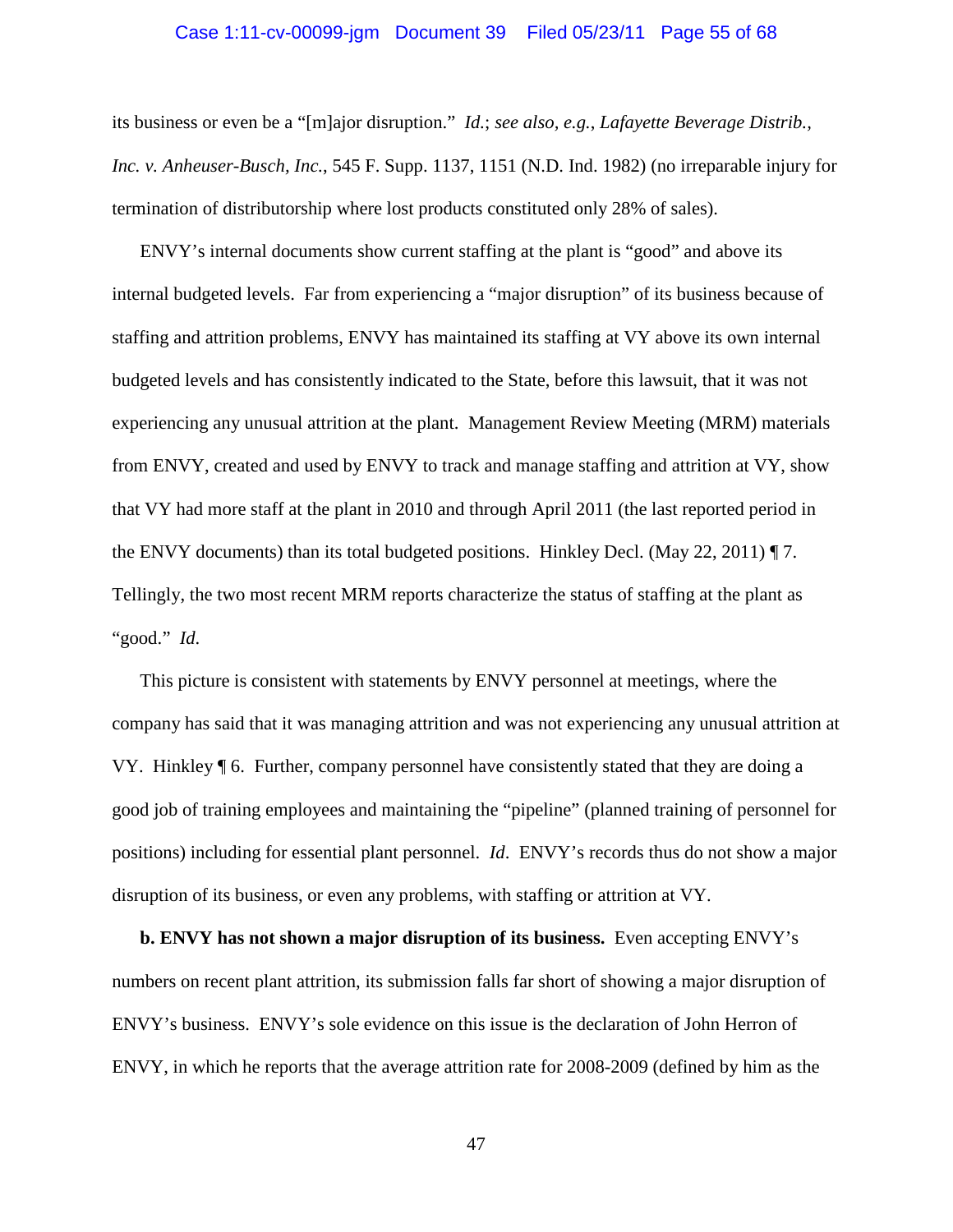#### Case 1:11-cv-00099-jgm Document 39 Filed 05/23/11 Page 56 of 68

"percentage of employees who left the plant to work elsewhere") was approximately 6.1% when a CPG with Vermont "appeared to be progressing on track," that the attrition rate for 2010 was approximately 8.4%, and that for the first part of 2011 he expects the rate to be at least 8.4%. Herron  $\P$  24. This reported increase does not constitute a "major disruption" of ENVY's business for three reasons.

First, the reported increase, even on its face, is fairly modest given the size of the workforce at VY. Using the company budget number for 2010 of approximately 615 employees, the difference between attrition rates of 8.4% and 6.1% is only approximately 14 employees, far from a significant exodus.

Second, Mr. Herron does not differentiate between attrition of critical skilled employees and other employees. ENVY's own representations show that staffing for critical positions is appropriate. As noted above, ENVY personnel have consistently stated that they were doing a good job of training employees and maintaining the training "pipeline" at VY, including for essential plant personnel. Hinkley ¶ 6. Further, the NRC requires ENVY, like all nuclear plants, to maintain sufficient levels of certain categories of employees to meet specific NRC criteria for operations. ENVY has consistently stated that its operations staffing has satisfied the NRC regulatory requirements for licensed positions at the VY plant. *Id*. ¶ 13.

Third, the attrition rate at VY is in line with the overall expectations for the industry. In general, the nuclear industry's workforce is aging and all nuclear power facilities, including VY, face the challenge of higher attrition because of that fact. *Id*. ¶ 14. The Nuclear Energy Institute (NEI), the nuclear industry association, has reported:

NEI's 2009 nuclear work force survey indicated that 38 percent or 21,600 current nuclear utility employees will be eligible to retire within five years (2009 to 2014). In addition, the industry continues to experience non-retirement attrition, which over the same fiveyear period may require replacement of an additional 10% of the nuclear utility work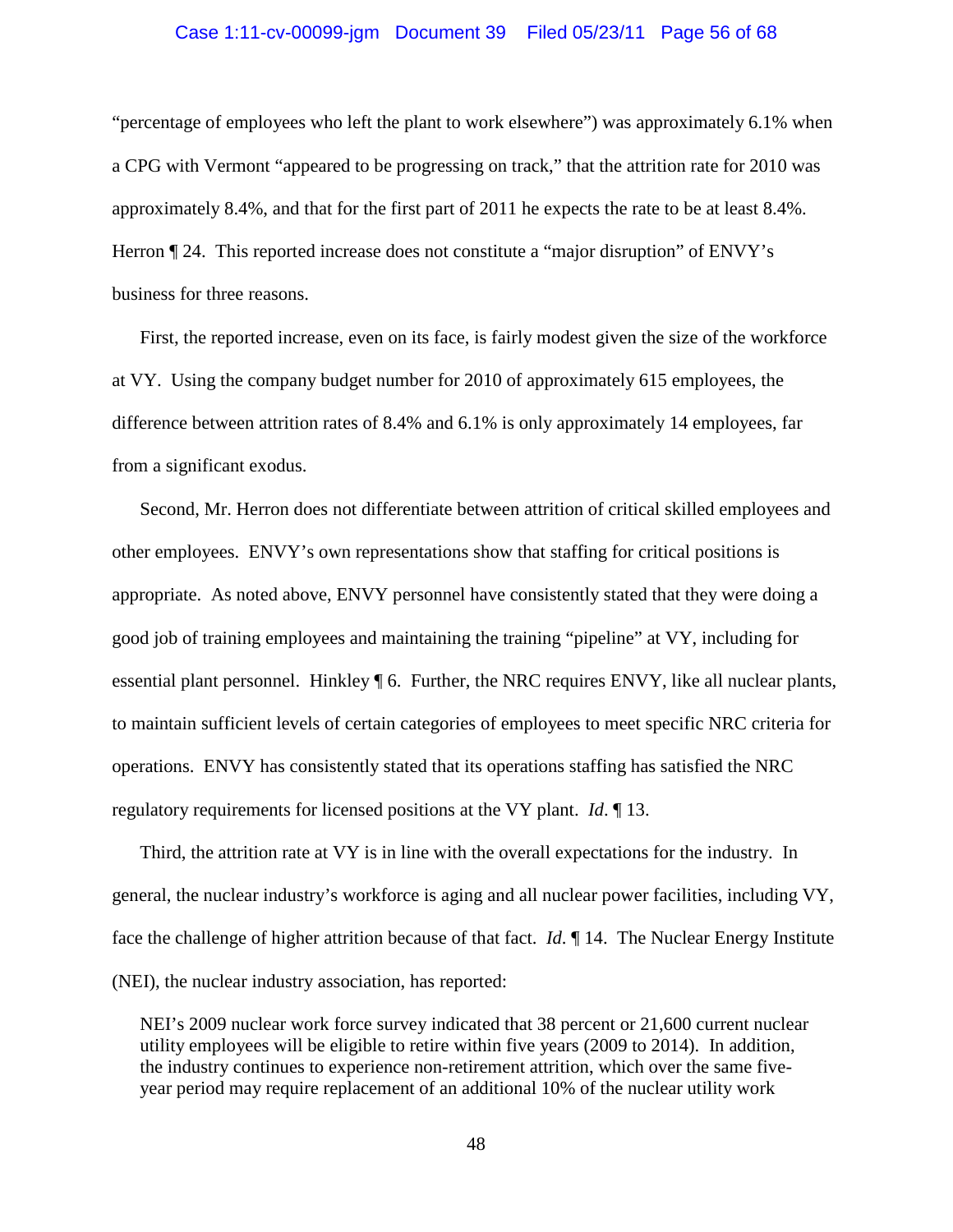force or 6,000 workers.

*Id.* Using the NEI information, one would expect attrition of approximately 9.6% per year (38%) / 5 years  $= 7.6\%$  plus 10% / 5 years  $= 2\%$ ). The reported attrition rate at VY of 8.4% is lower than 9.6%, confirming that the current numbers are in line with industry expectations. Further, ENVY's internal documents show that in 2007 (well before the uncertainty cited by Mr. Herron) VY's attrition rate was 11.4%, well above the 8.4% attrition level for which ENVY now complains. *Id.* ¶ 14.

#### **2. The fact that ENVY must decide in July whether to refuel is not irreparable harm.**

ENVY's assertion that it faces irreparable harm with regard to a decision of whether to refuel VY to continue operations beyond March 21, 2012, is flawed for several reasons: (1) the refueling decision is a business risk that ENVY assumed when it bought VY and agreed to a CPG that expired in March 2012—much like the risk that any regulated entity may face in having to make business decisions before a regulatory body decides whether to issue a renewed permit or license; (2) ENVY can choose not to refuel without shutting the plan permanently; and (3) ENVY is not entitled to a preliminary injunction merely to inform its business decisions.

**a. Refueling is a business decision based on a risk known and agreed to by ENVY.** The refueling decision and the costs associated with it are not irreparable harm, but rather are a business decision with a risk that ENVY agreed to when it purchased the plant and accepted a CPG that expired in March 2012. As ENVY argues, it has known about the refueling for a long time. The refueling comes every 18 months and must be planned. ENVY knew (or should have known) that it would face uncertainty about relicensing and might have to make a decision about whether to refuel before it had secured a new license. The 2002 MOU contains no provision that ENVY would know whether to refuel before obtaining a new license. The risk is similar to that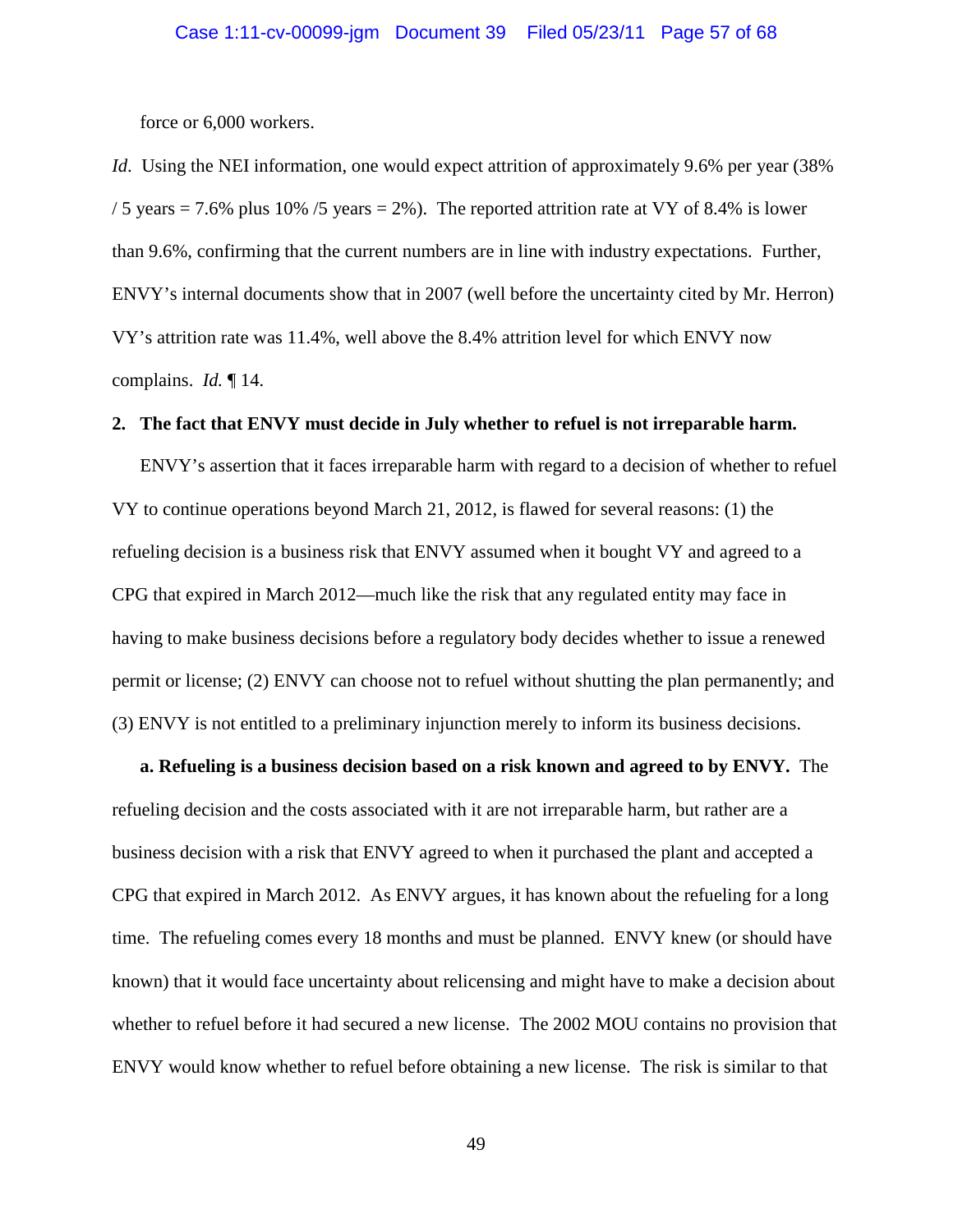#### Case 1:11-cv-00099-jgm Document 39 Filed 05/23/11 Page 58 of 68

which any regulated entity potentially faces when business decisions must be made before a regulatory body decides to issue a new license or permit, and certainly not something that warrants "extraordinary" relief in the form of a preliminary injunction. *Moore*, 409 F.3d at 510.

**b. ENVY does not have to refuel to avoid a permanent shutdown.** ENVY's assertion that if it decides not to refuel this fall, it will have to "permanently shut down" the plant and will lose 20 years of operations even if it were to ultimately win the litigation (Herron ¶ 46) is unfounded. As explained below, ENVY can choose to not operate the plant on a temporary basis and it does not have to file a certificate of permanent cessation until it decides to shut down the plant permanently. *See infra* Part II.C.3.b.

# **c. ENVY is not entitled to a preliminary injunction merely to inform its business decisions.** ENVY has not said whether, without a preliminary injunction, it will or will not refuel. Rather, ENVY says that a preliminary injunction will make the refueling decision less "difficult"—that "without knowing whether the plant will be able to continue to operate for the duration of this litigation, it is extremely difficult for ENVY to determine whether to make the financial commitments." Herron ¶ 38. But a preliminary injunction is not meant to provide more information to a party about the possible outcome of the litigation. It is warranted only as "extraordinary" relief, *Moore*, 409 F.3d at 510, to avert "actual and imminent" irreparable harm before a decision on the merits, *Kamerling*, 295 F.3d at 214. Even if a preliminary ruling would assist ENVY in weighing its options, that is not a proper basis for granting a preliminary injunction.

# **3. ENVY's claims about monetary losses from a temporary shutdown fail to show irreparable harm.**

While ENVY claims that it will suffer irreparable monetary harm if the plant is shut down in March 2012, because the shutdown may be permanent, that claim fails for two reasons: (1) the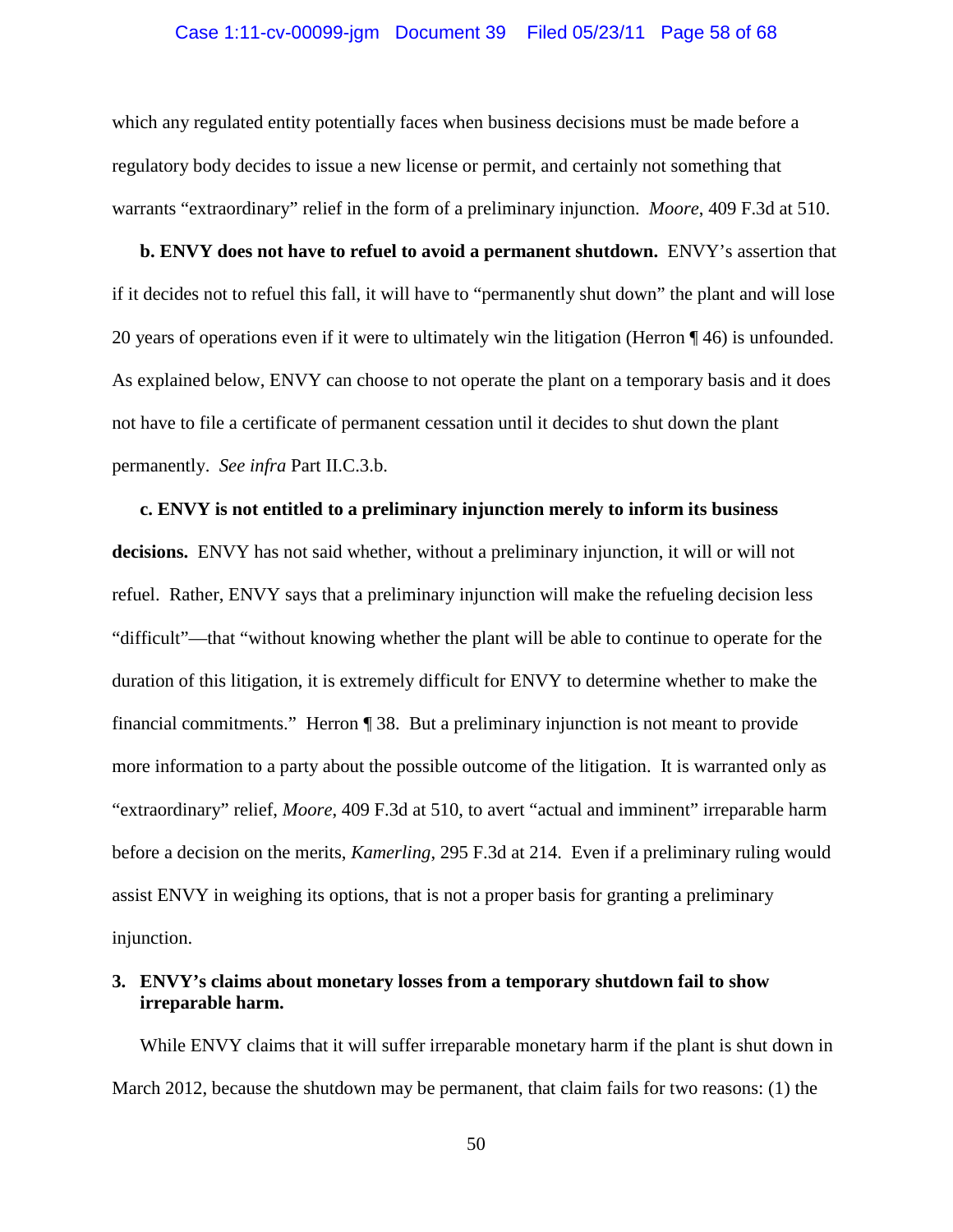# Case 1:11-cv-00099-jgm Document 39 Filed 05/23/11 Page 59 of 68

alleged irreparable harm is expressly based on the asserted effect of a possible shutdown of the plant as of March 2012, and such effect, even if it were to occur, is not a relevant consideration to the preliminary injunction motion; and (2) ENVY is wrong that if the plant shuts down on March 21, 2012, ENVY would be forced to certify that it is permanently ceasing operation.

**a. Alleged harm from closing the plant on March 21, 2012 is not relevant in this preliminary proceeding.** ENVY claims that it may suffer irreparable harm "[i]f, absent a preliminary injunction, Vermont is permitted to shut down the Vermont Yankee Station on March 21, 2012." Mem. 42. As discussed above, the threat of irreparable harm must be "actual and imminent," and "not . . . speculative." *Kamerling*, 295 F.3d at 214. Given that a preliminary injunction by definition is limited in duration and *cannot extend beyond a ruling on the merits*, and given that this case is expedited and the Court has set a schedule that will allow it to decide the merits before March 21, 2012, any harms related to the asserted effects of a March 2012 shutdown are, on their face, "speculative" and therefore do not constitute irreparable harm. *Id.*

**b. NRC requires a certificate of permanent cessation of operations only when the operator determines it will permanently cease operations.** NRC regulations require ENVY to submit a certification of cessation of operations when "the licensee [ENVY] has determined to permanently cease operations." 10 C.F.R.  $\S$  50.82(a)(1)(i). If ENVY is actively pursuing legal options to continue operating VY beyond March 21, 2012, then ENVY has not "determined" to permanently cease operations and need not file a certification, even if operations have in fact ceased. And if ENVY decides to permanently cease operations, it would have up to two years after it made that determination to submit its decommissioning plan for VY and could not begin decommissioning activities until 90 days after submittal of its decommissioning plan. *See* 10 C.F.R.  $\S$ § 50.82(a)(4)-(5).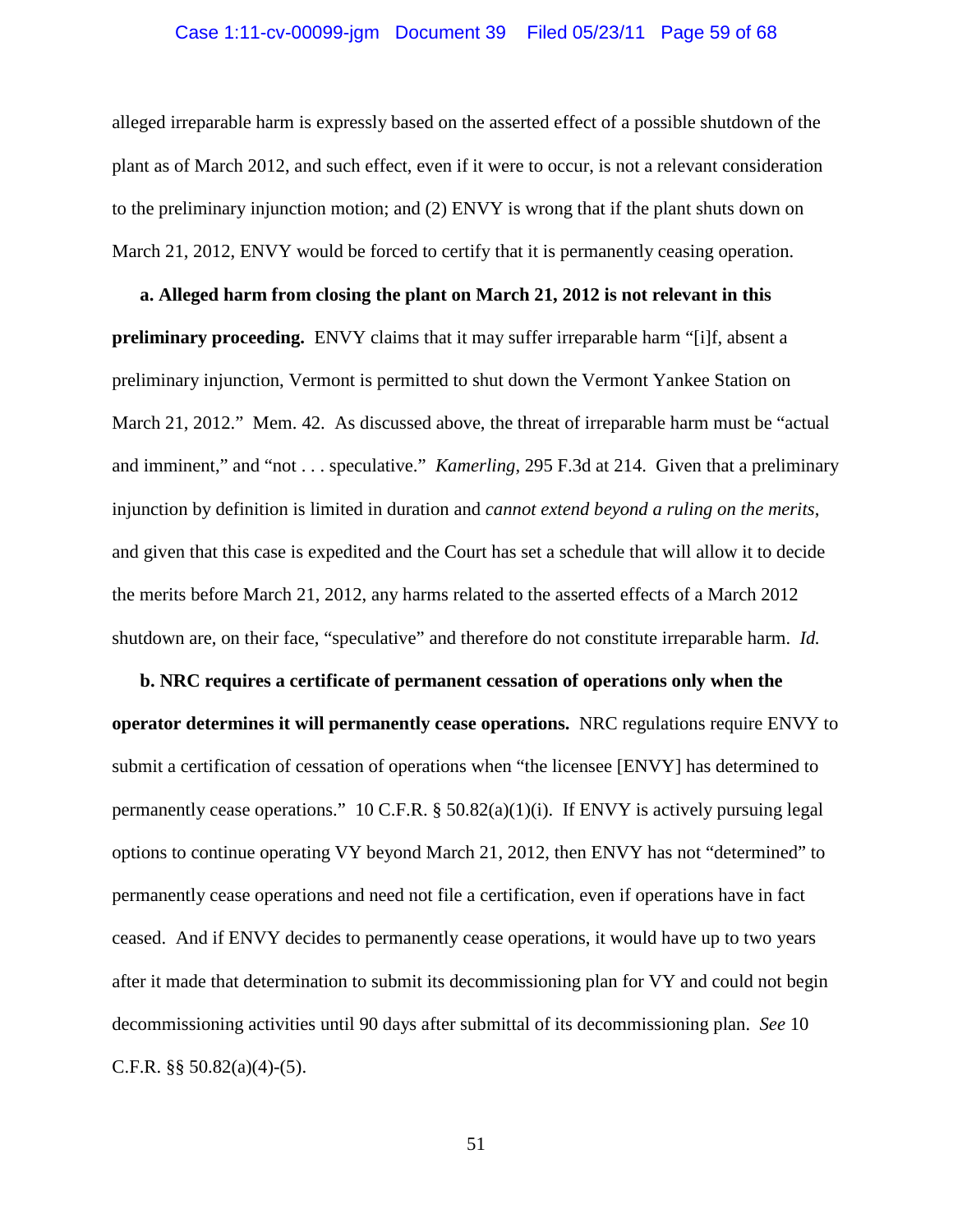ENVY could also pursue other relief from the NRC if it ceases operations at VY while pursuing its claims in this litigation. *See, e.g.*, 10 C.F.R. § 50.12(a) (authorizing exemptions from non-safety-related regulatory requirements in situations that would arguably apply here).<sup>[20](#page-59-0)</sup> Further, ENVY itself recognizes that NRC regulations allow for "a possible withdrawal of the certification 'on a case-by-case basis.'" Mem. 42 (citing 10 C.F.R. § 50.82(a)(1)(i)). Thus, again, ENVY's alleged irreparable harm is speculative, not actual and imminent.

# **4. ENVY's claims concerning electricity sale contracts are too speculative to constitute irreparable harm.**

ENVY's argument regarding long-term contracts has two key flaws. *See generally* Parker Decl. (May 23, 2011) ¶¶ 15-23. First, as explained above, a preliminary ruling would not change the fact that potential power purchasers will view the plant's future as uncertain while litigation and regulatory proceedings regarding continued operations are pending. *See id.* ¶ 23. Second, ENVY's assumption that greater exposure to the short-term energy market will cause a monetary loss is speculative. Mr. Kee is only able to opine that ENVY will be exposed to "higher risk from volatile short-term electricity market prices (if unable to enter into agreements), Kee ¶ 21, not that ENVY's exposure to short-term prices will necessarily result in a monetary loss, Parker ¶ 21. Indeed, it is possible that short-term prices may exceed long-term contract prices at any given time because buyers in the short-term market cannot require a discount from sellers in exchange for shielding the sellers from price uncertainty, as a buyer can in the context of a long-term contract. *Id*. These alleged losses are not simply "difficult to quantify," Mem. at 45; they are speculative and cannot support a claim of irreparable harm. $^{21}$  $^{21}$  $^{21}$ 

<span id="page-59-0"></span> $20$  The NRC has previously granted exemptions allowing delays in complying with NRC regulations. *E.g.*, 76 Fed. Reg. 3927, 3927-3929 (Jan. 21, 2011).

<span id="page-59-1"></span> $21$  The price difference between the recently rejected agreement between VEC and ENVY and the most recent agreement between Hydro-Quebec and Vermont utilities does not support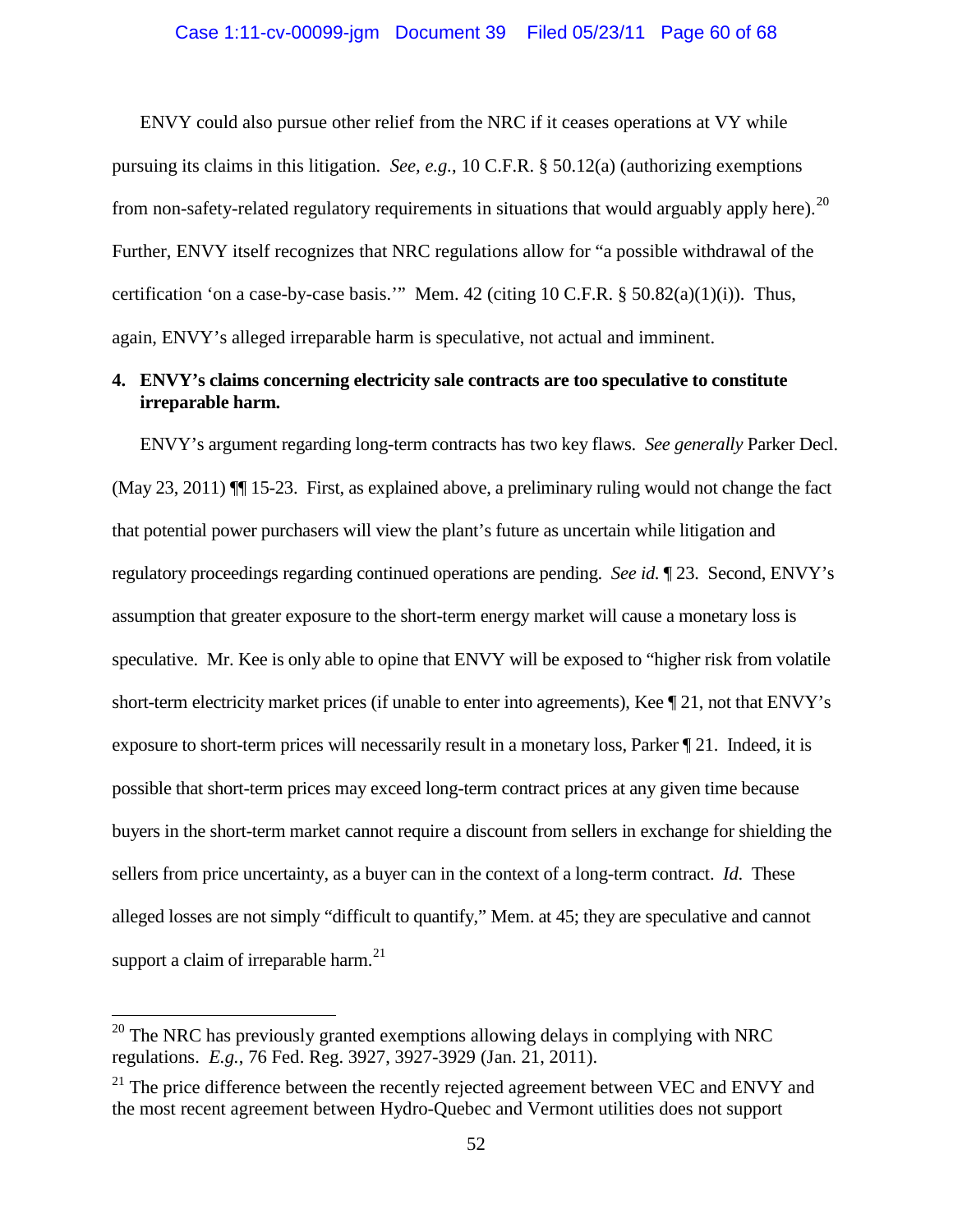#### **III. The other** *Winter* **factors weigh against granting preliminary relief.**

In addition to likelihood of success on the merits and irreparable harm, *Winter* requires a party seeking injunctive relief to show "that the balance of equities tips in his favor, and that an injunction is in the public interest." *Winter*, 129 S. Ct. at 374. ENVY cannot make either showing here.

#### **A. The balance of equities does not favor granting an injunction.**

ENVY adopts an erroneous view of the status quo in arguing that the "balance of hardships" weighs in its favor. In fact, ENVY seeks to alter, not maintain, the status quo by obtaining an order from this Court that Vermont cannot enforce its laws and administrative determinations. Put simply, the status quo is that the plant's CPG allows it to run until March 21, 2012. This lawsuit asks this Court to declare that Vermont has no authority to enforce that CPG, as well as the challenged State laws. Given that ENVY's claims fly in the face of its long course of dealing with the State, including its past promises and representations that it would not argue that the State's authority is preempted, *see supra* Part I.C, the equities weigh against this attempt to alter the status quo. Further, ENVY's hardship argument is undercut by the fact that the plant is free to operate until March 21, 2012, and the Court has set a schedule that will allow it to decide the merits well before then.

#### **B. A preliminary injunction would not serve the public interest.**

 $\overline{a}$ 

ENVY cannot meet its burden of showing that granting the requested injunction would serve the public interest. *Winter*, 129 S. Ct. at 374. As a threshold matter, the relief sought by ENVY—"a preliminary injunction that prohibits Vermont officials from shutting down VY during the pendency of this action," Mem. 46-47—would last *only* until this Court's ruling on

ENVY's claim here because differences between Hydro-Quebec and ENVY preclude a straight dollar-for-dollar comparison. *See* Parker ¶¶ 17-20.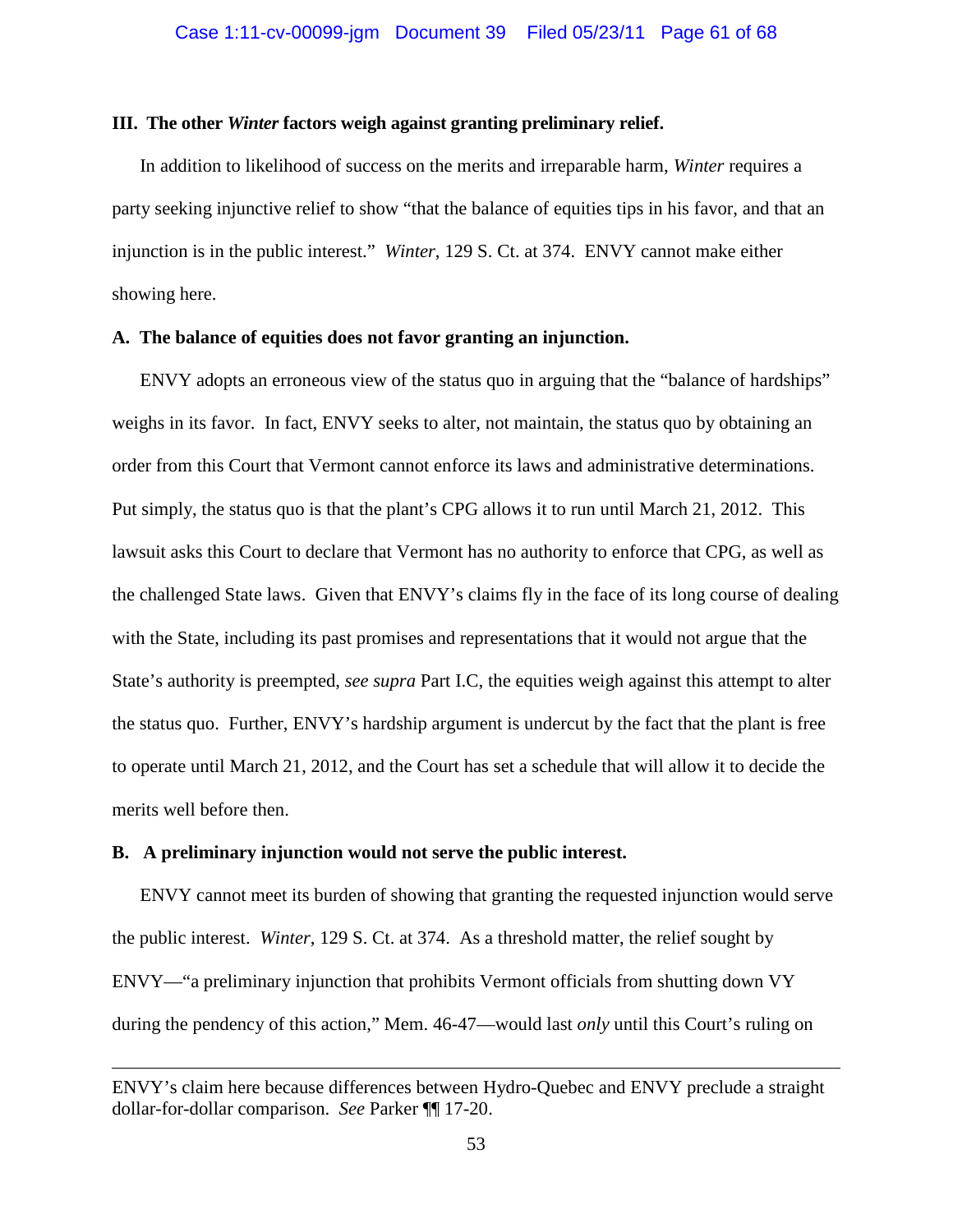#### Case 1:11-cv-00099-jgm Document 39 Filed 05/23/11 Page 62 of 68

the merits, and the Court has set a schedule that will allow for a decision before March 2012. Further, the "public interest" prong of the *Winter* test is not a factor in determining the merits of the claims themselves.

More importantly, none of the alleged negative impacts withstands scrutiny. As explained below, in many instances the materials ENVY relies on contain assumptions or limitations that undercut its position. Each public interest claim is addressed briefly below, with fuller explanations in the Declarations of Seth Parker and Robert Stein.

#### **1. Loss of jobs**

While current jobs at the plant will be lost upon shutdown, the net effect on employment in the region over time is unclear. ENVY's analysis does not account for the fact that the plant would have to be replaced with other power resources, and, depending on how that is accomplished, it could create substantial new employment. *See* Parker ¶¶ 30-37. For instance, ENVY focused on the Consensus Study's "Shutdown Scenario," which does not account for replacement resources, in concluding that jobs would be lost. *See* Kee ¶¶ 40-41 & Ex. 9. Other scenarios considered in the Consensus Study, however, showed job creation. Parker ¶¶ 34-36. For instance, the Green Scenario "[p]rovides, on average, comparable employment levels relative to the VY Relicense scenario during the first decade of the analytic period and then rapidly outpaces the VY Relicense scenario over the final 17 years. Annual employment differentials relative to the VY Relicense case exceed 2,600 jobs by the end of the forecast horizon in 2040." Kee Exh. 9 at 9-10. The other study ENVY relies on, the IBEW Study, Kee Ex. 6, also overlooks the impact of different replacement scenarios. Parker ¶ 33.

#### **2. Lower tax revenue**

ENVY's analysis does not take into account the mitigating impact on tax revenue of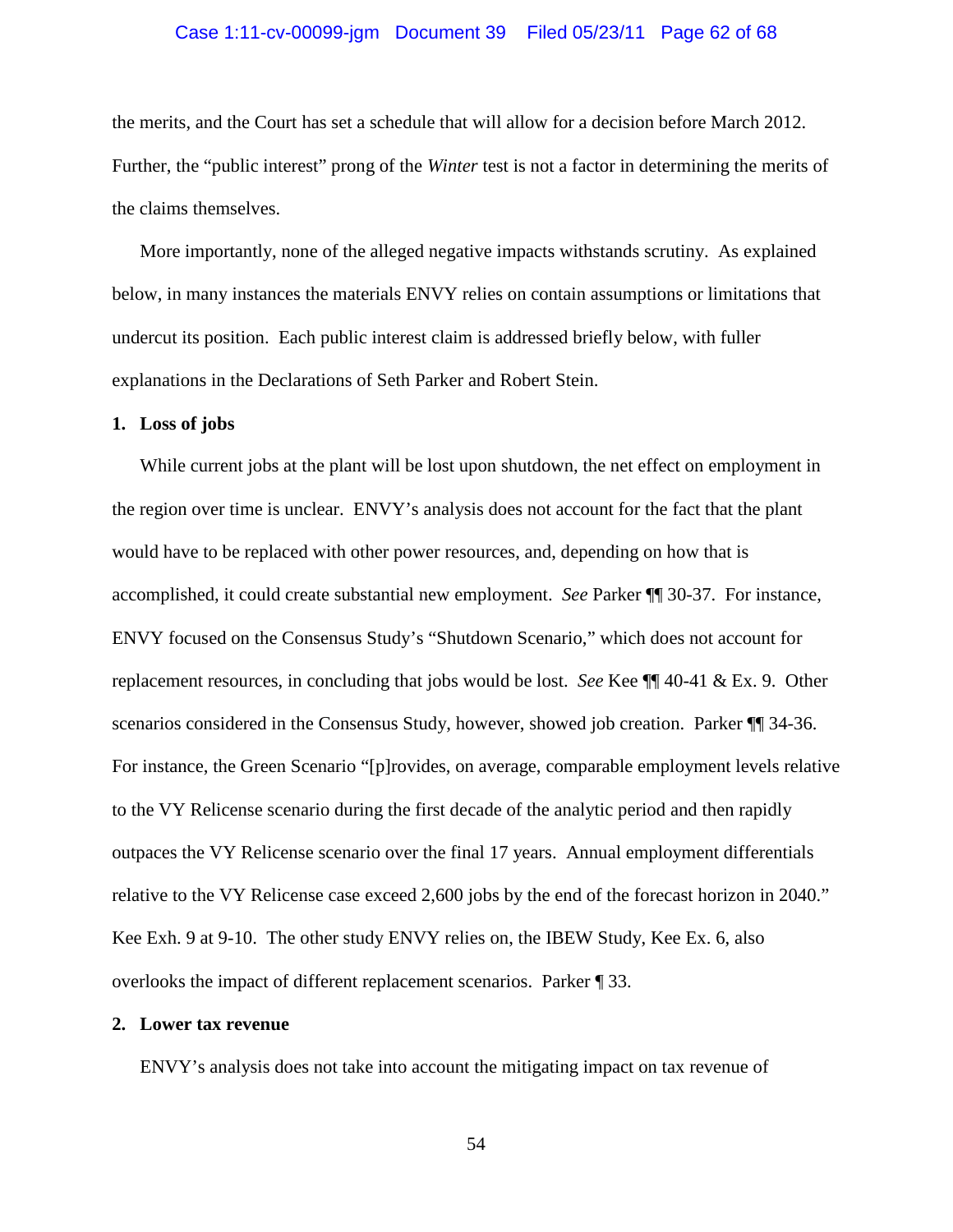#### Case 1:11-cv-00099-jgm Document 39 Filed 05/23/11 Page 63 of 68

measures taken to replace VY's generating capacity. For instance, the Green Scenario in the Consensus Study indicates that, after a period of negative impacts on revenue, the impact on revenue eventually turns positive. *See* Kee Ex. 9 at 12; Parker ¶ 39. Further, the Vermont Legislature recently enacted a law calling for economic development in southeastern Vermont in the event of a shutdown—an additional mitigating factor not addressed in the materials on which ENVY relies. *See* H.287, § 65(2) (2011 Sess.) ("H.287"), *available at*

http://www.leg.state.vt.us/docs/2012/bills/Passed/H-287.pdf (last visited May 23, 2011).

#### **3. Higher power prices**

ENVY's conclusions regarding the impact of a shutdown on power prices are inaccurate and incomplete. First, they rely on the Consensus Study's qualified statement that "the retail power bill is *likely* to be higher in the event of a plant closure," though, as ENVY recognizes, that study did not attempt to quantify the increase. Mem. 52 (emphasis added). And the Consensus Study offers a range of replacement scenarios, including one in which retail power bills are higher for the first five years and then "substantially lower in the out years." Kee Ex. 9 at 10. The Consensus Study is also out of date because, since the study group convened in 2008, actual prices available in the next three years in the market and forecasted prices beyond that time have dropped substantially. ENVY's brief does not acknowledge this change.

Second, ENVY relies on the Axelrod Study to conclude that end-user prices would increase. Kee ¶ 49. That study assumed that VY power would be replaced by an equal amount of electricity from a more-expensive gas-fired combined cycle gas turbine (CCGT) plant. Parker ¶ 41. That assumption is flawed because, under the approach used by the Independent System Operator of the New England grid (ISO-NE) for setting market power prices, power from a CCGT plant cannot be substituted unit-for-unit for VY, as the Axelrod Study does. *Id.* ¶¶ 41-43.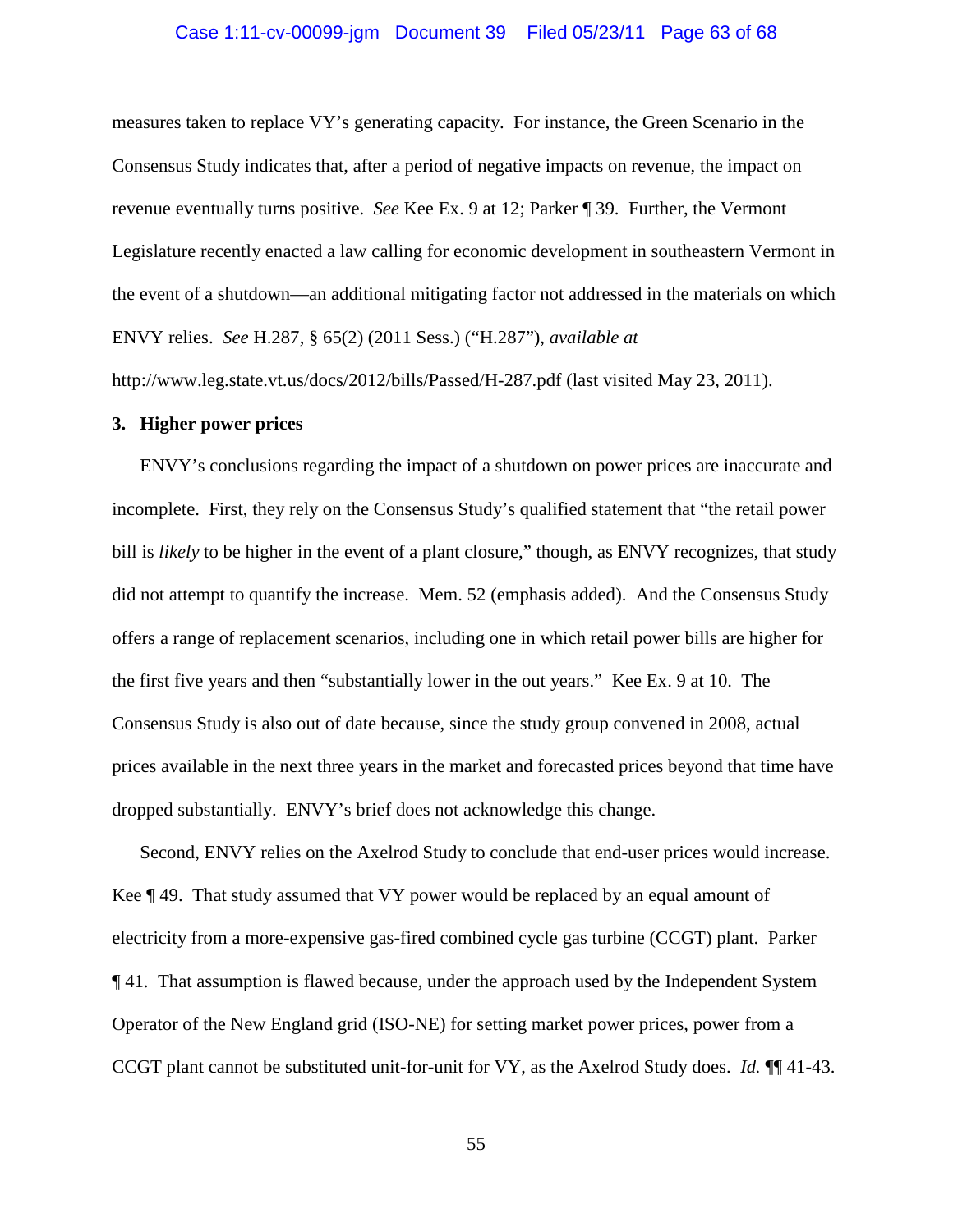#### Case 1:11-cv-00099-jgm Document 39 Filed 05/23/11 Page 64 of 68

Further, the Axelrod Study assumed an unrealistically high levelized cost of power from the CCGT plant, further skewing the impact the Study found on prices. *Id.* ¶ 44.

In addition, ISO-NE's summary of its most recent forward capacity auction does not "confirm," Kee ¶ 55, that a shutdown would result in higher wholesale prices. Rather, ISO-NE has made clear that there is a range of generation, transmission, and demand-side alternatives to the continued operation of VY. Parker  $\P$  46 & Kee Ex. 18. While ISO-NE noted that "[a]ll these options will come at an additional cost," Kee Ex. 18 at 2, additional cost does not necessarily imply that wholesale electricity prices will increase over time. For instance, energy efficiency typically has an upfront cost followed by a reduction in energy consumption, which lowers market clearing prices for all users. Parker ¶ 46; Kee Ex. 9 at 10 (Green Scenario).

Nor is it clear that retiring VY would lead to higher prices in power purchase agreements. The GDS Study relied on by Mr. Kee considers a range of possible replacement portfolios for VY, *see* Kee Ex. 7, § 12.6 at 12-20 to 12-27, some of which would yield a lower levelized cost of replacement power. Parker ¶¶ 47-48. Further, ENVY's argument assumes that Vermont utilities will be unable to secure long-term prices comparable to, or less than, those recently offered by ENVY, an assumption for which ENVY provides no basis.

Mr. Kee also points to costs of transmission upgrades resulting from closure of VY as a reason for higher electricity prices. Kee ¶¶ 59-60. However, ENVY fails to point out that ISO-NE's 2020 VT/NH Needs Assessment makes clear that the transmission upgrades are needed "even with Vermont Yankee in operation." Parker ¶ 51 (quoting Kee Ex. 19).

Finally, Mr. Kee claims that Vermont would lose income from the Regional Greenhouse Gas Initiative (RGGI) because, if VY retires, "the result would be higher carbon emissions in Vermont." Kee ¶ 62. However, Vermont's annual allotment of RGGI allowances will be the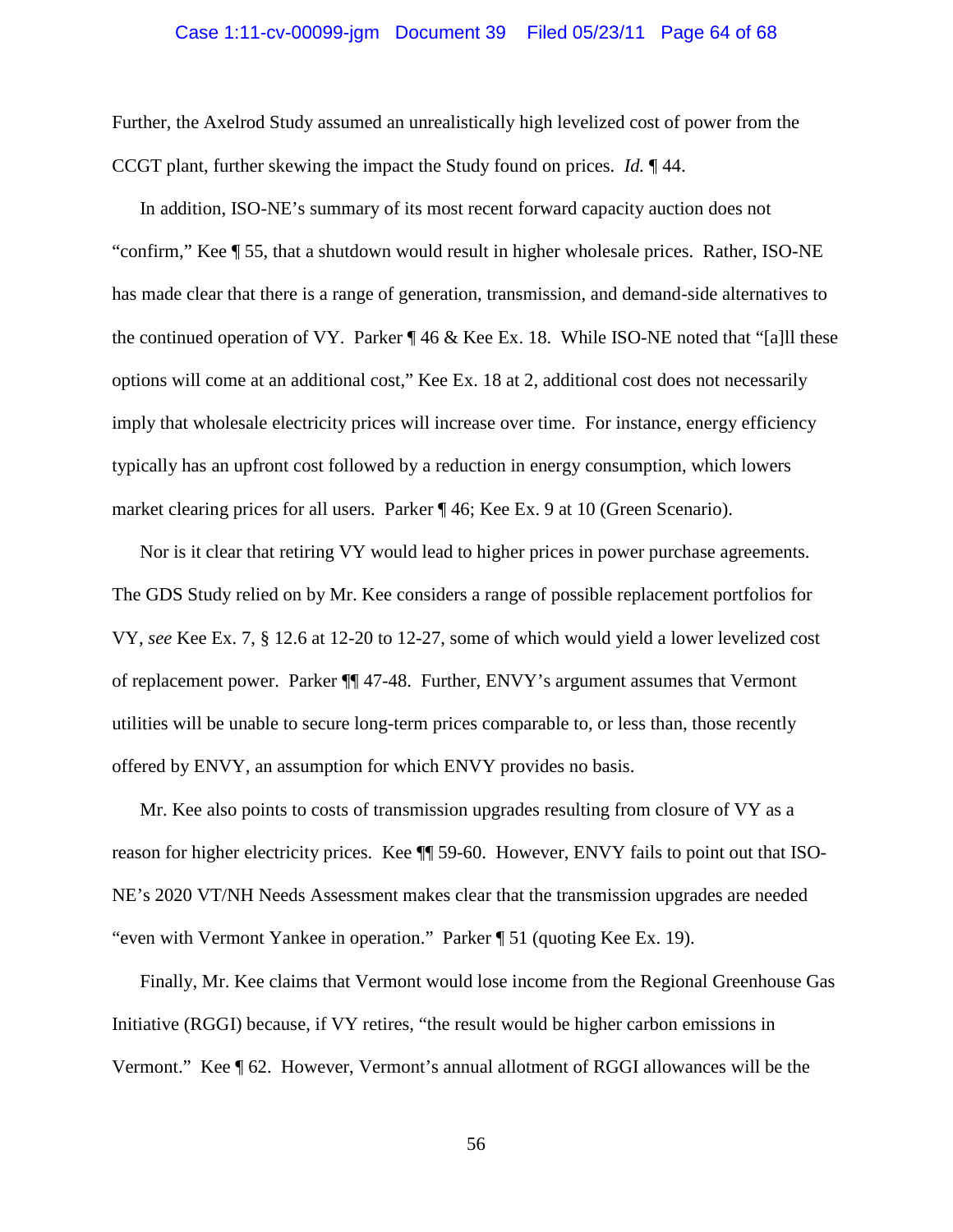#### Case 1:11-cv-00099-jgm Document 39 Filed 05/23/11 Page 65 of 68

same with or without VY, and Vermont can continue to sell the same number of allowances even if its mix of generation resources changes. Parker ¶¶ 53-55. Thus, Vermont's RGGI revenues will not decrease if VY shuts down.

#### **4. Lower electrical system reliability**

ENVY's argument that, without VY, the reliability of the New England electrical system will suffer rests on a highly selective reading of recent ISO-NE studies and an incomplete picture of ISO-NE's planning and operational processes. While the removal of a large generator from an electrical system will increase the efforts needed for system reliability to some degree in the short term, ISO-NE will still be able to maintain the required grid reliability standards. *See generally* Stein Decl. (May 23, 2011) ¶¶ 1-3, 12-13; Parker ¶¶ 56-59. In short, the grid will still be reliable without VY.

The ISO-NE planning process is extremely conservative, simulating situations in which the grid is under severe stress at times of very high load. Stein ¶ 16. These situations have a low probability of occurring, but planning for them is nevertheless appropriate and required in light of ISO-NE's role in determining whether existing resources are adequate to maintain reliability standards. *See id.* ¶ 14-22 (explaining steps in planning process, including analyzing whether system can meet very high peak load demands with multiple failures of critical generators and other grid elements). The potential reliability issues stressed by ENVY, *see* Mem. 54-55; Kee ¶¶ 66-69, occurred only in the part of the study known as the N-1-1 analysis, which assumes a very high peak load plus the simultaneous loss of service of VY, the other two most critical generators, and the next two most critical grid elements—a highly improbable combination of circumstances. Stein ¶ 23.

ENVY's assertion that ISO "would need [to] take dramatic and expensive steps" to maintain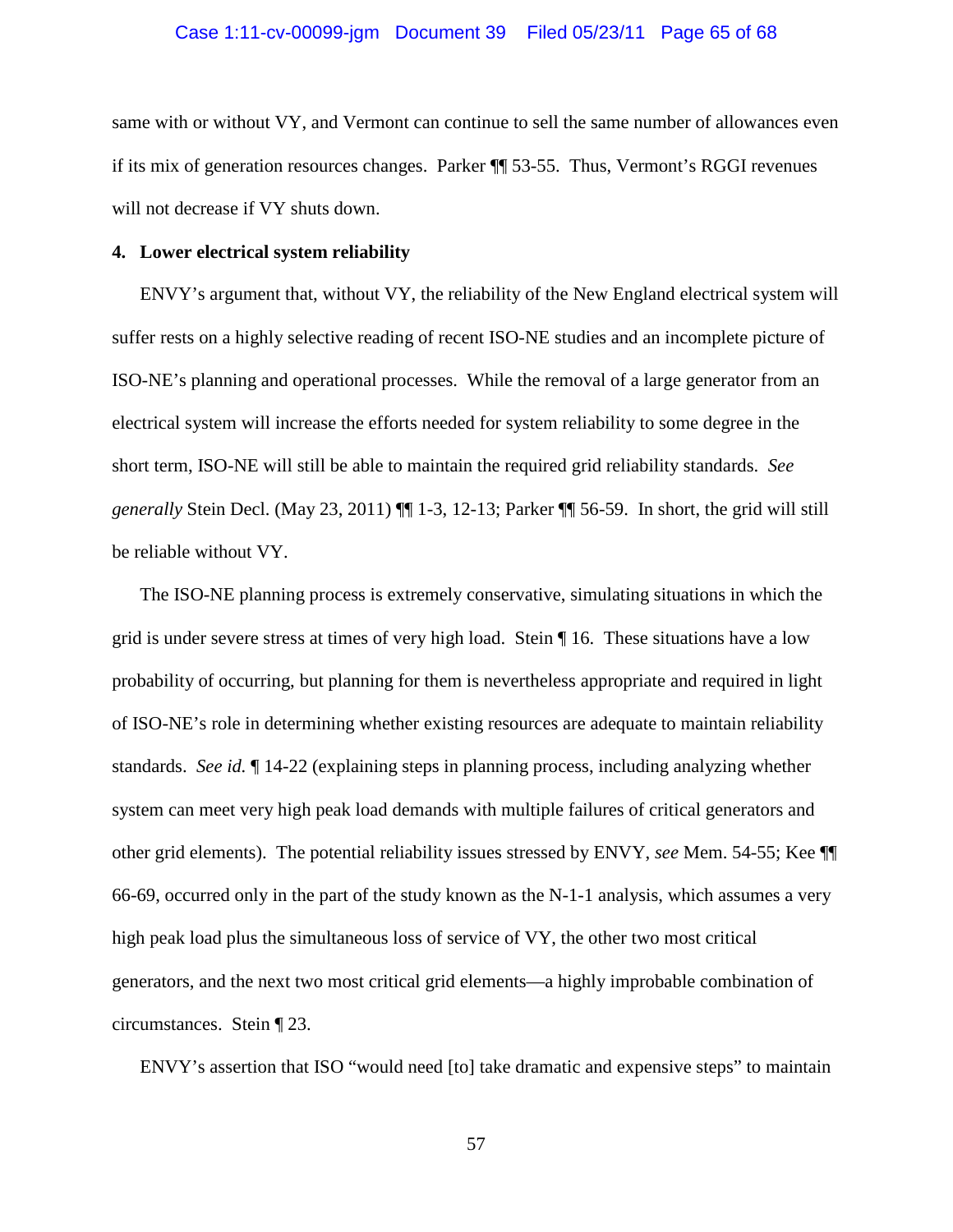#### Case 1:11-cv-00099-jgm Document 39 Filed 05/23/11 Page 66 of 68

reliability without VY, Mem. 54, is unsupported. It is true that ISO-NE rejected ENVY's bid last summer to delist—that is, to be released from any obligation to supply capacity to the grid for the year beginning June 1, 2013. Nevertheless, rejection of ENVY's delist bid gives ISO an option to accept the delist bid up until one year before the beginning of the year in question—in this case, by June 1, 2012 (because the most recent auction was for capacity beginning June 1, 2013). Stein ¶¶ 25-28; Kee Ex. 25a at 11. Therefore, it is not accurate to state that ISO-NE has determined "that its planning through May 2014 includes having Vermont Yankee" in operation, Mem. 53, because ISO-NE could decide, up until June 1, 2012, to accept the delist bid.

Further, ISO-NE made that decision before recent operational planning efforts. Because ISO-NE's analysis showed potential reliability issues in the extreme N-1-1 case, ISO-NE must now identify operational solutions. Stein ¶ 29. ISO-NE routinely does operational studies that look one-to-two summers ahead (summer being the highest load conditions) and consider a broad range of operational "quick fixes"—solutions that can be implemented to ensure system reliability in the one-to-two year time-frame of the study. *Id.* ¶ 30. ISO-NE has now identified operational solutions that can be in service by June 2012 that will maintain reliability through the summers of 2012 and 2013. *Id.* ¶ 31. The operational studies that yielded these solutions used ISO's strict planning criteria, including the very high peak loads combined with loss of multiple critical grid elements. *Id.* ISO-NE determined that, with relatively minor substation upgrades, the system will be reliable even in the extreme "N-1-1" case. *Id.* ISO-NE did determine that in the N-1-1 case, some load would have to be disconnected in order to allow for system reconfigurations necessary to maintain reliability if yet another critical element were lost from the N-1-1 scenario (yielding N-1-1-1). *Id.* The likelihood of the N-1-1 case, let alone N-1-1-1, actually happening is extremely low. In other words, ISO-NE has now identified feasible steps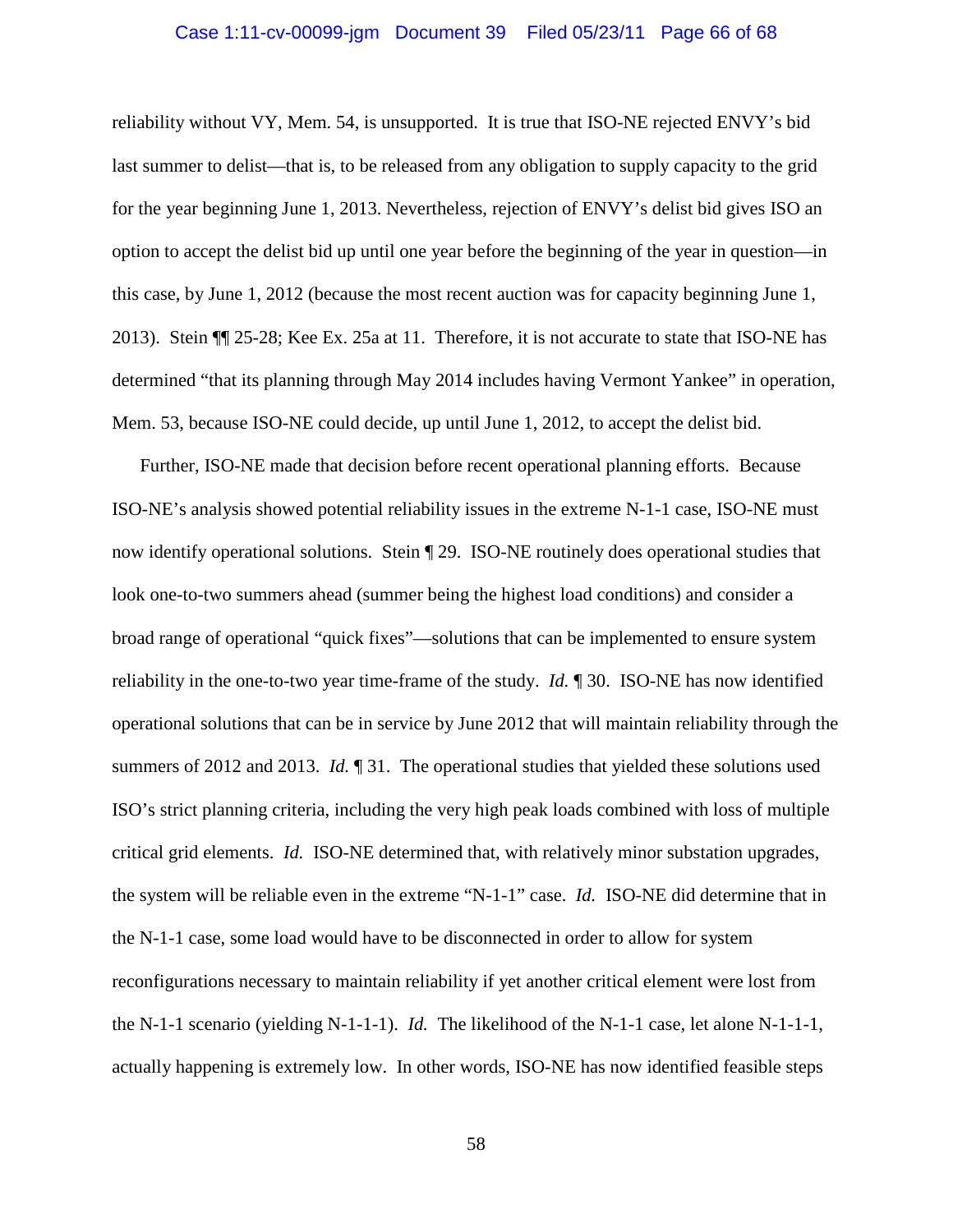# Case 1:11-cv-00099-jgm Document 39 Filed 05/23/11 Page 67 of 68

that can be taken in the near-term to maintain its strict reliability standards with VY out of service.

In sum, ENVY's claim that the grid will be less reliable without VY does not line up with the evidence and falls well short of showing harm to the public interest. Its argument overlooks the ISO-NE planning process and the severe and unlikely set of circumstances in which ISO-NE concluded that reliability issues would arise. It also fails to account for ISO-NE's operational study process, which has identified feasible, near-term measures to insure reliability in a post-VY grid.

#### **5. ENVY's remaining public interest concerns would arise, if at all, only after shutdown.**

Any impacts of a shutdown on greenhouse gas emissions, other environmental factors, charitable contributions, and the local economy would be felt only after a shutdown in March 2012. Therefore, none of these factors support granting a preliminary injunction now.

With respect to greenhouse gas emissions, as explained above, the Axelrod Study did not factor in the economic dispatch method of deploying electricity generation resources. As a result, it is not a fair comparison to simply replace VY's emissions with those of a gas-fired CCGT plant on a unit-for-unit basis, as the Axelrod Study did. Parker ¶ 60. Additionally, ENVY takes as a given that nuclear is a low-emission method of power generation. In fact, many steps in the nuclear fuel cycle produce substantial greenhouse gases—for instance, the milling, conversion, and enrichment of uranium ore each employ mostly fossil-fuel-based electricity. *See, e.g.,* Kolber Ex. 25 (Kristin Shrader-Frechette, *Greenhouse Gas Emissions and Nuclear Energy*, 1 Modern Energy Review 58 (2009)), at 58-59 & nn.19-24. Much of the analysis that concludes that nuclear power is low in greenhouse gases "trims" these steps and others from the nuclear fuel cycle, yielding an artificially low emissions estimate. *Id.*